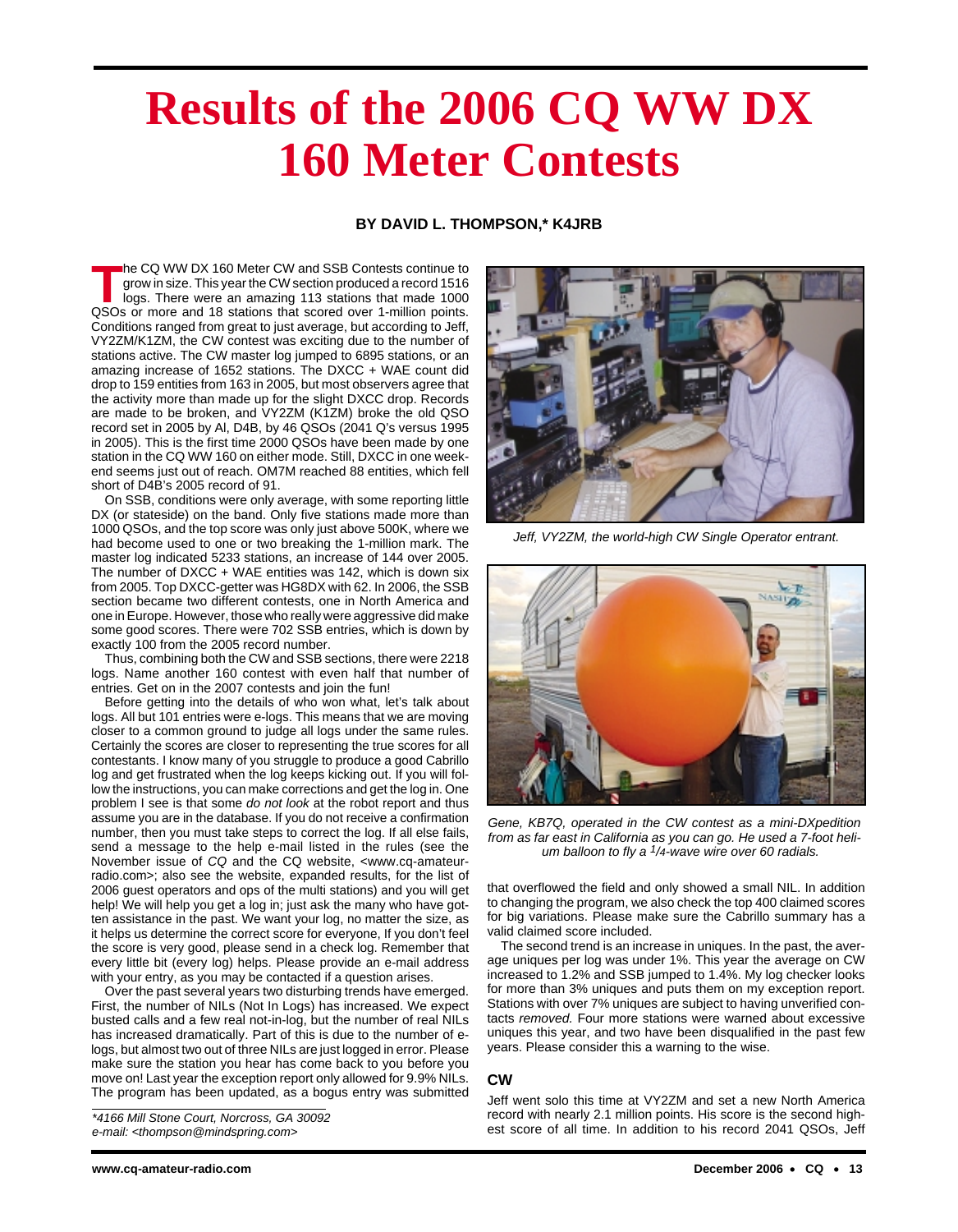reached 78 DXCC entities and 59 USA/Canada multipliers.

Yuri, K3BU, traveled to West Virginia and took N8T to the USA high Single Operator score, at 776K. Ever-present Bob, W4MYA, was second and the Zone plaque winner. K9DX made a great score from the Midwest and landed in 4th place. It took 445K to just make the Top 10 score box from the USA.

K8ND manned the PJ2T super station to the world-high DX Single Operator score, just nosing out Martti at CU2A. Seven stations made at least 1-million points, and it took 916.5K to make the Top 10. WA4PGM keyed VP9I to the world-high low-power score, and we saw NØFW in the top 10 low power at position six. OM7DX moved into the world-high QRP spot this year, with Canadian VE3DO placing second.

W4TMR paced the USA QRP entries. There was a dramatic increase in QRP entries in 2006. That took bold operators to face top band with 5 watts!

VO2AC made a splash from rare Labrador as the world-high Multi-Operator entry. The operators were VE3FU and VO1AU. The MD4K crew topped Europe for second place, and it took over 1-million points to make the Multi Op Top 10.

**USA BY K4TEA**: Winner Yuri Blanarovich, N8T (K3BU). **CANADA BY K8FC**: Winner John Sluymer, VE3EJ. **ZONE 3 BY N5IA**: Winner George A. Cutsogeorge, W2VJN. **ZONE 4 BY K4WA**: Winner John W. Battin, K9DX. **ZONE 5 BY N4PN:** Winner Robert S. Morris, W4MYA. **AFRICA BY WS9V:** Winner Pubal Frantisek, 7XØRY. **ASIA BY K4SX**: Winner Valentin Benzar, C4M (5B4AGM). **EUROPE BY K9DX**: Winner Martti Laine, CU2A (OH2BH). **RUSSIA BY RZ3AA:** Winner John Nalbandyan, RA6AX.

**2006 PLAQUE WINNERS AND DONORS SINGLE OPERATOR CW WORLD BY W4ZV ( DJ8WL MEMORIAL )**: Winner Jeffrey T. Briggs, VY2ZM (K1ZM).

**SOUTH AMERICA BY W4NU (W4UUH Memorial)**: Winner Caribbean Contesting Consortium,

**NORTH AMERICA by CQ (N4IN Memorial)**: Winner Pedro J. Piza, Jr., NP4A (Operator WP3C). **SSB**

**OCEANIA BY K9DX:** Winner Pacific Contest Club, KH7X (Operator KH6ND).

**OCEANIA BY D4B/4L5A**: Winner Pacific Contest Club, KH7X (Operator KH6ND). **SOUTH AMERICA BY D4B/4L5A**: Winner John Crovelli, P40W (W2GD)

**USA BY W8UVZ, WØCD, and K8GG**: Winner: South East Contest Club, W4AN.

**Zone 3 by 4X4NJ**: Winner Jacks Peak Amateur Radio Association, N7GP.

**NORTH AMERICA by CQ (K2EEK Memorial)**: Winner Herbert Schoenbohm, KV4FZ.

**MULTI-OPERATOR CW**

**SSB WORLD BY SOUTHEASTERN DX CLUB**: Winner Radio Club and Contest Station, 4LØG.

**JAPAN BY W4ZV( JA1XAF Memorial)**: Winner Masaki Okano, JH4UYB.

**WORLD BY N4NX**: Winner Pekka Kolehmainen, EA8AH (OH1RY).

**USA BY K4JRB**: Winner Yuri Blanarovich, K8V (K3BU). **CANADA by TBA**: Winner Kasim-Raco Hirkic, VA3YP. **ZONE 3 BY N4TMW**: Winner Mitch Mason, K7RL. **ZONE 4 BY N4XMX**: Winner Tim Wininger, KY5R. **ZONE 5 BY K1PX**: Winner Krassy Petkov, K1LZ. **AFRICA BY WB4ZNH**: Winner Pubal Frantisek, 7XØRY **ASIA BY NT4TT/AH2BE**: Winner Henry Litvinov, UA9ACJ. **EUROPE BY WS9V**: Winner Vajda Istvan, HG3M (HA3MY).

**WORLD BY N4RJ**: Winner Christopher L. Allingham, VO2AC.

**Zone 3 by 4X4N**J: Dixie DX and Contest Club, NM7D.

**USA BY WB9Z**: Winner John E. Rodgers, WE3C.

N4PN, K4BAI, and N4GG joined W8JI to key the W8JI super station operating as W4AN in a tribute to the late Bill Fisher. The gang just missed 1-million points (11th world high) to place as the top USA Multi-Operator. The W4AN score was a new USA Multi-Operator record. We also note that KH6ND operating KH7X smashed the Pacific record score by 300K.

There were tight Single Operator races in New York, Oregon, Washington, Wisconsin, Colorado, Minnesota, Belarus, England, Netherlands, Sweden, and Indonesia. In some cases, one more multiplier made the difference!

Close multi-operator races included teams from Massachusetts, Kentucky, Michigan, Ohio, British Columbia, Germany, Italy, Lithuania, and the Netherlands (again).

Special DXpeditions and rare single ops included 4J5A, XU1ADI, BA4RF, BA4DW, ZC4LI, HSØZDJ, UK9AA, OHØL, OY1CT, GU4YOX, GJ2A, J49W, YCØLOW, YB5AQB, and KG6DX. They added spice on CW. Kudos to rare CW Multi-Operator stations, including 4U1WB, VO2AC, CT3FN, 5B4AIA, MD4K, HBØ/T94DX, and Z37M The ZL6QH gang turned in one of the better New Zealand efforts in recent years.

Last, Dave KØDI, continues to turn up almost anywhere. He operated as portable KH6 on CW and portable KP4 on SSB. In the past he has operated from Georgia, California, Nebraska, and Rhode Island. Where next, Dave? How about Antarctica!

### **SSB**

The world-high Single Operator score was turned in by OH1RY operating EA8AH. He

| <b>TOP 10 SCORES</b>   |                |               |
|------------------------|----------------|---------------|
| <b>SINGLE OPERATOR</b> |                |               |
| <b>USA CW</b>          | <b>USA SSB</b> |               |
| N8T 776,424            |                | K8V 384,705   |
| W4MYA 653,499          |                | K1LZ 223,744  |
| W4ZV 617,463           |                | N3HBX 221,195 |
| K9DX 581,152           |                | W3BGN179,690  |
| AA1K  553,707          |                | KY5R 176.099  |
| N2NT  512,533          |                | N4PN163,944   |
| KD4D484,205            |                | W4MYA 160,381 |
| WE3C  474.150          |                | W3TS 151.940  |
| NQ41458,469            |                | KU1CW 144,072 |
| N4AF 445,400           |                | W3GH 142,121  |

## **VE (TOP 5)**

| <b>CW</b> |                              | <b>SSB</b> |  |
|-----------|------------------------------|------------|--|
|           | VY2ZM 2.088.976 VA3YP225.603 |            |  |
|           | VE3EJ 993.375 VE3PN 156.816  |            |  |
|           |                              |            |  |
|           | VE3TA 765.624 VA3DX 107.880  |            |  |
|           |                              |            |  |
|           |                              |            |  |

| QRP (TOP 5)                 |
|-----------------------------|
| <b>SSB</b>                  |
| OM7DX250.920 W4TMR  34.202  |
| VE3DO 201.402 S57D  25.812  |
|                             |
| SP6GCU143.488 KC2NTB 22.860 |
| OL4W 117,990 NK8Q 14,175    |
|                             |

| DX CW           | <b>DX SSB</b> |
|-----------------|---------------|
| PJ2T 1,303,965  | EA8AH 504,450 |
| CU2A 1,252,096  | P40W 363,545  |
| M2D 1,033,218   | HG3M347,440   |
| 7XØRY1,028,610  | KV4FZ299,026  |
| M5X 1,019,874   | YTØA 282,450  |
| EA6IB 1,009,953 | SP3KEY280,976 |
| OK1RF 1,002,932 | S57DX239,470  |
| MP4A989,750     | IZ4DPV230,454 |
| SN7Q922.990     | S50A 196.980  |
| OHØL916.596     | OE9XRV177.118 |

| LOW POWER (TOP 6)           |        |
|-----------------------------|--------|
| VP9I373.230 VA3YP225.603    |        |
| 4J5A 352,716 VE3MGY 151,670 |        |
| $OM2ONI$ $2AE$ $961$ $D117$ | 120150 |

|              | 4J5A 352.716 VE3MGY 151.670 |  |
|--------------|-----------------------------|--|
|              | OM3OM345.861 DL1Z138.159    |  |
|              | VE3CSK 339.703 NØFW 112.910 |  |
|              | J49W 332.670 SP5ZIM 88.322  |  |
| NØFW 332.667 |                             |  |

## **W/VE QRP (TOP 3)**

W4TMR.............. 52,762 K9CS ................. 45,628 W8VE................. 41,831

| <b>MULTI-OPERATOR</b>                                           |                |  |
|-----------------------------------------------------------------|----------------|--|
| CW (WW)<br><u> 1999 - Jan James Barnett, fransk politiker (</u> | SSB (WW)       |  |
| VO2AC 1,473,290                                                 | 4LØG 451,306   |  |
| MD4K 1,194,219                                                  | HG8DX416,584   |  |
| CT3TN1,166,368                                                  | C6ANM 392,380  |  |
| OM7M1,143,680                                                   | RK2FWA 369,892 |  |
| RK2FWA 1,135,022                                                | TM9Z309.285    |  |
| ON4UN 1,093,432                                                 | S57M295,464    |  |
| HBØ/T94DX 1.051.947                                             | XE1RCS287,448  |  |
| IV3OWC 1,028,526                                                | WE3C 253,276   |  |
| HA3O 1,021,972                                                  | N2CW 248,216   |  |
| 5B4AIA 1,008,192                                                | ND8DX238,791   |  |
| W4AN 977,932                                                    |                |  |
|                                                                 |                |  |

PJ2T (Operator K8ND).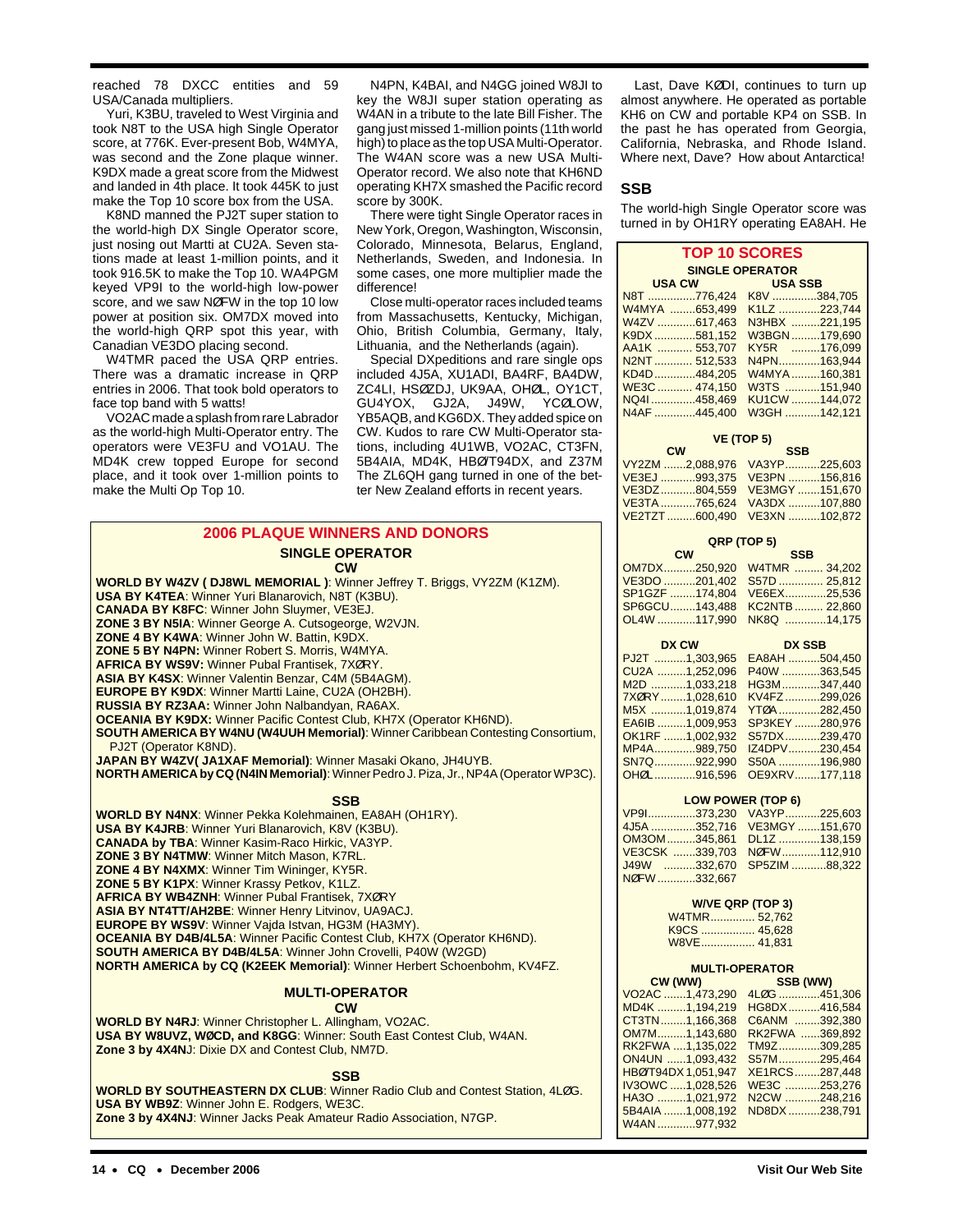took advantage of reaching both Europe and North America to score 504.5K points. W2GD again used his P40W Aruba call for a solid second world high and South America plaque-winning score. Except for KV4FZ (North America winner and 4th place), the rest of the world Top 10 were Europeans.

Yuri, K3BU, again traveled to West Virginia and used another special call, K8V. Yuri was the USA winner by over 160K. Congratulations to Yuri for his dual USA win in 2006. K1LZ and N3HBX waged a tight battle for USA runner-up, with Krassy edging out N3HBX by 2.5K. It was good to see two Zone 4 stations, KY5R (Alabama) and KU1CW (Missouri), make the USA Top 10.

VA3YP was a double winner, topping both Canada and world-high low-power. NØFW topped the USA low-power entries and finished 4th world high. Chuck, W4TMR, had his many QRP efforts rewarded by easily winning the world-high QRP category. S57D was second, and the remaining three top five were all in North America (VE6EX, KV2NTB, and NK8Q).

We move to Georgia in Asia for the worldhigh Multi-Operator score at 4LØG. Taking advantage of the 10-point QSOs, they beat second-place HG8DX by nearly 35K. WE3C edged out last year's high USA Multi-Operator station N2CW by 5K. ND8DX was not far behind. The USA stations filled out the world Top 10 by placing 8th, 9th, and 10th. C6ANM set up virtually Field Day style



Dan, W8CAR , CW Single Op, High Power from Ohio.

and placed 3rd the top North America score. Close Single Operator races on SSB included stations in Pennsylvania, Tennessee, Utah, Washington, Illinois, Colorado, Minnesota, England, Germany, and Sweden and Brazil (a tie). Close Multi-Operator races were noted in California, Ohio, Ontario, and Italy, Thanks to these rare or semi-rare single operator stations for adding spice to the SSB competition: HR2DMR, 7XØRY, 9K2HN, EX8AA, AP2IA, TA1CM, and ZP9/N3BNA. Good multi-operator multipliers included 4LØG, YM7M, and YE1ZQT.

We need a little propagation magic in 2007 to pick up the SSB section. Over the past few

**CLUB SCORES**

years, QRN and bad propagation have dampened the SSB weekend. However**,** as AA1K did note in the QRM , SSB contestants went up to the top of the band. Please try to avoid any nets above 1890 and don't get into arguments with rag chewers. Let's keep 160 the "gentleman's band."

## **Clubs**

The Bavarian Contest Club ran away with the top club score with nearly 16.5 million points. The top USA club was the ever-present Potomac Valley Radio Club with 10.4 million points. Twenty-seven clubs scored more than 1-million points this year. In fact, it took almost 4-million points to make the Top 10. How do the top clubs get to where they are? They get virtually everyone to turn out, no matter what their score. The top clubs usually have a contest manager who makes sure the scores are in and sometimes even corrects the logs of a station or two.. Suppose your club had ten stations turn out last year then got 15 to turn in scores this year. Each additional log increases the club's score. It's amazing how small increases can move up your club several positions! You say your club is not on the list, but you know a station or two put the club in the club box. Well, make sure that there were at least three entries. The UA2 Contest Club is famous for the most score for the fewest entries. Can you top that club? The club

|             |              | (Minimum of 3 three entries required for listing) |  |
|-------------|--------------|---------------------------------------------------|--|
|             |              |                                                   |  |
| <b>CLUB</b> | <b>SCORE</b> |                                                   |  |
|             |              |                                                   |  |
|             |              |                                                   |  |
|             |              |                                                   |  |
|             |              |                                                   |  |
|             |              |                                                   |  |
|             |              |                                                   |  |
|             |              |                                                   |  |
|             |              |                                                   |  |
|             |              |                                                   |  |
|             |              |                                                   |  |
|             |              |                                                   |  |
|             |              |                                                   |  |
|             |              |                                                   |  |
|             |              |                                                   |  |
|             |              |                                                   |  |
|             |              |                                                   |  |
|             |              |                                                   |  |
|             |              |                                                   |  |
|             |              |                                                   |  |
|             |              |                                                   |  |
|             |              |                                                   |  |
|             |              |                                                   |  |
|             |              |                                                   |  |
|             |              |                                                   |  |
|             |              |                                                   |  |
|             |              |                                                   |  |
|             |              |                                                   |  |
|             |              |                                                   |  |
|             |              |                                                   |  |
|             |              |                                                   |  |
|             |              |                                                   |  |
|             |              |                                                   |  |
|             |              |                                                   |  |
|             |              |                                                   |  |
|             |              |                                                   |  |
|             |              |                                                   |  |
|             |              |                                                   |  |
|             |              |                                                   |  |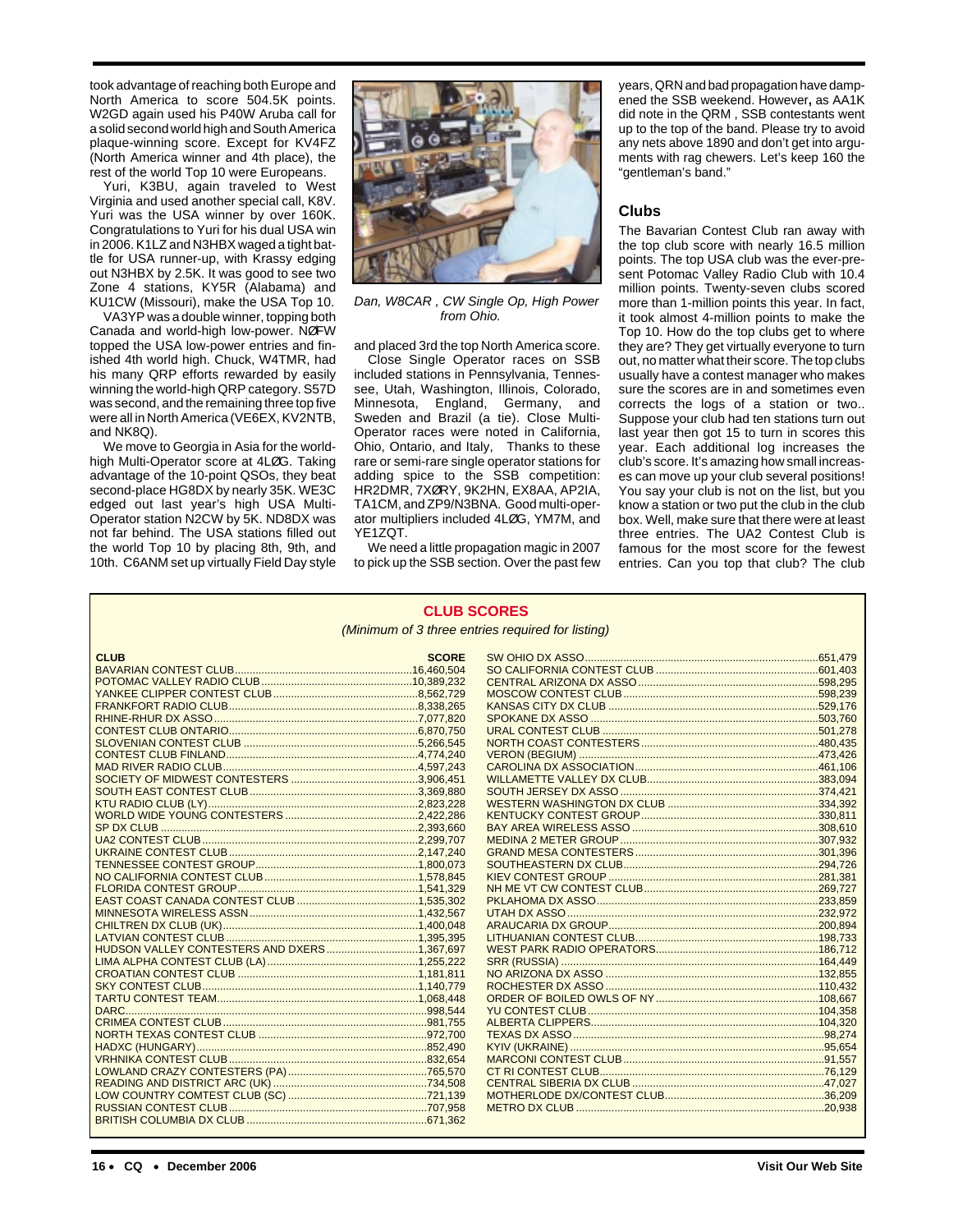competition is a " for fun" competition with no trophies or certificates awarded. However, you can bet it's a serious activity within the CQ WW 160 contests. Pride and prestige are at stake. Remember that a club can leverage a DXpedition, and you can split the score between clubs. Just tell us how you want it split!

# **Certificates and Trophies**

Every so often, the rules for trophies and certificates are changed to meet conditions. Only one plaque per section is awarded per entrant. The runner-up gets a plaque for a country or continent. No plaque is awarded for a score of less than 30K. Minimums for Low Power and QRP category certificates are 5K for Low Power and 1K for QRP. Exceptions are made by CQ 160 Committee decision (Japan Low Power, for instance). The CQ 160 Contest Committee or the Contest Director can decide to not award a certificate if enough effort is not shown (usually a very low score). A runner-up in either a state, province, or country can be awarded a second-place certificate if there are eight or more entries and the score is 100K or more. Please have patience, as volunteers handle all plaques and certificates.

### **Helpers**

Thanks to Eddie, W6/GØAZT; Jim, AD1C; Dave K8CC; and Bob, W5OV, for their help with the logs. Dave, KM3T, ran the robot



Yuri (K3BU) used the W8LRL super 160 station to operate N8T on CW and K8V on SSB. He was high USA on both modes.

again this year and helped solve Cabrillo problems. My wife Jean assisted with Microsoft issues and assisted in getting the results to CQ. Thank you to CQ Managing Editor Gail, K2RED, for coordinating all of the material and making it ready for publication. Also, thanks to everyone for the logs.

The 2006 CQ WW 160 Meter Contest is dedicated to Larry Lindblom, WØETC, and all the recent Silent Keys.

### **The 2007 Contests**

The dates for the 2007 CQ WW 160 Contests are set. CW will be January 27–28. The SSB section will be February 24–25, 2007. The contests run from 0000Z the first date to 2359Z the second date. Logs can be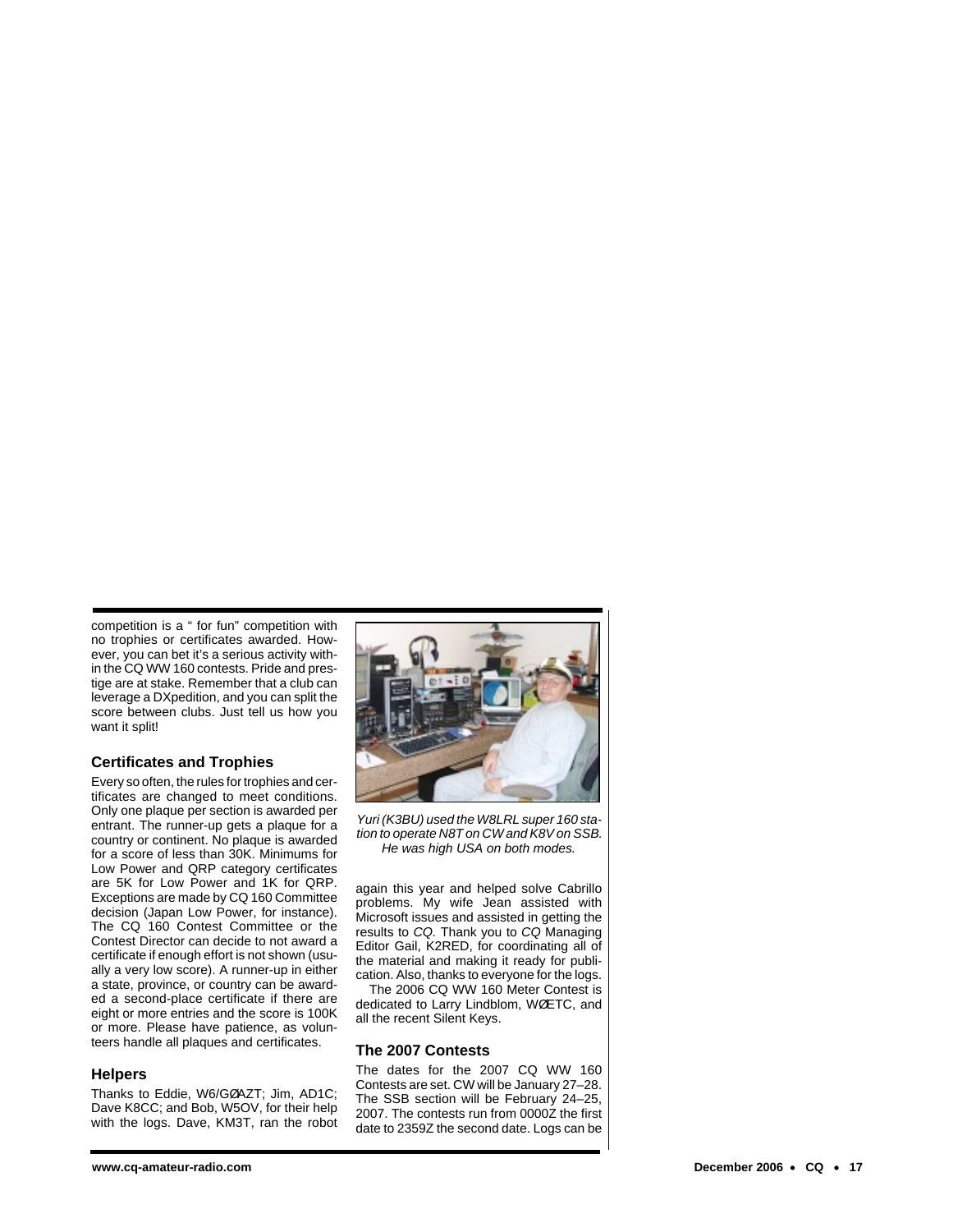submitted as hand logs to CQ or in Cabrillo format via e-mail. You may also submit electronic logs on diskette (3.5 inch, please). We must hold everyone to our required deadlines for log submission of February 28, 2007 for CW or March 31, 2007 for SSB. Please clearly mark envelopes for hand logs as SSB or CW. Computer-generated hand logs must include a diskette to be considered. Snail-mail logs must bear a postmark no later than the deadline for consideration. Send all hand logs to CQ 160 Meter Contest, 25 Newbridge Road, Hicksville, NY 11801.

For the 2007 contests, electronic CW e-logs go to <160cw@ kkn.net> and SSB e-logs go to <160ssb@kkn.net>. Remember to put your callsign in the subject line of the e-mail. The call is put into the master database to make sure it matches the call of the entry.

Name the log call.log (K4JRB.LOG, for example).<br>See you all in the 2007 160 Meter contests! 73, Dave, K4JRB See you all in the 2007 160 Meter contests!

## **W/VE CW QRM**

It's amazing what can be done with 5 watts … **KØPK**. Never heard the East Coast with my modest antenna … **WØRMA.** The number and strength of signals reminds me of 10 meters at the other end of the sunspot cycle … **WBØ.** First Hawaii on 160. What a thrill … **K1BV.** Still stuck on 49 states, as no KL7 again. … **N2FY.** G5RV through a tuner is mostly a cloud warmer but still had great fun … **W2OB.** First contest in 35 years. Lots of DX did not hear me. Will have a better antenna next year … **W2RR (Op. WA2AOG)**. A fun contest. With my little Drake T4X and 40 meter Vee even worked some DX … **AA3I.** Rusty on CW so only answered CQs … **WA3FWA.** Sunday evening was best for DX. Even got a new one (T9) in the contest this year … **N4MM.** K4OGG in Georgia was awful popular, as at least a dozen stations I worked came back with his call … **W4OGG.** Great conditions and all my antenna work over the summer paid off, as I had my best score ever … **W4TMR**. QSOed CU2A for number 111 top band mobile … **KH6DX/Mobile.** Just working UAØDC made it worth it … **N6HY.**

My 53rd year of contesting as W6PLH, K2DGT, and now W6PU … **W6PU.** The band was wall to wall with great operators … **W7HS.** Let's do away with RST and use first year of license for a meaningful exchange … **W8IM.** Log submitted in memory of W9WUU … **W9GXR.** Worked 50 states and DC plus 12 countries. Just need a better DX antenna … **WA9TZE.** PJ2T was my best DX … **VE3CRU.** I am amazed at 160 being open at mid day … **AC9S.** A good antenna nearly quadrupled the score … **AE7DX.** Worked several Japanese stations at morning greyline. My new dipole at 85 feet seems to work well … **AF7Y.** Hope the new states I worked will upload their logs to Logbook of The World … **KØHW.** Enjoyed the elusive 160 spotlight here in Ohio for the last two hours of the contest … **K1LT.** Ran 5 watts, 100 watts, and 1.5 KW in my first big effort on 160 … **K2TA.** Saturday night I got my first real taste of 160 DX ... K3STX. Thrilled to make my first West Coast contact with 5 watts . **K3TW.** Worked F5IN 45 minutes before sunset on Sunday evening … **K5BG.**

Worked 81 Europeans despite line noise from the northeast direction, which is usually a quiet direction … **K5RX.** My personal best 160 score with 73 JA's worked along with 15 countries. Nothing from the main of Europe, however … **K6NR.** Where did South America go? Only worked PJ2T … **N4WW.** Used a 330 foot balloon vertical this time. No QRN in the desert … **NF6V.** Worked Steve, W7QC, on my dummy load … **NW7DX.** Increased activity made this contest enjoyable … **VY2ZM.** Highlight was working KH7X with 5 watts and a 3/8-wavelength inverted L … **W8VE.** Thanks to K6IDX for allowing us to operate at his QTH … **W6OAT.** Conditions were the best ever seen on 160. After 4.5 hours over 350 QSOs had been logged. I even logged two European contacts, a first for me. Next season I need a low-noise receive antenna. This contest was a blast … **K7RE** (South Dakota!). Used a balloon vertical in the bad lands near Imperial Dam, California. This is about as far east in California as you can get. Boy is it quiet there on receive. … **KB7Q.** Was surprised to work 44 states. Hope I gave Vermont to a few … **W1ECH.** Local storm QRN kept my score down … K9FO. Because of a business trip I could only work Saturday night … **KØKT.** Good conditions both nights. But for some reason my score was down from the past two years. Worked WAS the first night but missed VE4, VE8, and VY1 … **AA1K.**

# **DX CW QRM**

We suffered from a constant powerline noise that was close to our antenna. We could not dig out the weak ones due to this. We will be back next year with an improved station … **CT3FN.** Another great contest. Low point was falling asleep the first night. Highlight was working N7FU in Colorado well before his sunset. See everyone next year … **GU4YOX.** Great to be here for another "Top" battle. Still need to improve the receive capability. CU next year. ... PI4COM. Worst conditions for me in years. Fed up with my nonexistent rate I packed it in and went to bed … **V25G (Op. G4RCG).** Thanks for all the QSOs. I hope to better compete on 160 very soon. I only have 80 watts and a shunt-fed 40 foot tower …**XE1GRR.** Our 160 regulations have changed in Germany. Restrictions for contests are 1810 to 1850. So I tried following restrictions and 150 watts. I noticed many DL's operating illegally above 1850 … **DL9YX.** I moved to a hilltop QTH in Saitama for the contest. I then installed

a vertical L which worked well for receive but not too good on transmit with only 50 watts. But I really enjoyed my first 160 contest … **JE1CKA.** Conditions from 12 degrees north of the equator are always challenging on top band with noise always present. Thanks to all who worked me. Apologies to all who were unable to reach me, and what's wrong with the rest of you? ... **PJ2T (K8ND).** I used a micro antenna only 3.6 meters in length. But performance is almost equal to a dipole. Hard to make a good score from Japan as I hear only US West Coast, Pacific, and Asia … **JE1SPY.** Improved our score by 10%. Key clicks from signals made it tough to copy weaker stations

… **YTØA.** Well, are there any conditions at all from Southeast Asia? … **XU1ADI (Op. SM5GMZ).** Don't know which is more difficult, working stations or getting the contest logger to work … **UR3LPM.** Only worked continentals … **ON5JD.** You must run high power to have a good score. 25 watts does not cut it … **OM3BA.** Really helpful to have more Beverages this year … **OK1RF.** We put up another Beverage to the west, which really paid off … **MD4K.** Glad to work two VE's with my 10 watts … **M3CVN.** Antenna was poor but Super Duper logger was great … **MØAJT.** Good operators, good conditions … **EI6IZ.** Could not get the antenna to match through the tuner so ran only 20 watts. Had fun anyway. … **DP7A.** 

## **W/VE SSB QRM**

After awhile I thought my callsign was "try again." What fun anyway …**KØSRL.** Went over my last year's score by a large amount … **KBØARZ.** QRP is a challenge … **WØMTW.** I run into many of the same operators in the VHF contests. I do need to raise my dipole or build a vertical for DX, and construct a beverage for receive … **AF1T.** Would have loved to work that guy from Montana but now wish I had the hour back I used calling him. Only the second time I operated 160 since I got my ticket in 1990 … **N1NFG.** Finally working Alaska … **KR4BD.** My first 160 contest since the 1970s. Boy have things changed … **W4JVY.** I had a great time the first night but QRN the second night kept my score down. New receiving setup helped to find holes in the band and even run stations at times with my QRP … **W4TMR.** This was the first time for my 3-500 amp on 160. The variable cap would arc on voice peaks. This required adjusting the plate supply to cut the power to stop the arc … **WA5FRF.** Just put up my loop and contacted KL7RA. This was my first contest on 160 … **WA7NTU.** Not as many VE's this time. Worked all states and DC on both SSB and CW this year. Now to get the QSL cards … **WA9TZE.** Another part-time effort from the camper … **KDØ.** Equipment failure right out the gate. Unable to use the F keys and .wav voice files … **K7OX.** Did not have time to actively participate but was surprised at how well 100 watts made QSOs … **K5PTC.** Poor conditions made QRP more of a challenge … **K3TW.** Found clear spots at 1990 and 1995 kHz to make a few QSOs ... AA1K. Wall to wall strong signals. The new 3-element Yagi (what?ed.) seemed to do well into Europe and heard better than the beverages … **N3HBX.** Enjoyed the contest even with antenna problems on Sunday. Can't wait til next year ... **N4SEA.** Heavy QRN the first night and poor propagation the second … **N7GP.** Friday night no QRN but no DX propagation … **N8IE.** Twelve-year-old KE7FXF was probably the youngest ham to operate the contest. He had about 4 hours sleep each night … **NF7E.** Operated from the W2WHP contest station located at a Boy Scout camp on Staten Island, New York … **NN2W.** Score was down this year due in part to the camaraderie between old and new members. The 160 Delta Loop had a good tryout. Will be back next year to work more stations … **VE3DC.** Conditions were much worse than the CW section in January. Lack of JA SSB privileges makes this a painful event on the West Coast … **WA7LT.** I got on to test a voice keyer and started a run … **W1JQ.** Finally a computer log … **W3TS.** Conditions good Friday but slow on Saturday and Sunday … **W4PV.** Had a bad case of bronchitis so only made a few contacts … **K8NWD.** Only had one Beverage. Sorry to the West Coast stations we could not hear … **K5ZG.**

# **DX SSB QRM**

With a brand new 4-square antenna we had a nice contest. Conditions were good the first night but only so so the next … **TM7Z**. We built our operating site on the beach on Eleuthera Island. Great conditions before the contest on Wednesday and Thursday but only fair on Friday. QRN forced us to quit early on Sunday morning. We held pile-ups in Europe and North America. Could have broken 1000 Q's if the RX antenna had worked better and no generator noise … **C6ANM.** Took my son to a carnival then found that my power supply failed ... **SV1GRD.** Ran a Field Day type operation with a dipole strung over a 100 foot pine tree … **ZP9/N3BNA.** Great day to operate with very bad weather outside … **HB9LC.** Used a GP antenna with a height of 204 meters … **4LØG.** Operated on temporary status in Pakistan. Also ST2T/S57CQ … **AP2IA.** Special receive antennas were superb and helped make a lot of extra Q's … **G3UEG.** Too many stations had loud transmit but could not hear … **DL7UMK.** Limitations in band coverage and power made operating hard in Germany … **DJ1AA.** Interesting how many stations could be contacted on 160 … **DK2ZJ.** My first time using Beverages for receive which helped a lot … **OE9XRV.** Using a 80 meter dipole as an antenna is not a good idea. Next time with a 160 up … **S57S.** Our eleventh year to participate … **XE1RCS.**

(Continued on page 103)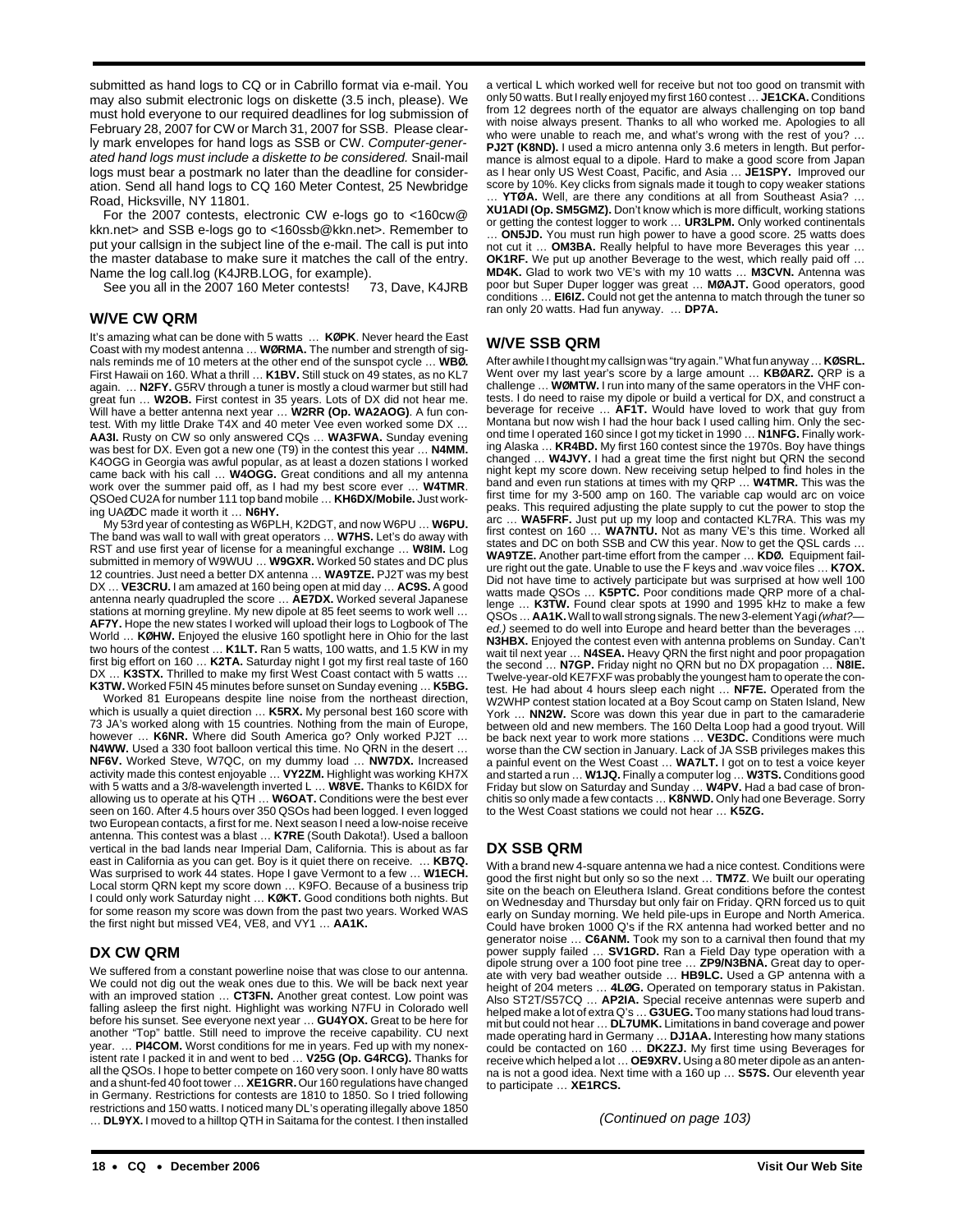| KD4D<br>K3ZO<br>N3UM<br>K2PLF                             | AA1K<br>K3MQ*<br>N8NA <sup>®</sup><br>W3PP                  | K3VOA*                                     | AI2N*<br>WA2MCR'<br>W2NRA'<br>NA2M<br>N2LL'<br>K2ONP<br>N2MRI<br>K <sub>2</sub> CS*<br>N2EK*<br>K2TV*<br>KV2X*<br>WB2AIV'<br>WB2TPS'                     | WF2W<br>W2RU<br>N <sub>2</sub> CU<br>W <sub>2XI</sub><br>W2ID<br>K <sub>2</sub> YR<br>K2FU<br>WB2ABD<br>W2GDJ<br>K2TA<br>K <sub>2</sub> XA<br>K <sub>2</sub> U <sub>G</sub><br>K <sub>2</sub> SX<br>NT <sub>2</sub> A<br>K2UF*<br>K2NV<br>W2RR | N <sub>2</sub> ED<br>N <sub>2</sub> MM<br>N2BA*<br>K1JT*<br>N2NC*<br>WB2AA'<br>W2VI*<br>W2LE<br>WR2G<br>K2YLH<br>N <sub>2</sub> VW<br>KD2MX/QRP<br>W2KP<br>K20WE <sup>®</sup><br>N <sub>2</sub> KP <sub>B</sub><br>N2NF*<br>W2JEK/QRP<br>K2PS'<br>N <sub>2</sub> CO <sup>*</sup><br>W2OB'<br>WA2RY/QRP<br>K2RET | W1ECH*<br>K1KD<br>N <sub>2</sub> NT                                       | N <sub>1</sub> IW<br>K3IU*                  | W1ECT<br>WA1LNP*<br>WA1LJD<br>WB1EDI'<br>AA1CA/QRP<br>K1NSS <sup>®</sup><br>AE1D*           | K8PO<br>N1CGP<br>NT <sub>1</sub> N<br>N1LW*<br>W1CEK/QRP      | W1TO<br>K1EP*<br>N1PGA<br>N3KCJ<br>W1TW/QRP<br>W6ZF<br>KV <sub>1</sub> P<br>WG1Z/QRP                 | W1JQ*<br>K1BTD'                         | N4XR<br>K1KI<br>W2.IU<br>K <sub>1</sub> BV<br>K1IM<br>W1QK<br>W1CTN'           | countries. Multi-op scores follow single-op<br>listings. An asterisk (*) denotes low power.<br>State, province, and country certificate win-<br>ners are listed in bold.<br>K1VW<br>N177<br>K1PX* | Number groups after calls denote score, total<br>QSOs, W/VE multiplier, countries worked.<br>Total multiplier is the addition of the W/VE and |
|-----------------------------------------------------------|-------------------------------------------------------------|--------------------------------------------|----------------------------------------------------------------------------------------------------------------------------------------------------------|------------------------------------------------------------------------------------------------------------------------------------------------------------------------------------------------------------------------------------------------|-----------------------------------------------------------------------------------------------------------------------------------------------------------------------------------------------------------------------------------------------------------------------------------------------------------------|---------------------------------------------------------------------------|---------------------------------------------|---------------------------------------------------------------------------------------------|---------------------------------------------------------------|------------------------------------------------------------------------------------------------------|-----------------------------------------|--------------------------------------------------------------------------------|---------------------------------------------------------------------------------------------------------------------------------------------------------------------------------------------------|-----------------------------------------------------------------------------------------------------------------------------------------------|
| MARYLAND<br>484,205 1179<br>266,976<br>171,325<br>159,978 | 553,707<br>60.237<br>51.030<br>22,736                       | DISTRICT OF COLUMBIA<br>13,061<br>DELAWARE | 58,245<br>37,980<br>34,944<br>32.568<br>28,548<br>25,596<br>23,005<br>14,564<br>11,259<br>10,857<br>6,588<br>3,312<br>2,596                              | <b>NEW YORK</b><br>374,736 1120<br>341,670<br>335,938<br>301,455<br>233,478<br>203,044<br>197,800<br>141,094<br>140,531<br>124,268<br>114,023<br>104,995<br>100,320<br>89,460<br>89,170<br>78,150<br>73,778                                    | 219,675<br>216.645<br>188,005<br>98.198<br>82,140<br>58,255<br>49,270<br>39,540<br>27,264<br>23,310<br>19,110<br>18,915<br>15,750<br>15,414<br>13.611<br>10,633<br>8,070<br>7,030<br>6,328<br>4,325<br>2,877<br>1,980                                                                                           | <b>VERMONT</b><br>29,160<br>7,986<br><b>NEW JERSEY</b><br>512,533         | 3,568<br><b>RHODE ISLAND</b><br>7,946       | <b>NEW HAMPSHIRE</b><br>334,110<br>156,024<br>51.648<br>50,505<br>26.166<br>20,631<br>3,820 | <b>MAINE</b><br>335,816<br>62,055<br>28,158<br>9,210<br>4,800 | 150,840<br>131,040<br>23,310<br>21,824<br>15,252<br>10,045<br>4,175<br>1,513                         | 22,586<br>4,075<br><b>MASSACHUSETTS</b> | 119,605<br>94,942<br>68.530<br>59,580<br>57,392<br>51,362<br>36,594            | <b>2006 CW RESULTS</b><br><b>SINGLE OPERATOR</b><br><b>NORTH AMERICA</b><br><b>UNITED STATES</b><br>CONNECTICUT<br>269,460<br>189.120<br>161,109                                                  |                                                                                                                                               |
| 694<br>646<br>604                                         | 1287<br>338<br>297<br>144                                   | 150                                        | 470<br>247<br>264<br>224<br>223<br>188<br>232<br>128<br>186<br>142<br>104<br>66<br>50                                                                    | 1010<br>1012<br>917<br>747<br>703<br>815<br>491<br>478<br>364<br>357<br>487<br>479<br>534<br>463<br>359<br>400                                                                                                                                 | 707<br>704<br>750<br>536<br>432<br>400<br>297<br>256<br>215<br>241<br>202<br>211<br>134<br>164<br>145<br>152<br>115<br>76<br>98<br>77<br>58<br>45                                                                                                                                                               | 195<br>95<br>1118                                                         | 101<br>113                                  | 939<br>659<br>310<br>313<br>270<br>227<br>82                                                | 1042<br>395<br>168<br>128<br>62                               | 523<br>659<br>222<br>198<br>147<br>120<br>67<br>34                                                   | 208<br>74                               | 412<br>386<br>390<br>413<br>323<br>316<br>255                                  | 767<br>706<br>815                                                                                                                                                                                 |                                                                                                                                               |
| 60<br>53<br>58<br>50<br>34<br>55<br>56<br>35              | 59<br>60<br>53<br>16<br>48<br>15<br>44<br>12                | 35                                         | 51<br>49<br>11<br>50<br>48<br>11<br>44<br>48<br>40<br>39<br>27<br>32<br>27<br>23<br>22                                                                   | 60<br>51<br>59<br>46<br>58<br>51<br>59<br>46<br>59<br>43<br>58<br>34<br>59<br>33<br>37<br>57<br>56<br>33<br>54<br>40<br>52<br>39<br>57<br>26<br>56<br>24<br>59<br>12<br>22<br>52<br>52<br>23<br>56<br>18                                       | 58<br>43<br>57<br>44<br>37<br>58<br>55<br>19<br>56<br>18<br>51<br>10<br>51<br>14<br>48<br>12<br>38<br>10<br>38<br>40<br>39<br>38<br>40<br>35<br>31<br>29<br>35<br>28<br>25<br>20<br>20                                                                                                                          | 53<br>30<br>59<br>60                                                      | 16<br>28                                    | 57<br>48<br>58<br>30<br>52<br>12<br>54<br>11<br>38<br>37<br>20                              | 59<br>45<br>51<br>12<br>42<br>15<br>29<br>30                  | 54<br>56<br>22<br>41<br>37<br>34<br>34<br>24<br>16                                                   | 43<br>25<br>36                          | 55<br>$40\,$<br>25<br>49<br>54<br>16<br>51<br>52<br>16<br>45<br>16<br>47<br>10 | 58<br>60<br>59<br>37<br>57<br>24                                                                                                                                                                  |                                                                                                                                               |
|                                                           |                                                             | $\overline{2}$                             | $\overline{4}$<br>6<br>8<br>6<br>3<br>5<br>0<br>$\mathbf{1}$<br>0<br>0<br>0                                                                              |                                                                                                                                                                                                                                                | 4<br>$\overline{2}$<br>0<br>7<br>$\overline{2}$<br>4<br>0<br>$\mathbf{1}$<br>$\overline{2}$<br>$\Omega$<br>$\Omega$<br>-1<br>$\Omega$                                                                                                                                                                           | $\overline{7}$<br>3                                                       | 0<br>$\overline{1}$                         | 4<br>$\overline{2}$<br>0                                                                    | $\overline{1}$<br>$\overline{2}$                              | $\overline{4}$<br>$\overline{7}$<br>$\overline{7}$<br>$\mathbf{1}$<br>$\mathbf{1}$<br>$\overline{1}$ | 3<br>$\mathbb O$                        | - 9                                                                            |                                                                                                                                                                                                   |                                                                                                                                               |
| K90M<br>W4AA*<br>WJ9B*                                    | WA1FCN'<br>W4NTI<br>K4IQJ*<br>W4RYW<br>K4HAL*<br>K4ZGB      | K4SAV<br>KA9EKJ*                           | КЗСТ*<br>AD8J*<br>AA3I*<br>WY3X*<br>K3MD*<br>W3AG*<br>W3ZGD<br>W3PT*<br>AF8C*<br>W3UTD*<br>WA3FWA'<br>N3KN<br>AA3TL                                      | N3ST*<br>K2LNS<br>W3AP<br>N4XU*<br>K3SWZ*<br>NK8Q/QRP                                                                                                                                                                                          |                                                                                                                                                                                                                                                                                                                 |                                                                           |                                             |                                                                                             |                                                               |                                                                                                      | K4JLD                                   | WE3C<br>W3TDF'<br>W3GH<br>W3TS<br>N3GJ*                                        | W9GE<br>N3HUV<br>N3OC<br>W6AAN<br>K3MM<br>NS3T*<br>K3STX*<br>K3WI<br>N3ND<br>W6NRJ'<br>K3TW/QRP<br>W3DAD<br>N3XL*                                                                                 | W3DQ<br>W3SO<br>WX3B                                                                                                                          |
| <b>FLORIDA</b><br>262,332<br>159,612<br>150,423           | 66,598<br>53,070<br>52,633<br>44,850<br>44,520<br>43,010    | <b>ALABAMA</b><br>126,400<br>114,750       | 35,496<br>34,028<br>24,158<br>19,600<br>10,450<br>9,540<br>8,399<br>8,032<br>7,843<br>4,470<br>2,982<br>2,420<br>1,110                                   | 50,460<br>47,154<br>42,504<br>40,916<br>38,173<br>38,060                                                                                                                                                                                       |                                                                                                                                                                                                                                                                                                                 |                                                                           |                                             |                                                                                             |                                                               |                                                                                                      | 54,094                                  | PENNSYLVANIA<br>474,150<br>273,141<br>272,646<br>265,004<br>63,444             | 104,220<br>94,430<br>85,470<br>83,835<br>81,700<br>67,470<br>60,522<br>49,661<br>39,296<br>31,407<br>20,124<br>15,252<br>11,550                                                                   | 122,470<br>115,577<br>115,292                                                                                                                 |
| 676<br>583<br>631                                         | 419<br>385<br>263<br>248<br>355<br>351                      | 621<br>640                                 | 298<br>322<br>185<br>221<br>108<br>113<br>100<br>100<br>113<br>70<br>62<br>50<br>34                                                                      | 372<br>355<br>313<br>327<br>272<br>295                                                                                                                                                                                                         |                                                                                                                                                                                                                                                                                                                 |                                                                           |                                             |                                                                                             |                                                               |                                                                                                      | 261                                     | 1192<br>891<br>906<br>946<br>367                                               | 301<br>572<br>443<br>353<br>403<br>445<br>366<br>411<br>219<br>221<br>207<br>151<br>144                                                                                                           | 695<br>603<br>505                                                                                                                             |
| 57 51<br>57<br>55                                         | 55<br>53<br>54<br>53<br>51<br>48                            | 56<br>57                                   | 48<br>45<br>39<br>40<br>34<br>35<br>35<br>28<br>31<br>30<br>21<br>20<br>15                                                                               | 52<br>53<br>47<br>47<br>53<br>48                                                                                                                                                                                                               |                                                                                                                                                                                                                                                                                                                 |                                                                           |                                             |                                                                                             |                                                               |                                                                                                      | 53<br>21                                | 58<br>57<br>58<br>58<br>53                                                     | 50<br>52<br>51<br>53<br>53<br>55<br>53<br>47<br>47<br>48<br>41<br>37<br>33                                                                                                                        | 58<br>56<br>56                                                                                                                                |
| 37<br>36                                                  | 12<br>8<br>19<br>16<br>5<br>$\overline{7}$                  | 24<br>18                                   | 3<br>$\sqrt{2}$<br>8<br>$\bf 0$<br>$\overline{4}$<br>$\mathbf{1}$<br>$\overline{2}$<br>$\overline{4}$<br>$\pmb{0}$<br>0<br>$\pmb{0}$<br>0<br>$\mathbf 0$ | 6<br>5<br>9<br>6<br>6<br>$\overline{7}$                                                                                                                                                                                                        |                                                                                                                                                                                                                                                                                                                 |                                                                           |                                             |                                                                                             |                                                               |                                                                                                      |                                         | 51<br>42<br>44<br>39<br>15                                                     | 40<br>18<br>23<br>28<br>23<br>10<br>13<br>6<br>17<br>9<br>$\overline{\mathbf{2}}$<br>$\overline{4}$<br>$\overline{2}$                                                                             | -16<br>21<br>26                                                                                                                               |
| N4UH<br>NX9T*<br>KA1ARB <sup>®</sup><br>AE4EC*<br>N4HXI*  | AA4VV<br>W4TMR/QRP<br>K4CEB*<br>WB4MSG*<br>K2AV<br>KZ2I'    | K8AC<br>WA4DOU*<br>K4DJ*                   | K4TO*<br>AA2GS*<br>KC4WQ*<br>KM4CH/QRP<br>KU4A*<br>KO4OL*<br>W4ZV<br>N4AF<br>N4XD                                                                        | AA4CF<br>W40WY*<br>W5JR<br>AA4IR'<br>W4ATL<br><b>W4Q0/QRP</b>                                                                                                                                                                                  |                                                                                                                                                                                                                                                                                                                 |                                                                           |                                             |                                                                                             |                                                               |                                                                                                      | N4NX*                                   | <b>NQ41</b><br>K4EA<br>KU8E<br>WA4TT<br>NE4S*                                  | W4FDA<br>KD5M<br>KN4Y*<br>K4MF*<br>K9HUY<br>N4TB'<br>K4JAF<br>W4ZW<br>NE8J*<br>N4CU'<br>K1AA*<br>W8IM*<br>N4WO*                                                                                   | AD4Z<br>N6AR<br>KK4SI                                                                                                                         |
| 13,520<br>11,550<br>7,308<br>2,240<br>1,638               | 58,480<br>52,762<br>46,748<br>28,416<br>25,438<br>16,014    | 325,208<br>289,800<br>107,760<br>66,820    | <b>KENTUCKY</b><br>81,822<br>58,740<br>37,596<br>21,115<br>3,650<br>3,125<br><b>NORTH CAROLINA</b><br>617,463<br>444,280                                 | 77,234<br>68,693<br>51,168<br>30,362<br>9,460<br>2,952                                                                                                                                                                                         |                                                                                                                                                                                                                                                                                                                 |                                                                           |                                             |                                                                                             |                                                               |                                                                                                      | 121,923                                 | GEORGIA<br>458,469 1155<br>309,986<br>233,600<br>231,504<br>134,240            | 79,730<br>78,260<br>28,322<br>22,797<br>19,584<br>16,074<br>11,025<br>10,516<br>4,175<br>3,441<br>2,562<br>1,740<br>1,290                                                                         | 144.239<br>139,500<br>119,324                                                                                                                 |
| 144<br>150<br>117<br>53<br>44                             | 190<br>379<br>295<br>269<br>247<br>129                      | 906<br>529<br>447                          | 392<br>473<br>330<br>238<br>67<br>58<br>1309<br>950<br>843                                                                                               | 415<br>367<br>178<br>298<br>94<br>60                                                                                                                                                                                                           |                                                                                                                                                                                                                                                                                                                 |                                                                           |                                             |                                                                                             |                                                               |                                                                                                      | 472                                     | 794<br>863<br>588<br>688                                                       | 253<br>279<br>248<br>197<br>179<br>140<br>91<br>94<br>75<br>54<br>58<br>39<br>43                                                                                                                  | 506<br>335<br>361                                                                                                                             |
| 36<br>34<br>28<br>20<br>18                                | 47<br>55<br>50<br>47<br>43<br>45                            | 58<br>57<br>55                             | 55<br>47<br>52<br>39<br>25<br>25<br>59<br>58<br>60                                                                                                       | 55<br>53<br>49<br>44<br>43<br>24                                                                                                                                                                                                               |                                                                                                                                                                                                                                                                                                                 |                                                                           |                                             |                                                                                             |                                                               |                                                                                                      | 58                                      | 58<br>59<br>59<br>58<br>57                                                     | 49<br>54<br>42<br>46<br>41<br>43<br>35<br>37<br>23<br>31<br>19<br>18<br>15                                                                                                                        | 58<br>55<br>55                                                                                                                                |
| 4<br>$\mathbf{1}$<br>$\Omega$<br>0<br>$\,0\,$             | 33<br>-7<br>12<br>$\mathbf{1}$<br>3<br>6                    | 47<br>23<br>10                             | 23<br>8<br>0<br>$\overline{2}$<br>0<br>0<br>62<br>58<br>46                                                                                               | 18<br>20<br>29<br>$_{3}$<br>$\mathbf{1}$<br>$\mathbf 0$                                                                                                                                                                                        |                                                                                                                                                                                                                                                                                                                 |                                                                           |                                             |                                                                                             |                                                               |                                                                                                      | 35                                      | 63<br>59<br>41<br>54<br>23                                                     | 36<br>32<br>$\overline{7}$<br>5<br>$\overline{7}$<br>$\overline{4}$<br>10<br>$\overline{7}$<br>$\overline{2}$<br>0<br>$\overline{2}$<br>$\overline{2}$<br>$\mathbf 0$                             | -39<br>45<br>37                                                                                                                               |
| N4NW<br>N3JT<br>W8RJL<br>N4VA*<br>K4RDL                   | WF3J<br>K4OAQ<br>K7CS<br>K4TX <sup>*</sup><br>AD4TJ<br>W2YE | N3JB<br>N4MM<br>WØYR                       | K4BX*<br>N4AB*<br>WA40SD'<br>AB4GG*<br>W4MYA<br>KM4M<br>K3ZM<br>K7SV*<br>N6ZO<br>WK4Y<br>K4EU<br>W4PM'                                                   | KW4JS/QRP<br>K4RO<br>KØEJ<br>W4OGG<br>K4BP*<br>WIØR*                                                                                                                                                                                           |                                                                                                                                                                                                                                                                                                                 |                                                                           |                                             |                                                                                             |                                                               |                                                                                                      | WA4GLH                                  | W200<br>W4DAN*<br>K4LTA<br>W6UB/QRP<br>K4KO*<br>W4NZ                           | K4Q0*<br>N <sub>2FY</sub><br>K4DLJ'<br>KR4M<br>W4IT'<br>K1GU<br>N <sub>4</sub> IR<br>N2WN<br>N4DW<br>AD4EB<br>N4ZZ<br>NA4K                                                                        | AF40X<br>AA4NN*                                                                                                                               |
| 37,210<br>36,102<br>35,478<br>34,556<br>33,867            | 85,032<br>75,213<br>59,885<br>49,555<br>48,720<br>45,540    | 121,950<br>118,020<br>106,335<br>91,368    | 6,264<br>5.983<br>5,542<br>1,968<br><b>VIRGINIA</b><br>653,499<br>351,388<br>268,736<br>241,432<br>146,340<br>144,975<br>123,793                         | 13,946<br>13,478<br>11,505<br>11,308<br>9,135<br>7,099                                                                                                                                                                                         |                                                                                                                                                                                                                                                                                                                 |                                                                           |                                             |                                                                                             |                                                               |                                                                                                      | 16,954                                  | 61,983<br>61,488<br>59,856<br>32,350<br>30,396<br>23,712                       | 57,672<br>49.558<br>48,360<br>38,144<br>26,352<br><b>TENNESSEE</b><br>236,072<br>198,730<br>147,657<br>125.280<br>124,085<br>80,581<br>78,260                                                     | <b>SOUTH CAROLINA</b><br>255,102<br>128,553                                                                                                   |
| 218<br>197<br>278<br>281<br>281                           | 414<br>542<br>450<br>399<br>361<br>258                      | 531<br>383<br>516                          | 98<br>89<br>74<br>35<br>1466<br>948<br>846<br>883<br>557<br>801<br>622<br>671                                                                            | 164<br>124<br>130<br>99<br>120<br>101                                                                                                                                                                                                          |                                                                                                                                                                                                                                                                                                                 |                                                                           |                                             |                                                                                             |                                                               |                                                                                                      | 151                                     | 339<br>450<br>464<br>288<br>261<br>197                                         | 301<br>258<br>309<br>223<br>191<br>984<br>934<br>716<br>514<br>592<br>598<br>517                                                                                                                  | 921<br>743                                                                                                                                    |
| 43<br>52<br>47<br>45<br>50                                | 48<br>50<br>53<br>51<br>51<br>51                            | 56<br>53<br>55                             | 28<br>31<br>32<br>23<br>60<br>58<br>58<br>59<br>53<br>56<br>55<br>57                                                                                     | 38<br>45<br>37<br>41<br>34<br>31                                                                                                                                                                                                               |                                                                                                                                                                                                                                                                                                                 |                                                                           |                                             |                                                                                             |                                                               |                                                                                                      | 47                                      | 54<br>52<br>54<br>49<br>47<br>45                                               | 51<br>53<br>51<br>52<br>45<br>60<br>57<br>58<br>56<br>56<br>53<br>55                                                                                                                              | 59<br>57                                                                                                                                      |
| 18<br>14<br>$\overline{7}$<br>8<br>3                      | 24<br>11<br>6<br>4<br>$\overline{7}$<br>15                  | 18<br>28<br>32<br>17                       | $\mathbf{1}$<br>$\boldsymbol{0}$<br>$\overline{2}$<br>$\overline{1}$<br>63<br>49<br>46<br>44<br>37<br>19<br>24                                           | 0<br>$\mathbf{1}$<br>$\overline{2}$<br>3<br>$\mathbf{1}$<br>$\bf 0$                                                                                                                                                                            |                                                                                                                                                                                                                                                                                                                 |                                                                           |                                             |                                                                                             |                                                               |                                                                                                      | $\overline{2}$                          | 17<br>9<br>$\overline{4}$<br>$\mathbf{1}$<br>4<br>$\overline{7}$               | 21<br>18<br>14<br>12<br>9<br>32<br>28<br>25<br>31<br>27<br>8<br>10                                                                                                                                | 43<br>16                                                                                                                                      |
| N7IR*<br>W7YS<br>AB7E*<br>N6MA'<br>AC7A'                  | N6AJR'<br>N7DD<br>KC7V<br>K8IA*                             | N6QQ*<br>KU6T*<br>K6LLK*                   | W6ISO<br>K6TA<br>K6RB<br>AA6EE'<br>K6III<br>N7I U<br>W6RFF<br>KE6CC/QRP<br>N6EM*<br>KI6PG'<br>W6KY'<br>N6LL<br>K6MM*<br>N5VWN'                           | K6NY<br>K6YK<br>N6TV<br>W6RKC<br>K6LRN<br>KI6CK<br>N6WG/QRP<br>KE6QR<br>K6RIM<br>W6HG<br>N6NF*<br>W6SJ*<br>KI6T<br>AD6WL<br>AD6FR'<br>KK6F*<br>AD6ZJ*<br>WA6BOB<br>KH6DX/M                                                                     | W4EF<br>AC6DD<br>K6NR<br>KB7Q*<br>K6SE<br>N6RO<br>W6JTI <sup>®</sup><br>K6NA<br>NT6K*<br>W6OSP<br>N6KI<br>K6XX<br><b>WØYK</b><br>W6FA<br>N6ZFO'<br>W7 DR<br>NF6V*<br>N6AA*<br>N6HY<br>W4UAT                                                                                                                     | K5NZ<br>WØVX*<br>W50V<br>K5WX/QRP<br>KZ5J*<br>K5IX*<br>W5QLF'             | N5PO<br>W5FO*<br>WØUO <sup>®</sup><br>W9YYG | K5CM<br>K5TT*<br>K2BA<br>K5KA<br>WW5X<br>K5BG<br>K5RX                                       | W6PU<br>N5UL<br>W6TER*<br>K7IA*<br>KD5JAA                     | WQ5L<br>W5THT<br>N5GH<br>NI <sub>5</sub> F                                                           | W5RW*<br>W5WMU<br>W5TVW/QRP             | K5GO<br>N <sub>5</sub> DX<br>W5ON<br>N5ZM                                      | W4HJ<br>K4VV<br>WØYVA*<br>NC4S'<br>K4GM*<br>K4PK<br>K1SE <sup>*</sup><br>N4DJ<br>NØRU <sup>®</sup><br>W4VB<br>K4FTO*<br>N4JED*<br>K3M7'<br>W4IM*                                                  | W4YE*<br>K40RD/QRP<br>N4BCC                                                                                                                   |
| 66,640<br>54,046<br>49,471<br>47,850<br>47,436            | 39<br>ARIZONA<br>187,236<br>125,188<br>75,852               | 1,881<br>1,504<br>1,164                    | 8,151<br>7,458<br>7,192<br>7,072<br>6,164<br>6,125<br>4,440<br>3,440<br>3,165<br>2,650<br>2,576<br>2,337<br>2,288<br>1,984                               | 32,118<br>28,090<br>27,783<br>27,454<br>26,460<br>22,949<br>20,720<br>20,196<br>18,705<br>16,968<br>13,734<br>13,716<br>13,104<br>10,640<br>9,656<br>9,579<br>8,917<br>8,712<br>8,217                                                          | CALIFORNIA<br>240,000<br>223,725<br>167,610<br>117,786<br>89,110<br>87,680<br>75,966<br>65,824<br>60,445<br>59,880<br>54,808<br>53,142<br>50,160<br>44,004<br>43,483<br>41,760<br>37.044<br>35,784<br>35,400<br>34,375                                                                                          | 78,662<br>55,986<br>27,030<br>12,096<br>3.741<br>2,160<br>234             | 132,678<br>106,029<br>104,098<br>103,200    | 111,625<br>64,832<br>47,127<br>33,184<br>1,260<br><b>TEXAS</b><br>359,306<br>320,251        | 138,000<br>98,853<br>41,220<br>18,048<br>8,399<br>OKLAHOMA    | MISSISSIPPI<br>50,592<br>30,690<br>18,576<br>13,200<br><b>NEW MEXICO</b>                             | 8,512<br>LOUISIANA<br>33,672<br>11,134  | <b>ARKANSAS</b><br>423,637<br>387,180<br>128,832<br>20,374                     | 24,232<br>24,064<br>20,748<br>19,845<br>17,199<br>16,684<br>15,750<br>15,134<br>12,710<br>7,254<br>4,600<br>1,717<br>1,190<br>492                                                                 | 28.896<br>26,179<br>24,244                                                                                                                    |
| 384<br>368<br>323<br>349<br>328                           | 5<br>787<br>666<br>498                                      | 45<br>47<br>40                             | 99<br>77<br>100<br>100<br>99<br>103<br>78<br>77<br>98<br>43<br>72<br>46<br>85<br>49                                                                      | 258<br>221<br>227<br>204<br>215<br>173<br>208<br>243<br>167<br>182<br>137<br>160<br>102<br>100<br>115<br>123<br>95<br>98<br>45                                                                                                                 | 915<br>801<br>705<br>682<br>432<br>453<br>456<br>359<br>455<br>377<br>375<br>325<br>323<br>297<br>289<br>278<br>294<br>249<br>204<br>249                                                                                                                                                                        | 426<br>396<br>223<br>128<br>57<br>42<br>13                                | 671<br>573<br>619<br>422                    | 376<br>425<br>248<br>209<br>30<br>1056<br>953                                               | 843<br>436<br>279<br>171<br>103                               | 338<br>198<br>174<br>125                                                                             | 100<br>133<br>136                       | 1235<br>1268<br>867<br>137                                                     | 143<br>212<br>239<br>188<br>198<br>156<br>153<br>128<br>134<br>99<br>91<br>49<br>32<br>19                                                                                                         | 215<br>240<br>246                                                                                                                             |
| 54<br>52<br>52<br>50<br>51                                | 3<br>58<br>53<br>53                                         | 18<br>16<br>11                             | 29<br>$\frac{26}{29}$<br>32<br>20<br>23<br>23<br>19<br>15<br>23<br>14<br>16<br>13<br>14                                                                  | 47<br>47<br>43<br>47<br>45<br>48<br>36<br>33<br>37<br>40<br>40<br>33<br>43<br>33<br>31<br>28<br>34<br>34<br>15                                                                                                                                 | 59<br>57<br>57<br>56<br>53<br>55<br>55<br>53<br>51<br>49<br>55<br>45<br>51<br>48<br>51<br>47<br>47<br>48<br>46<br>48                                                                                                                                                                                            | 55<br>54<br>47<br>40<br>28<br>24<br>9                                     | 57<br>58<br>58<br>55                        | 56 39<br>54<br>52<br>46<br>20<br>60<br>59                                                   | 56<br>56<br>50<br>46<br>36                                    | 50<br>52<br>48<br>40                                                                                 | 38<br>46 23<br>37                       | 59<br>60<br>56<br>56                                                           | 36<br>41<br>35<br>43<br>37<br>38<br>37<br>42<br>37<br>30<br>23<br>17<br>17<br>12                                                                                                                  | 49<br>43<br>42                                                                                                                                |
| 14<br>9<br>9<br>8<br>8                                    | $\Omega$<br>26<br>15<br>10                                  | $\mathbf{1}$<br>0                          | $\overline{7}$<br>$\overline{2}$<br>$\mathbf 0$<br>3<br>-2<br>$\Omega$<br>-2<br>$\overline{2}$<br>3<br>$\Omega$<br>2                                     | 6<br>6<br>6<br>-3<br>6<br>2<br>-3<br>3<br>3<br>3<br>$\overline{2}$<br>18                                                                                                                                                                       | 21<br>18<br>17<br>11<br>14<br>9<br>11<br>15<br>$\overline{4}$<br>11<br>$\overline{7}$<br>6<br>6<br>9<br>-8<br>11<br>- 7<br>-8<br>13                                                                                                                                                                             | 19<br>8<br>6<br>$\overline{2}$<br>$\mathbf{1}$<br>$\mathbf 0$<br>$\Omega$ | $^{24}_{19}$<br>15<br>31                    | 10<br>17<br>15<br>$\Omega$<br>47<br>48                                                      | - 13<br>27<br>10<br>$\mathbf{1}$<br>$\overline{1}$            | - 12<br>10<br>$\overline{0}$<br>$\overline{4}$                                                       | $\mathbf{0}$                            | 54<br>48<br>10<br>5                                                            | 16<br>6<br>-2<br>$\mathbf 0$<br>$\mathbf 0$<br>$\Omega$<br>$^{\circ}$                                                                                                                             | $\overline{4}$<br>$\overline{2}$                                                                                                              |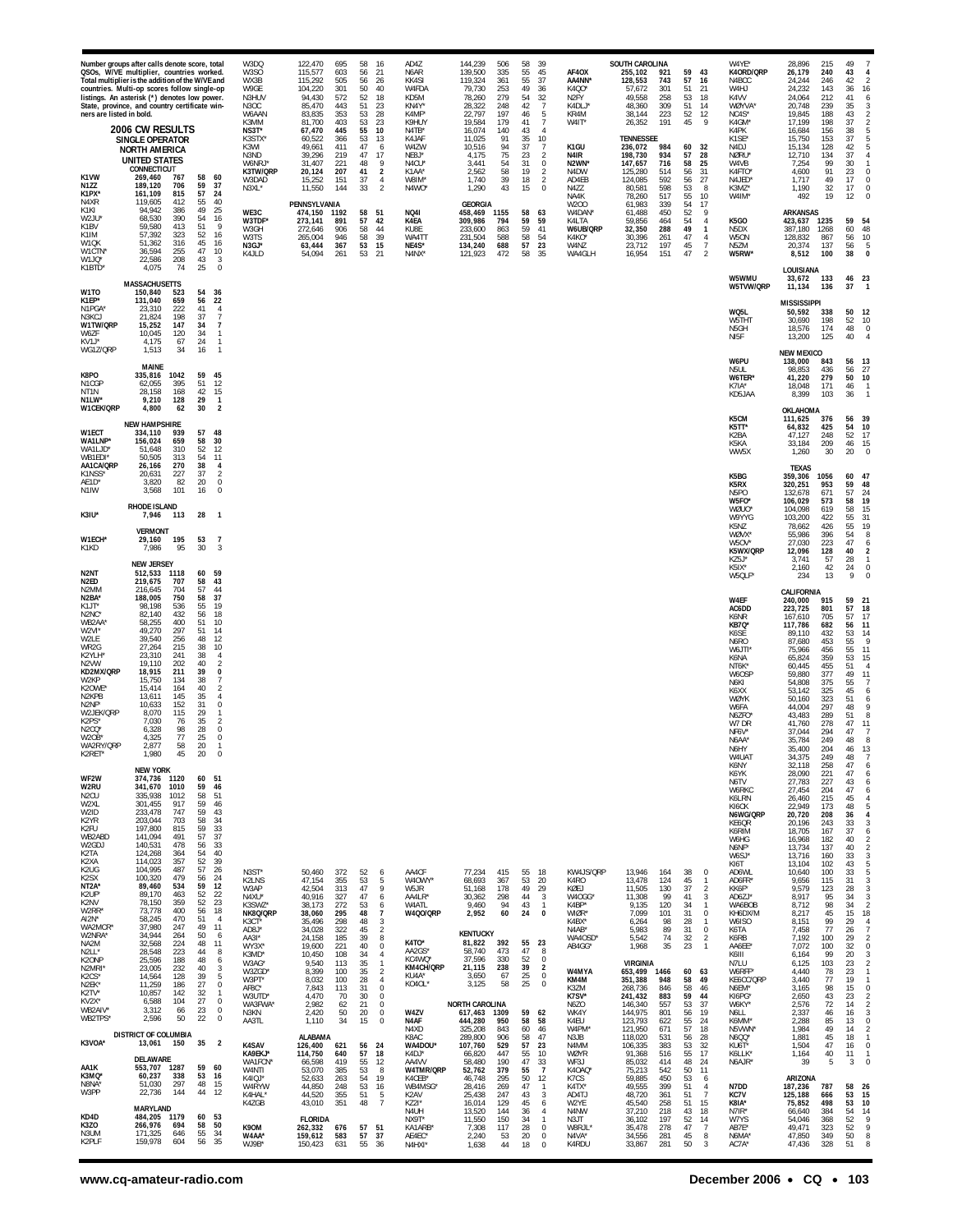| N7KQ<br>N7MAL<br>KN <sub>5</sub> H'<br>K7WP                     | 45.430<br>14,937<br>8.320<br>4,644                     | 306<br>170<br>87<br>76          | 49<br>35<br>37<br>25                   | 10<br>$\overline{4}$<br>3<br>$\overline{2}$                       | K9DX<br>WB9Z<br>K9NR<br>K9ZO                                        | <b>ILLINOIS</b><br>581,152<br>384.540<br>187,442<br>145,488 | 1418<br>1187<br>1079<br>711            | 60<br>60<br>57<br>58             | 67<br>-56<br>17<br>26                                     | VO1TA<br>VO1HE'                                                        | NEWFOUNDLAND<br>110,814<br>11,433<br>QUEBEC                    | 225<br>58                              | 38<br>27                                           | 35<br>10                                            | UA9MI<br><b>RUØAE</b><br><b>RUØSN</b><br>RA9MJ<br><b>UAØSR</b> | 7,455<br>5,764<br>5.166<br>4,920<br>2,769                   | 39<br>28<br>33<br>24<br>39              | $\Omega$<br>0<br>$\Omega$<br>0<br>$\Omega$  | 21<br>22<br>21<br>24<br>13            | OK1FPS*<br>OK1VD*<br>OK1AOV<br>OK2BRA<br>OL4W/QRF                           | 164,672<br>146,644<br>125.090<br>124,185<br>117,990      | 558<br>506<br>355<br>522<br>439       | 59<br>-3<br>57<br>$\overline{4}$<br>59<br>11<br>50<br>53<br>$\overline{4}$                  |
|-----------------------------------------------------------------|--------------------------------------------------------|---------------------------------|----------------------------------------|-------------------------------------------------------------------|---------------------------------------------------------------------|-------------------------------------------------------------|----------------------------------------|----------------------------------|-----------------------------------------------------------|------------------------------------------------------------------------|----------------------------------------------------------------|----------------------------------------|----------------------------------------------------|-----------------------------------------------------|----------------------------------------------------------------|-------------------------------------------------------------|-----------------------------------------|---------------------------------------------|---------------------------------------|-----------------------------------------------------------------------------|----------------------------------------------------------|---------------------------------------|---------------------------------------------------------------------------------------------|
| KØTO<br>K70VG/QRP                                               | <b>IDAHO</b><br>71,921<br>1,162                        | 521<br>34                       | 53<br>14                               | 6<br>$\mathbf{0}$                                                 | K9MMS*<br>AB9H<br>K9FO<br>N <sub>2</sub> BJ                         | 90,032<br>85.184<br>85,146<br>66,526                        | 581<br>589<br>514<br>517               | 58<br>56<br>55<br>55             | 10<br>8<br>14<br>3                                        | VE2TZT<br>VE2XAA'<br>VE2AWR*                                           | 600,490<br>76,336<br>17,226                                    | 971<br>306<br>114                      | 60<br>46<br>32                                     | 50<br>6<br>$\overline{1}$                           | <b>RAØBA</b><br>RV9JE<br>RX9TX<br>RZ9IR'                       | 2,288<br>1,930<br>1,652<br>435                              | 25<br>28<br>30<br>10                    | 0<br>$\Omega$<br>0<br>0                     | 11<br>10<br>$\overline{7}$<br>5       | OK1TC*<br>OK1ZCW<br>OK1NE<br>OK1FKD/QRP                                     | 115,776<br>113,948<br>112,840<br>111,476                 | 370<br>385<br>380<br>408              | 56<br>59<br>53<br>51<br>7                                                                   |
| K7BG<br>NW7MT<br>KS7T<br>KE7NO <sup>®</sup>                     | <b>MONTANA</b><br>101,360<br>18,473<br>11,248<br>8,514 | 578<br>153<br>133<br>111        | 55<br>45<br>38<br>32                   | 15<br>4<br>0<br>$\overline{1}$                                    | K9CS/QRP<br>AI9L<br>AC9S<br>K9OR<br>WO9S                            | 45,628<br>42.588<br>40,650<br>37,004<br>32,552              | 321<br>274<br>372<br>279<br>277        | 55<br>53<br>48<br>52<br>49       | 6<br>10<br>$\overline{2}$<br>6<br>3                       | VE3EJ<br>VE3DZ<br>VE3TA<br>VE3AT                                       | <b>ONTARIO</b><br>993,375<br>804,559<br>765,624<br>526,128     | 1379<br>1235<br>1242<br>1063           | 60<br>60<br>60<br>59                               | 65<br>59<br>54<br>38                                | UA9XF<br>RZØCQ'<br>4J5A*                                       | 128<br>90<br>AZERBAIJAN<br>352,716                          | 4<br>$\mathbf Q$<br>545                 | 0<br>$\Omega$<br>4                          | 4<br>3<br>64                          | OK1YM'<br>OK2PBG'<br>OK2N*<br>OK1MKU<br>OK1DRQ'                             | 89,964<br>81,549<br>74,256<br>74,214<br>65.000           | 291<br>339<br>325<br>227<br>268       | 57<br>6<br>50<br>$\Omega$<br>48<br>10<br>53<br>52                                           |
| K7NV<br>AE7DX*<br>NU7T/QRP                                      | NEVADA<br>71,248<br>27,719<br>3,162                    | 483<br>221<br>78                | 52<br>48<br>16                         | 9<br>${\bf 5}$<br>1                                               | W9SE<br>N9LYE <sup>®</sup><br>K90Z*<br>K9MDO'<br>W9ILY*<br>N9CO/QRP | 28,500<br>20.017<br>16,720<br>10,998<br>9,940<br>2,616      | 213<br>242<br>163<br>129<br>127<br>50  | 51<br>37<br>43<br>39<br>35<br>24 | 6<br>$\bf 0$<br>0<br>0<br>$^{\circ}$                      | VE3QAA<br>VE3CSK'<br>VE3OSZ<br>VE3NZ*<br>VA3NR'<br>VE3DO/QRP           | 399,840<br>339,703<br>250,452<br>215,292<br>213,268<br>201,402 | 708<br>738<br>626<br>571<br>590<br>625 | 59<br>59<br>58<br>59<br>58<br>58                   | 46<br>32<br>23<br>18<br>16<br>9                     | 4K9W'<br>4K4K*<br><b>XU7ADI</b> '                              | 13,500<br>420<br>CAMBODIA<br>1,000                          | 57<br>$\overline{7}$<br>14              | 1<br>$\,0\,$<br>1                           | 24<br>$\overline{7}$<br>- 9           | OK1FHI*<br>OK1MZO <sup>®</sup><br>OK1HMP'<br>OK2SJ*<br>OK1DWJ<br>OK1DOF     | 60,900<br>60.476<br>56,718<br>54,288<br>47,142<br>46,904 | 256<br>243<br>265<br>235<br>85<br>223 | 49<br>49<br>-3<br>46<br>$\Omega$<br>47<br>16<br>65<br>$\Omega$<br>44                        |
| W2VJN<br>K7TJR<br>K7MI<br>K4XU                                  | OREGON<br>266,336<br>230,025<br>216,539<br>137,280     | 863<br>868<br>866<br>699        | 58<br>58<br>58<br>55                   | 24<br>17<br>21<br>11                                              | K9FH*<br>K9NW<br>W9RE                                               | 18<br><b>INDIANA</b><br>257,142<br>198,927                  | 3<br>883<br>791                        | 60<br>58                         | 42<br>35                                                  | VA3DX<br>VE3KZ<br>VE3CR<br>VE3RZ<br>VE3CRU                             | 168,784<br>161,269<br>114,256<br>106,023<br>77,238             | 381<br>503<br>312<br>380<br>260        | 59<br>57<br>56<br>55<br>54                         | 29<br>10<br>18<br>$\overline{4}$<br>9               | <b>BA4RF</b><br>BA4DW                                          | CHINA<br>16,680<br>14,490<br><b>CYPRUS</b>                  | 108<br>123                              | $\overline{7}$<br>$\mathbf{1}$              | 17<br>20                              | OK1JOC/QRF<br>OK1KZ <sup>^</sup><br>OK2TRN<br>OK1ANP <sup>®</sup><br>OK1ZP* | 44,478<br>38,076<br>33,696<br>27,710<br>25,740           | 230<br>216<br>181<br>163<br>152       | 42<br>38<br>$\Omega$<br>37<br>34<br>36                                                      |
| W3CP'<br>W7YAQ'<br>AF7Y<br>WA7LNW                               | 42,728<br>10,965<br>UTAH<br>73,800<br>67,536           | 314<br>100<br>511<br>429        | 50<br>41<br>52<br>52                   | 6<br>$\mathfrak{p}$<br>8<br>11                                    | N9RV<br>K9WJU*<br>K9WWT<br>WT9U*<br>KA9F*<br>K9WX*                  | 186,143<br>115,736<br>72,848<br>61.596<br>26,085<br>24,888  | 672<br>735<br>567<br>478<br>245<br>217 | 57<br>57<br>52<br>52<br>46<br>50 | 40<br>11<br>6<br>6<br>$\mathbf{1}$                        | VE3VMP<br>VE3XAT*<br>VE3GLO <sup>®</sup><br>VE3HG'<br>VA3EC*<br>VE3SHL | 65,296<br>58,898<br>53,544<br>44,838<br>41,650<br>27,511       | 259<br>256<br>248<br>199<br>181<br>142 | 50<br>46<br>42<br>41<br>46<br>41                   | 3<br>3<br>$\overline{4}$<br>6<br>3<br>$\mathbb O$   | C <sub>4</sub> M<br>VR2BG                                      | 897,208<br><b>HONG KONG</b><br>792<br><b>ISRAEL</b>         | 891<br>27                               | 23 81<br>$\mathbf{0}$                       | -6                                    | OK1KI*<br>OK2VP*<br>OK1LO*<br>OK1AUP*<br>OK2GG/QRF<br>OK1DVK'               | 24,480<br>23,902<br>22,016<br>21.168<br>19,958<br>19,779 | 156<br>138<br>151<br>82<br>127<br>59  | 34<br>$\Omega$<br>37<br>$\Omega$<br>32<br>$\Omega$<br>46<br>2<br>34<br>0<br>51<br>6         |
| W7CT<br>NI7T <sup>®</sup><br>W7HS <sup>®</sup><br>NN7ZZ<br>W7UR | 65,844<br>30.740<br>26,152<br>14,080<br>5,728          | 436<br>213<br>197<br>155<br>76  | 55<br>52<br>51<br>39<br>31             | $\overline{7}$<br>6<br>5<br>$\mathbf{1}$                          | W9UM <sup>®</sup><br>AB9KZ*<br>NA9U*<br>KB9YGD<br>N4TZ/9'           | 24,610<br>14,516<br>13,224<br>13,182<br>10,397              | 238<br>173<br>156<br>151<br>117        | 44<br>38<br>38<br>39<br>33       | $\overline{2}$<br>$\mathbf 0$<br>0<br>0<br>$\overline{4}$ | VE3WG/QRP<br>VA3IX*<br>VE3RCN'<br>VE3ESH'<br>VA3RKM/QRP                | 27,405<br>16.100<br>14,848<br>3,528<br>684                     | 165<br>108<br>109<br>36<br>17          | 34<br>35<br>29<br>21<br>9                          | $\mathbf{0}$<br>0<br>$\mathbf 0$<br>$\Omega$        | 4Z5J*<br>4Z4KX*<br>JH4UYB                                      | 124,497<br>51,954<br><b>JAPAN</b><br>193,050                | 241<br>127<br>365                       | 0<br>$\Omega$<br>18                         | 53<br>42<br>47                        | OK1XR*<br>OK2HZ/QRP<br>OK1DMP*<br>OK2BOL*                                   | 16,230<br>2.880<br>2,040<br>-2                           | 119<br>30<br>24<br>$\mathbf{1}$       | 30<br>$\Omega$<br>20<br>$\Omega$<br>0<br>17<br>$\Omega$                                     |
| WA7LT                                                           | <b>WASHINGTON</b><br>178,340                           | 909                             | 58                                     | 16                                                                | <b>KØSN</b>                                                         | <b>WISCONSIN</b><br>115,924                                 | 657                                    | 59                               | 14                                                        | VE4YU*                                                                 | MANITOBA<br>10,560                                             | 71                                     | 31                                                 | -1                                                  | JH2FXK<br>JH3AIU<br>JE1SPY                                     | 31.995<br>20,460<br>16,032                                  | 82<br>97<br>108                         | 13<br>9<br>12                               | 32<br>21<br>12                        | <b>OZØMF</b><br>OZ5WQ                                                       | <b>DENMARK</b><br>345,802<br>35,364                      | 897<br>167                            | 56<br>18<br>41<br>1                                                                         |
| K7OX<br>N9ADG<br>K7RL<br>K7QBO'<br>W7NNN                        | 162,306<br>77.624<br>67,260<br>48,300<br>41.922        | 863<br>467<br>500<br>330<br>349 | 58<br>54<br>52<br>52<br>48             | 13<br>8<br>5<br>8<br>3                                            | W9YQ<br>W9OP<br>WE9V<br>WA9TZE<br>N9CK*                             | 101,974<br>90.015<br>64,680<br>62,409<br>56,448             | 650<br>401<br>373<br>337<br>449        | 56<br>59<br>54<br>59<br>53       | 11<br>26<br>16<br>12<br>3                                 | VE4XC<br>VA5DX<br>VE5UF                                                | 8,772<br><b>SASKATCHEWAN</b><br>330,252<br>156,646             | 58<br>937<br>487                       | 28<br>59<br>58                                     | 6<br>14<br>9                                        | JI3KDH<br>JO7KMB<br>JH1GVY<br>JH3PRR<br>JR3E01                 | 12,796<br>8.448<br>7,180<br>6,528<br>5,754                  | 68<br>49<br>50<br>32<br>36              | 6<br>8<br>8<br>6<br>5                       | 22<br>14<br>12<br>18<br>16            | OZ5DX<br>OZ5UR'<br>OZ7AEI <sup>®</sup>                                      | 35,280<br>29.378<br>21,138<br><b>ENGLAND</b>             | 163<br>157<br>108                     | 40<br>$\overline{2}$<br>35<br>2<br>38                                                       |
| K7UIR<br>WA1PMA<br>W7LKG'<br>N7 <sub>BF</sub>                   | 36,993<br>23,058<br>20,115<br>17,015                   | 241<br>168<br>187<br>155        | 50<br>45<br>42<br>37                   | $\overline{7}$<br>9<br>3<br>$\overline{4}$                        | WA1UJU<br>WI9WI<br>W9GXR*<br>WW9R'                                  | 43,288<br>31,467<br>19,316<br>14,663                        | 337<br>260<br>200<br>154               | 54<br>47<br>43<br>43             | $\overline{2}$<br>$\overline{4}$<br>$\mathbf{1}$<br>0     | VE6SV<br>VE6BF*                                                        | <b>ALBERTA</b><br>206,238<br>46,971                            | 569<br>193                             | 59<br>46                                           | 15<br>5                                             | JA7COI<br>JF1TSD<br>JA1KVT<br>JE1CKA/1                         | 5,377<br>3,720<br>3,094<br>2.814                            | 39<br>41<br>35<br>37                    | 8<br>6<br>5<br>6                            | 11<br>9<br>9<br>$^{\rm 8}$            | M2D<br>M <sub>5</sub> X<br>G3XTT<br>M3C <sup>®</sup>                        | 1,033,218<br>1,019,874<br>486,778<br>141.600             | 1336<br>1426<br>808<br>482            | 48<br>-74<br>75<br>43<br>36<br>67<br>51<br>8                                                |
| W7WKR'<br>AB7RW'<br>WB7FJG'<br>W3AS'<br>K7AWB                   | 16,800<br>16,072<br>11,480<br>10,290<br>7,854          | 128<br>166<br>124<br>118<br>99  | 45<br>39<br>32<br>32<br>34             | 3<br>$\overline{2}$<br>3<br>3<br>$\mathbf 0$                      | KB9Q*<br><b>KØCD/QRP</b><br>AF9J/QRP                                | 10,793<br>3,406<br>2,014<br>COLORADO                        | 102<br>55<br>47                        | 40<br>26<br>19                   | 3<br>0<br>$\Omega$                                        | VE6EX/QRP<br>VE6GJ'<br>VE7CC                                           | 37,576<br>24,570<br><b>BRITISH COLUMBIA</b><br>282,310         | 184<br>120<br>741                      | 43<br>42<br>58                                     | $\mathbf{1}$<br>3<br>16                             | JA7MJ<br>JO7LSG<br>JA7ZP<br>JP1SRG'<br>JA6CYL/6                | 2,090<br>1.804<br>1,518<br>462<br>444                       | 22<br>20<br>20<br>12<br>20              | 5<br>4<br>3<br>2<br>$\,0\,$                 | 6<br>7<br>8<br>5<br>6                 | G3ZSS<br>G3SJJ<br>G3AB<br>MØDHO*<br><b>MØAJT</b>                            | 110,176<br>99.869<br>99,300<br>91,520<br>62,322          | 197<br>226<br>236<br>259<br>245       | 25<br>63<br>59<br>18<br>58<br>17<br>51<br>14<br>46<br>5                                     |
| N6KW'<br>W7QN*<br>K7NWS<br>KX7L/QRF<br>AK7S*                    | 6,440<br>4,560<br>2,760<br>2,244<br>1,904              | 70<br>99<br>60<br>57<br>56      | 32<br>19<br>20<br>17<br>13             | 3<br>$\mathbf 0$<br>$\mathbf 0$<br>$\bf{0}$                       | WØETT*<br>KØUK<br><b>KØRI</b><br>KJØG<br><b>KØWB</b>                | 70,417<br>67,100<br>47,502<br>43,732<br>34,372              | 444<br>472<br>300<br>312<br>299        | 54<br>51<br>52<br>50<br>50       | 13<br>10<br>11<br>8<br>$\overline{2}$                     | VA7DX<br>VA7ST <sup>*</sup><br>VA7MM'<br>VE7NH'<br>VE7WU*              | 67,368<br>50,160<br>40,526<br>39,032<br>35,136                 | 254<br>219<br>186<br>201<br>150        | 51<br>45<br>43<br>38<br>44                         | 5<br>3<br>3<br>3<br>$\overline{4}$                  | JK2VOC'<br>JR1UMO*<br>JO1QZI'                                  | 234<br>75<br>58<br>KAZAKHSTAN                               | 36<br>3<br>13                           | 0<br>$\mathbf{1}$<br>$\Omega$               | 3<br>$\overline{2}$<br>$\overline{2}$ | GØMTN<br>GØDEZ'<br>G3VGR/QRP<br>G3SVL<br>G3YMC/QRP                          | 57,616<br>46,320<br>38,759<br>35,739<br>32,465           | 210<br>195<br>157<br>105<br>157       | 10<br>42<br>45<br>3<br>48<br>$\mathbf{1}$<br>12<br>45<br>40                                 |
| W7GTO<br>KL7FDQ/QRP<br>NW7DX/QRP<br>W6AEA/QRP                   | 882<br>175<br>-2<br>$\mathfrak{p}$                     | 54<br>13                        | 7<br>5<br>$\mathbf{1}$<br>$\mathbf{1}$ | $\mathbf 0$<br>$\mathbf 0$<br>$\mathbf 0$<br>$\Omega$             | KØUF<br>WØRMA*<br>WVØH*<br>NO <sub>2</sub> D*<br>WØCAR*             | 17.952<br>4,275<br>3,335<br>3,248<br>1.725                  | 140<br>81<br>53<br>52<br>33            | 43<br>25<br>29<br>28<br>23       | 8<br>$\mathbf 0$<br>$\bf 0$<br>0<br>0                     | VE7NS*<br>VE7JKZ<br>VA7RMM<br>VA7LC'                                   | 30,968<br>22,320<br>9,672<br>6,447                             | 138<br>129<br>64<br>68                 | 44<br>35<br>29<br>21                               | 5<br>$\mathbf{1}$<br>$\overline{2}$<br>$\mathbf{0}$ | UN <sub>5</sub> J<br>UP1G*<br>ZC4LI                            | 18,788<br>1,608<br>SOVERIGN BASES CYPRUS<br>440.190         | 77<br>35<br>619                         | $\mathbf{0}$<br>0<br>18 55                  | 28<br>6                               | M3CVN<br>GØVDZ'<br>M4T <sup>*</sup><br>G4BJM<br>G4SGI*                      | 17.272<br>15,136<br>14,610<br>11,340<br>8.970            | 105<br>96<br>101<br>59<br>60          | $\mathcal{P}$<br>32<br>31<br>30<br>$\Omega$<br>5<br>31<br>29<br>$\mathbf{1}$                |
| WC7S/QRP                                                        | <b>WYOMING</b><br>23,716                               | 215                             | 48                                     | $\mathbf{1}$                                                      | NØTK/QRP                                                            | 1,387<br><b>IOWA</b>                                        | 35                                     | 19                               | $\Omega$                                                  | <b>KL7RA</b><br>AL1G                                                   | ALASKA<br>173,712<br>7,104                                     | 482<br>84                              | 47<br>13                                           | 9<br>3                                              | <b>HSØZDJ</b>                                                  | THAILAND<br>85,455                                          | 287                                     | 2                                           | 43                                    | G4EHT*                                                                      | 2,100<br><b>ESTONIA</b>                                  | 20                                    | 1 <sup>5</sup>                                                                              |
| NE9Z<br>N7YV*                                                   | 13.260<br>10,730                                       | 100<br>130                      | 47<br>37                               | 5<br>$\bf 0$                                                      | <b>NØNI</b><br>NØSM*<br>KØSRL                                       | 347,050<br>25,228<br>13,062                                 | 1059<br>198<br>139                     | 60<br>50<br>42                   | 50<br>3<br>$\mathbf 0$                                    | V25G'                                                                  | <b>ANTIGUA</b><br>42.770                                       | 176                                    | 38                                                 | 9                                                   | HS10VH<br>E21EIC*                                              | 2                                                           | 2<br>$\mathbf{1}$                       | 0<br>0                                      | $\mathbf{1}$<br>$\overline{1}$        | ES2DJ<br>ES5RY*                                                             | 349,575<br>167,896                                       | 834<br>522                            | 15<br>- 64<br>$\overline{2}$<br>60                                                          |
| N8EA<br>K8NWD                                                   | <b>MICHIGAN</b><br>239,877<br>119,504                  | 742<br>652                      | 58<br>57                               | 41<br>20                                                          | KØKT<br>WBØB/QRP<br>NØ JI                                           | 8,769<br>4,235<br>546                                       | 108<br>53<br>18                        | 37<br>34<br>14                   | 0<br>$\mathbf{1}$<br>$\Omega$                             | C6ANM*                                                                 | <b>BAHAMAS</b><br>35,295                                       | 180                                    | 37                                                 | $\overline{2}$                                      | UK9AA                                                          | <b>UZEBKISTAN</b><br>244,404                                | 467                                     |                                             | 0 <sub>62</sub>                       | OY1CT                                                                       | <b>FAROE ISLANDS</b><br>645,526                          | 1218                                  | 25 73                                                                                       |
| K8IR*<br>N81 J<br>W8TE<br>K8GT <sup>®</sup>                     | 90,712<br>90,402<br>75,260<br>48.447                   | 582<br>666<br>433<br>317        | 58<br>54<br>57<br>55                   | 10<br>$\overline{7}$<br>14<br>8                                   | WS4Y<br><b>WØBH</b>                                                 | <b>KANSAS</b><br>148,400<br>129.980                         | 750<br>864                             | 57<br>56                         | 23<br>11                                                  | V31YN*                                                                 | <b>BELIZE</b><br>87,696                                        | 272                                    | 51 12                                              |                                                     | OHØL                                                           | <b>EUROPE</b><br>ALAND ISLANDS<br>916,596 1530              |                                         | 34 74                                       |                                       | OH2PM<br>OH1MA<br>OH4A                                                      | <b>FINLAND</b><br>456,025<br>236,666<br>208,669          | 1015<br>604<br>524                    | 17<br>68<br>67<br>6<br>15<br>56                                                             |
| W8RU<br>K8BB<br>K8OT'<br>W8DCQ<br>K8MJZ'                        | 44,288<br>42,822<br>42,212<br>40,832<br>23,863         | 283<br>336<br>284<br>291<br>211 | 53<br>48<br>53<br>49<br>45             | 11<br>6<br>8<br>9<br>$\overline{4}$                               | <b>WØEB/QRP</b><br><b>NØXM</b><br><b>KØRH</b>                       | 27,040<br>14.858<br>1,452<br>MINNESOTA                      | 232<br>144<br>33                       | 50<br>44<br>22                   | $\frac{2}{2}$<br>$\mathbf 0$                              | VP9I*<br>KG4SB                                                         | <b>BERMUDA</b><br>373,230<br><b>GUANTANAMO BAY</b><br>369,396  | 780<br>712                             | 59 31<br>57                                        | - 36                                                | OE9SBD*<br>OE1TKW                                              | <b>AUSTRIA</b><br>121,125<br>23.575<br><b>AZORES</b>        | 478<br>105                              | 1<br>9                                      | 50<br>32                              | OH <sub>2</sub> BO<br>OH5UFO*<br>OH3WD<br>OH6NIO<br>OH5PT                   | 187,340<br>99,186<br>50,688<br>49,728<br>6,900           | 422<br>314<br>137<br>169<br>35        | 14<br>62<br>58<br>3<br>$\overline{7}$<br>57<br>$\overline{2}$<br>54<br>$\overline{2}$<br>28 |
| KB8U<br>NF8M <sup>®</sup><br>K8GVK <sup>1</sup>                 | 23.265<br>16,896<br>10,880                             | 163<br>171<br>115               | 44<br>43<br>39                         | 11                                                                | <b>KØCAT</b><br><b>WØPIY</b><br><b>NØXB</b>                         | 131,327<br>127,358<br>105,910                               | 783<br>680<br>646                      | 60<br>58<br>56                   | 13<br>19<br>14                                            | XF1NW                                                                  | MEXICO<br>139.092                                              | 412                                    | 56 11                                              |                                                     | CU <sub>2</sub> A<br>CU3AA*                                    | 1,252,096<br>25,400                                         | 1353<br>102                             | 58<br>15                                    | - 70<br>25                            | OH1ZE*<br>OH2LO <sup>®</sup><br>OH1LT                                       | 4,848<br>972<br>600                                      | 44<br>18<br>10                        | 24<br>$\Omega$<br>$\Omega$<br>12                                                            |
| K9TTT*<br>W8LSV/QRP                                             | 9,065<br>3,289<br>OHIO                                 | 119<br>67                       | 35<br>23                               | 0<br>0                                                            | KØRC*<br>WBØHCH<br>WØHW<br><b>WBØCFF</b>                            | 78,372<br>75,460<br>70,821<br>70,518                        | 548<br>441<br>499<br>379               | 56<br>55<br>54<br>56             | 15<br>$\overline{7}$<br>17                                | XF <sub>2</sub> T <sub>G</sub><br>XE1GRR*                              | 129.360<br>12,408<br>PUERTO RICO                               | 425<br>75                              | 54<br>$30\,$                                       | -6<br>3                                             | EA6IB                                                          | <b>BALEARIC ISLANDS</b><br>1,009,953 1357<br><b>BELARUS</b> |                                         | 46 73                                       |                                       | F5IN<br>F6FYA                                                               | <b>FRANCE</b><br>761,250<br>543,000                      | 1207<br>940                           | 42 63<br>32<br>68                                                                           |
| NØFW*<br>K1LT<br>W8CAR<br>N8BJQ                                 | 332,667<br>260,442<br>208,642<br>205,902               | 1101<br>760<br>771<br>836       | 59<br>58<br>59<br>57                   | 52<br>48<br>39<br>36                                              | K4IU<br>WØSEI*<br>ACØW*<br><b>KØPK/QRP</b><br>WAØMHJ*               | 60,512<br>60,367<br>42,228<br>28,296<br>28,050              | 443<br>371<br>352<br>235<br>224        | 55<br>57<br>54<br>53<br>53       | 6<br>10<br>$\,0\,$<br>$\mathbf{1}$<br>$\overline{2}$      | NP4A<br>NP3CW*<br>KV4FZ                                                | 989,750 1267<br>76<br><b>US VIRGIN ISLANDS</b><br>577,388      | -5<br>821                              | 60 65<br>$\bf{0}$<br>60 59                         | $\overline{4}$                                      | EW3LN<br>EW1CQ<br>EU4CQ*<br>EW2AA/QRP<br>EV6M*                 | 130,268<br>116,046<br>112,608<br>32,172<br>13,962           | 438<br>424<br>460<br>151<br>104         | $\mathbf{0}$<br>3<br>$\mathbf{1}$<br>0<br>0 | 58<br>51<br>47<br>42<br>26            | F6BEE<br>F5BBD<br>F4DNW<br>F/OL5Y/QRP                                       | 482,555<br>107,440<br>84,224<br>6,877                    | 726<br>290<br>244<br>60               | 43<br>60<br>17 51<br>54<br>10 <sup>10</sup><br>23<br>0                                      |
| K8FH*<br>K8BL*<br>WB8 JUL<br>AE8M                               | 161,028<br>114,751<br>96,866<br>89,688                 | 747<br>448<br>530<br>493        | 59<br>56<br>57<br>56                   | 25<br>35<br>17<br>18                                              | KNØV<br>NØBUI <sup>*</sup><br>KB9S*<br>KØKX*                        | 26,931<br>21,667<br>18,847<br>16,873                        | 261<br>205<br>171<br>144               | 47<br>47<br>44<br>45             | $\mathbf 0$<br>$\mathbf 0$<br>3<br>$\overline{a}$         | IH9GPI                                                                 | AFRICA<br><b>AFRICAN ITALY</b><br>245,820                      | 483                                    | 0 <sub>51</sub>                                    |                                                     | EW6CU/QRP<br>EW1NA/QRP                                         | 3,528<br>2,058<br><b>BELGIUM</b>                            | 51<br>30                                | 0<br>$\mathbf 0$                            | 14<br>14                              | DL1AUZ<br>DD <sub>2</sub> D<br>DP6M                                         | <b>GERMANY</b><br>669,816 1173<br>547,521<br>442,900     | 1035<br>885                           | 37<br>- 71<br>34<br>67<br>69<br>31                                                          |
| K8NVR*<br>K8MR<br>W3USA<br>W8DHG                                | 86,016<br>79,424<br>55,140<br>52,662                   | 594<br>486<br>329<br>307        | 56<br>54<br>44<br>53                   | 8<br>14<br>16<br>14                                               | KØKP*<br>WGØM <sup>*</sup><br>KIØF*<br>WØTY                         | 15,876<br>15,539<br>11,271<br>11,152                        | 134<br>163<br>131<br>121               | 47<br>39<br>39<br>41             | $\overline{2}$<br>$\overline{2}$<br>$\bf 0$<br>0          | 7XØRY                                                                  | <b>ALGERIA</b><br>1,028,610 1041                               |                                        | 36 63                                              |                                                     | ON5UM*<br>ON4BR<br>ON6LY*<br>ON5JD*                            | 246,840<br>159,358<br>26,720<br>15,420                      | 506<br>321<br>131<br>104                | 29<br>23<br>$\overline{2}$<br>0             | 59<br>63<br>38<br>30                  | DF2UU<br>DL20M<br>DJ6TK<br>DL2RMC                                           | 393,044<br>262,584<br>249,864<br>247,368                 | 812<br>662<br>594<br>543              | 25<br>72<br>60<br>24<br>17<br>70<br>63<br>25                                                |
| K8AB*<br>W8IDM*<br>W8VE/QRP<br>N8XP                             | 47,676<br>46,440<br>41,831<br>36,598                   | 352<br>384<br>306<br>260        | 53<br>51<br>52<br>50                   | 5<br>3<br>$\overline{7}$<br>8                                     | NØEO*<br>KAØWQA*                                                    | 8,058<br>4,536                                              | 102<br>75                              | 34<br>27                         | $\mathbf 0$<br>$\mathbf 0$                                | EA8AH<br>EA8ZS                                                         | <b>CANARY ISLANDS</b><br>885,390<br>282,854                    | 807<br>332                             | 51 59<br>31                                        | 55                                                  | ON4ACA*                                                        | 13,566<br><b>BULGARIA</b>                                   | 81                                      | 0                                           | 34                                    | DK2PH<br>DL5YM*<br>DJ6QT                                                    | 245,444<br>235,680<br>226,983                            | 610<br>626<br>515                     | 70<br>16<br>62<br>18<br>63<br>24                                                            |
| WA8RCN'<br>W8PN<br>N8ME/QRP                                     | 36,358<br>27,824<br>27,542                             | 304<br>255<br>268               | 50<br>44<br>45                         | 3<br>$\mathbf{3}$<br>2                                            | KU1CW<br>WØJPL                                                      | <b>MISSOURI</b><br>385,104<br>75,776                        | 1177<br>406                            | 59<br>56                         | 54<br>18                                                  | EA8CN*                                                                 | 97,930<br>CHAGOS                                               | 142                                    | 27                                                 | 43                                                  | LZ2DF*<br>LZ2UZ*<br>LZ1WJ*                                     | 241,148<br>71,920<br>10,740                                 | 596<br>351<br>108                       | 10<br>0<br>0                                | 66<br>40<br>20                        | DJ4SN<br><b>DK6WL</b><br>DL9YX*                                             | 200,184<br>199,056<br>194,562                            | 557<br>424<br>484                     | 58<br>18<br>27<br>61<br>16<br>65                                                            |
| K8VUS*<br>K8ZT/QRP<br>NZ8J                                      | 25,758<br>21,854<br>18,768                             | 206<br>199<br>180               | 48<br>47<br>44                         | 5<br>$\overline{2}$<br>$\overline{2}$                             | K5QQ*<br>WØPC*<br>N5RR*<br>WØKU                                     | 39,364<br>34,884<br>23,374<br>5,728                         | 356<br>308<br>162<br>76                | 52<br>49<br>52<br>32             | $\mathbf 0$<br>$\overline{2}$<br>6<br>0                   | VQ9LA                                                                  | 49,980<br>NAMIBIA                                              | 120                                    | $0$ 42                                             |                                                     | <b>9A4M</b>                                                    | CROATIA<br>442,336                                          | 918                                     | 19                                          | 73                                    | DL1VDL<br>DL5JS<br>DL7UMK                                                   | 160,128<br>152,896<br>134,850<br>127,010                 | 472<br>516<br>473                     | 63<br>9<br>10<br>54<br>55<br>-7<br>57                                                       |
| N8XA/QRP<br>N8IF*<br>N8GU <sup>*</sup><br>N8OH*                 | 12,642<br>9,214<br>6,912<br>5,542                      | 121<br>110<br>99<br>74          | 38<br>32<br>31<br>-34                  | $\overline{4}$<br>$\overline{2}$<br>$\mathbf{1}$<br>$\,0\,$       | ABØTO*<br>WAØIYY*                                                   | 3,193<br>2,400<br><b>NORTH DAKOTA</b>                       | 43<br>54                               | 30<br>20                         | $\mathbf{1}$<br>0                                         | <b>V51AS</b><br>3V8DLH                                                 | 77,720<br><b>TUNESIA</b><br>695,980                            | 136<br>784                             | 30 28<br>31 58                                     |                                                     | 9A9R*<br>9A4QV*<br>9A3KS*<br>9A2FW*<br>9A5MT*                  | 311,280<br>161,280<br>50,752<br>10,296<br>10                | 742<br>507<br>192<br>82<br>$\mathbf{1}$ | 16<br>6<br>0<br>0<br>$\mathbf{1}$           | 64<br>57<br>52<br>26<br>$\mathbf 0$   | DL4SM*<br>DL9CW*<br>DL2MY*<br>DJ9MH*<br>DJ1YFK                              | 124,680<br>123,488<br>121,176<br>120,120                 | 427<br>450<br>389<br>382<br>401       | 8<br>59<br>-1<br>56<br>12<br>56<br>12<br>60<br>5                                            |
| N9RC*                                                           | 1,710<br><b>WEST VIRGINIA</b>                          | 39                              | 19                                     | $\bf 0$                                                           | <b>NTØV</b><br>NØUD*                                                | 52,032<br>19,104                                            | 323<br>171                             | 53 11<br>47                      | $\overline{1}$                                            |                                                                        | ASIA<br><b>ASIATIC RUSSIA</b>                                  |                                        |                                                    |                                                     |                                                                | <b>CZECH REPUBLIC</b>                                       |                                         |                                             |                                       | DJ8UV*<br>DKØNS'                                                            | 119,140<br>117,678                                       | 346<br>389                            | 51<br>19<br>12<br>54                                                                        |
| N8T<br><b>N8II</b><br>K8MN<br>K800L                             | 776,424<br>182,424<br>170,400<br>99,678                | 1464<br>793<br>580<br>548       | 60<br>53<br>57<br>56                   | 72<br>35<br>39<br>18                                              | W7DRA*<br>WNØL                                                      | NEBRASKA<br>42,579<br>13,905                                | 327<br>131                             | 55<br>42                         | $\overline{\mathbf{2}}$<br>3                              | UA9MDP<br>RU9CK*<br>UA9CR*<br>UA9SAW*<br>UA9AX*                        | 318,435<br>176,154<br>95,260<br>55,370<br>53,928               | 511<br>375<br>227<br>181<br>174        | $\mathbf{0}$<br>$\Omega$<br>0<br>$\mathbf{0}$<br>0 | 69<br>51<br>44<br>35<br>36                          | OK1RF<br>OK1FDY<br>OK1TP<br>OK2W<br>OK1MWD                     | 1,002,932<br>359,460<br>356,651<br>297,988<br>290,290       | 1403<br>779<br>840<br>748<br>767        | 42<br>21<br>21<br>19<br>13                  | 77<br>69<br>62<br>60<br>64            | DF1IAQ'<br>DL5MEV<br>DJ2ZS*<br>DJ80G*<br>DF3KV/QRP                          | 115,698<br>113,692<br>108,420<br>103,920<br>102,310      | 364<br>230<br>396<br>367<br>325       | 59<br>$\overline{7}$<br>20<br>66<br>55<br>5<br>56<br>$\overline{4}$<br>54<br>11             |
| K8JQ<br>WA8WV<br>AJ1M*<br>K3WA                                  | 93,434<br>83,328<br>28,890<br>28,261                   | 658<br>593<br>290<br>158        | 51<br>52<br>42<br>44                   | 11<br>10<br>3<br>15                                               | K7RE*<br><b>KØHW</b><br>WUØL/QRP                                    | <b>SOUTH DAKOTA</b><br>150,662<br>15,372<br>12,232          | 913<br>165<br>124                      | 58<br>42<br>44                   | 13<br>$\mathbf 0$<br>0                                    | UA9BS<br>UA9CBR'<br><b>UAØANW</b><br>UA9MQR                            | 53,795<br>48,729<br>33,560<br>31,920                           | 171<br>145<br>111<br>106               | $\Omega$<br>0, 37<br>$0$ 40<br>0                   | 35<br>35                                            | OK1EP<br>OL9Z<br>OK1MQ<br>OL6T*                                | 274,120<br>270,060<br>250,974<br>235,466                    | 616<br>795<br>698<br>622                | 25<br>9<br>16<br>14                         | 63<br>61<br>57<br>63                  | DJ8QP<br>DJ3RA*<br>DF1LON'<br>DK7VW'                                        | 97,356<br>92,293<br>90,944<br>90,540                     | 189<br>308<br>422<br>319              | 23<br>61<br>9<br>52<br>48<br>$\mathbf{1}$<br>54<br>6                                        |
| WA8SDA'<br>WA8KAN'<br>N4ZR*<br>K80WL/QRP<br>N8NMA               | 20,152<br>12,206<br>11,349<br>9,826<br>9,361           | 205<br>157<br>110<br>131<br>107 | 44<br>33<br>35<br>33<br>35             | $\bf 0$<br>-1<br>$\overline{4}$<br>$\mathbf{1}$<br>$\overline{2}$ | VY2ZM<br>VY2DM*                                                     | CANADA<br>PRINCE EDWARD ISLAND<br>2,088,976 2041<br>1,750   | 28                                     | 59<br>13                         | 78<br>$\overline{1}$                                      | RW90A*<br>UA9ADW*<br>UAØLCZ*<br>RAØALM<br><b>UAØFAI</b>                | 26,536<br>20,016<br>15,225<br>13,032<br>9,633                  | 95<br>94<br>128<br>40<br>140           | $\Omega$<br>$0 \t24$<br>8<br>$\mathbf 0$<br>3      | 31<br>13<br>36<br>10                                | OK1MNW<br>OK2BFN*<br>OK7FL*<br>OK2PWJ*<br>OK1AY*               | 204,358<br>179,883<br>177,408<br>174,230<br>173,027         | 521<br>543<br>577<br>509<br>498         | 18<br>9<br>9<br>13<br>10                    | 59<br>60<br>55<br>57<br>61            | DL4ME*<br>DK8FD*<br>DL4JYT*<br>DL4ZA*<br>DL9ZP/QRP                          | 90,480<br>87,048<br>85,000<br>84,348<br>78,300           | 317<br>367<br>382<br>338<br>351       | 48<br>12<br>3<br>51<br>49<br>$\mathbf{1}$<br>$\mathbb O$<br>54<br>47<br>3                   |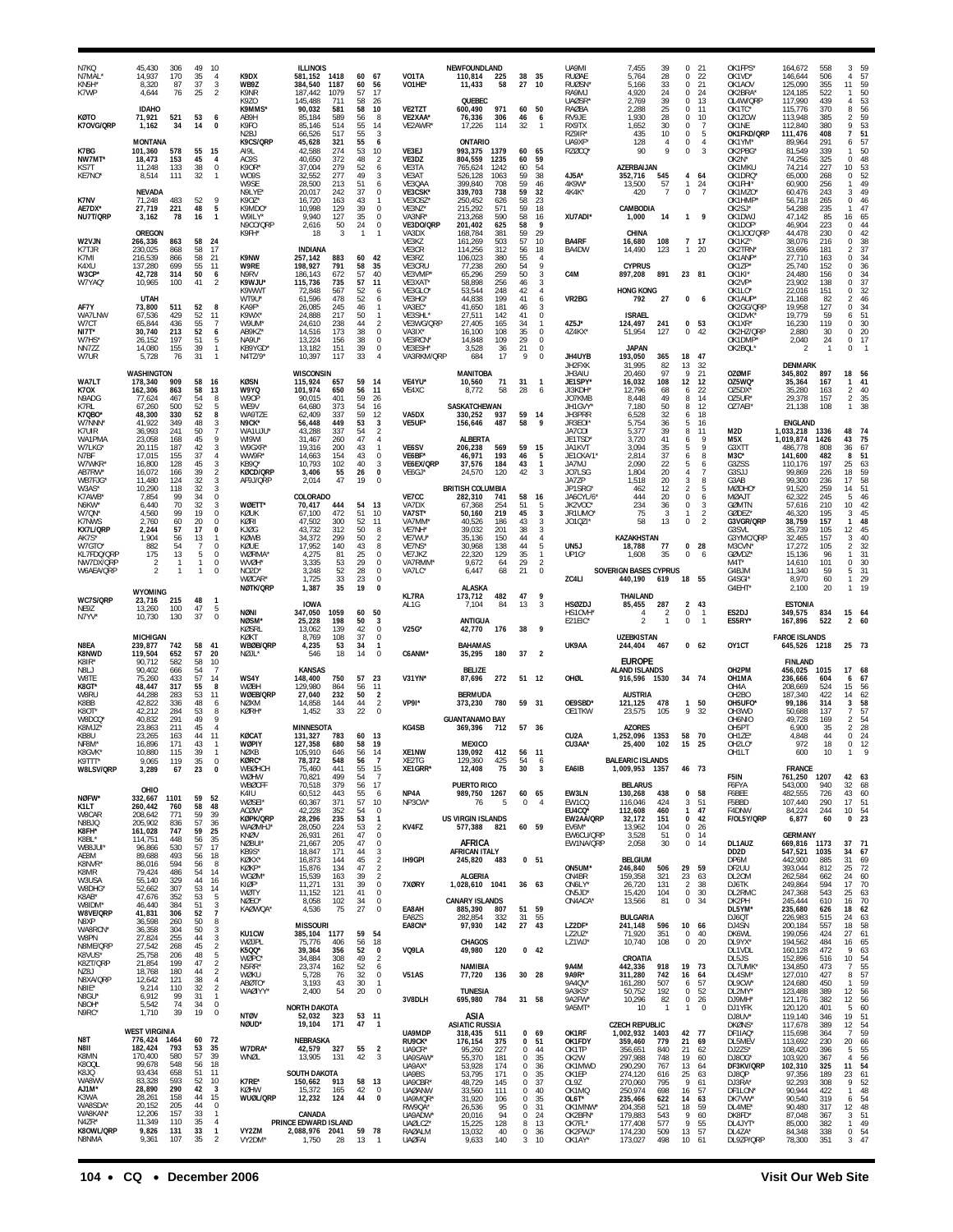| DK6CQ*<br>DK2BJ*<br>DK3W*<br>DL5KUT<br>DL3ARM<br>DJ3WE                        | 76,780<br>73,416<br>73,416<br>64,860<br>59,280<br>58,536                     | 305<br>282<br>290<br>199<br>246<br>224               | 54<br>$\mathbf{1}$<br>52<br>5<br>49<br>8<br>17<br>43<br>46<br>6<br>51<br>3                                                            | LY2IJ<br>LY1CX<br>LY3W<br>LY9Y<br>LY20U                                                    | LITHUANIA<br>767,536 1169<br>349,762<br>803<br>337.883<br>819<br>275,267<br>732<br>228,478<br>622                                        | 29<br>83<br>14<br>69<br>12<br>67<br>11<br>60<br>10<br>61                                                                      | RW3GB*<br>UA4LCH<br>RA4AOR<br>RN6DV'<br>RV3LO <sup>®</sup><br>UA4LY                             | 104,410<br>410<br>102,724<br>312<br>100,602<br>381<br>97.755<br>354<br>84.302<br>285<br>80,104<br>247                          | $\overline{2}$<br>2<br>3                     | 52<br>0<br>61<br>52<br>55<br>3<br>58<br>59                                  | SA <sub>1</sub> A <sup>*</sup><br><b>SMØWRA</b><br>HB9ARF*<br>HB9CIP      | 7,560<br>59<br>6,812<br>53<br>SWITZERLAND<br>133,782<br>392<br>91,509<br>236                                                         | $\Omega$<br>$^{\circ}$<br>10<br>26                                 | - 27<br>-26<br>56<br>33                      | AA3B<br>K3ATO<br>K3SV<br>K300<br>K3ND<br>N3ZA                | 89,984<br>423<br>527<br>83,368<br>78,210<br>348<br>273<br>49.416<br>18,704<br>86<br>13,410<br>119                      | 50<br>56<br>52<br>39<br>37<br>40 | 26<br>12<br>27<br>19<br>19                                   |
|-------------------------------------------------------------------------------|------------------------------------------------------------------------------|------------------------------------------------------|---------------------------------------------------------------------------------------------------------------------------------------|--------------------------------------------------------------------------------------------|------------------------------------------------------------------------------------------------------------------------------------------|-------------------------------------------------------------------------------------------------------------------------------|-------------------------------------------------------------------------------------------------|--------------------------------------------------------------------------------------------------------------------------------|----------------------------------------------|-----------------------------------------------------------------------------|---------------------------------------------------------------------------|--------------------------------------------------------------------------------------------------------------------------------------|--------------------------------------------------------------------|----------------------------------------------|--------------------------------------------------------------|------------------------------------------------------------------------------------------------------------------------|----------------------------------|--------------------------------------------------------------|
| DL8AKA<br>DK3QZ*<br>DJ1AA<br>DK7ZT                                            | 57,948<br>53,640<br>52,632<br>51,200                                         | 297<br>273<br>219<br>156                             | 42<br>2<br>0<br>45<br>46<br>5<br>58<br>6                                                                                              | LY3BA'<br>LY2HK<br>LY20X<br>LY200                                                          | 196,812<br>586<br>137,862<br>508<br>121.920<br>370<br>69,513<br>301                                                                      | 56<br>10<br>48<br>6<br>59<br>5<br>45<br>2                                                                                     | RA6MQ'<br>UA10MS<br>RV3FI<br>UA6LCN'                                                            | 321<br>77,214<br>77,126<br>326<br>71,898<br>331<br>70,895<br>262                                                               | 3                                            | 50<br>48<br>45<br>52                                                        | HB9HQX*<br>HB9HFN                                                         | 143<br>23.661<br>18,765<br>74<br><b>UKRAINE</b>                                                                                      | 0<br>4                                                             | 33<br>41                                     | N4WW<br>K4PB                                                 | <b>FLORIDA</b><br>445,922 1006<br>87,084<br>345                                                                        | 59<br>53                         | 59<br>29                                                     |
| DA3X<br>DK1KC<br>DP4K<br>DL2MWB                                               | 49.984<br>49,036<br>47,989<br>47,922                                         | 254<br>241<br>295<br>215                             | 39<br>5<br>45<br>1<br>0<br>37<br>0<br>49                                                                                              | 1 Y2IC<br>LY3BU<br>LY2FN<br>LY1CM                                                          | 57.706<br>272<br>48,160<br>243<br>41,154<br>222<br>40,320<br>238                                                                         | 42<br>-1<br>0<br>40<br>38<br>$\Omega$<br>34<br>1                                                                              | RA30N<br>RN6DJ'<br>RU3EJ*<br>UA4FCO*                                                            | 68,448<br>317<br>68,159<br>291<br>67,473<br>293<br>64,974<br>253                                                               |                                              | 0<br>46<br>48<br>3<br>46<br>50                                              | UW2M<br>UY5ZZ<br>EO6F<br>UW5U                                             | 563,640<br>866<br>367,071<br>714<br>703<br>314,925<br>304,080<br>744                                                                 | 29<br>19<br>18<br>13                                               | 81<br>74<br>67<br>67                         | W4AN<br>WF4W                                                 | <b>GEORGIA</b><br>977,932<br>1837<br>64,020<br>417                                                                     | 60<br>56                         | 74<br>10                                                     |
| DL8DWW<br>DL5MO <sup>®</sup><br>DF8AA<br>DL6RBH<br>DL8NBJ                     | 45,765<br>44,792<br>41,360<br>41,192<br>39,864                               | 221<br>220<br>182<br>246<br>197                      | $\mathbf{1}$<br>44<br>0<br>44<br>46<br>1<br>$\Omega$<br>38<br>$\bf{0}$<br>44                                                          | LY1DM<br>LY4BF*<br>LY2TS/QRP<br>LY2MM'<br>LY2BOS*                                          | 39,200<br>155<br>30,780<br>174<br>21.180<br>149<br>19,107<br>116<br>10,582<br>84                                                         | 47<br>3<br>35<br>30<br>$\Omega$<br>32<br>-1.<br>0<br>26                                                                       | RA6FOT<br>UA3AP<br>RV4LC*<br>RU3DM<br>RX6AH                                                     | 62,048<br>223<br>61,870<br>282<br>59,943<br>220<br>52,650<br>214<br>45,400<br>254                                              | 4<br>3<br>$\overline{2}$                     | 52<br>45<br>50<br>48<br>40<br>0                                             | USØZZ<br>US4EX<br>UYØZG<br><b>UXØLL</b><br>UR8RF                          | 257,744<br>535<br>204,668<br>535<br>195,201<br>565<br>192,372<br>561<br>159,402<br>507                                               | 17<br>11<br>7<br>8<br>1                                            | -72<br>65<br>62<br>60<br>61                  | N4GN<br>K4WW<br>AA4RL                                        | <b>KENTUCKY</b><br>251<br>49.140<br>39,387<br>298<br>32,886<br>203                                                     | 48<br>53<br>54                   | 22<br>$\overline{4}$<br>q                                    |
| DK5WO<br>DL1IA*<br>DL4KUG<br>DL1SAN<br>DF1ZN*                                 | 37,356<br>35,904<br>35,776<br>35,680<br>35,604                               | 180<br>146<br>175<br>199<br>179                      | 43<br>$\mathbf{1}$<br>$\overline{2}$<br>49<br>$\overline{2}$<br>41<br>0<br>40<br>43<br>$\Omega$                                       | LY2CU'<br>LX1NJ*                                                                           | 8,808<br>77<br><b>LUXEMBOURG</b><br>8,119<br>73                                                                                          | 24<br>0<br>0 <sub>23</sub>                                                                                                    | RA3EG <sup>®</sup><br>RD4WA<br>UA4FER<br>UA3XAC<br>RZ10K <sup>®</sup>                           | 43,588<br>276<br>42,705<br>220<br>41,100<br>156<br>38,376<br>205<br>177<br>36,960                                              |                                              | $\mathbf 0$<br>34<br>39<br>0<br>49<br>40<br>$\mathbf 0$<br>44               | UT1FA'<br>UX5NQ<br>UT4ZG<br>UT2UB<br>UR3LPM                               | 151,504<br>447<br>147,594<br>585<br>144,540<br>435<br>141,732<br>466<br>127,968<br>411                                               | 8<br>2<br>3<br>1<br>5                                              | 60<br>49<br>63<br>61<br>57                   | WØUCE<br>K3KO<br>W3GQ                                        | NORTH CAROLINA<br>494,207<br>1278<br>44,206<br>298<br>21,432<br>187                                                    | 59<br>50<br>42                   | 60<br>12<br>5                                                |
| DK3UA*<br>DL1NEO<br>DL3DRN<br>DL8KJ                                           | 34,740<br>33,456<br>32,021<br>31,590                                         | 159<br>189<br>168<br>187                             | 44<br>$\mathbf{1}$<br>$\overline{2}$<br>39<br>1<br>40<br>0<br>39                                                                      | 9H6A*                                                                                      | MALTA<br>16<br>984<br>MOLDOVA                                                                                                            | $0$ 12                                                                                                                        | UA3DPM<br>UA4LU/QRP<br>RX3DBG<br>RN4WA                                                          | 35,616<br>108<br>34.916<br>164<br>33,156<br>207<br>31,680<br>164                                                               |                                              | 55<br>42<br>0<br>36<br>0<br>40                                              | UZ5UA'<br>US3IZ*<br>UT5UIA<br>UT5UGR                                      | 114,372<br>424<br>91,827<br>323<br>89,586<br>335<br>77,948<br>305                                                                    | 4<br>3<br>$\overline{2}$<br>3                                      | 50<br>54<br>52<br>49                         | AA4V<br>KØCOP                                                | SOUTH CAROLINA<br>408,365 1049<br>21,267<br>- 170                                                                      | 58<br>43                         | 57                                                           |
| DL5YAS<br>DL4RCK<br>DL1DQY/QRF<br>DH3FAW                                      | 30,176<br>29,743<br>29,068<br>28,200                                         | 158<br>118<br>140<br>148                             | 2<br>39<br>5<br>44<br>$\mathbf{1}$<br>42<br>0<br>40                                                                                   | ER3MM*<br>PA4A                                                                             | 40,075<br>227<br>NETHERLANDS<br>161,973<br>503                                                                                           | 0, 35<br>$\mathbf{7}$<br>56                                                                                                   | UA3QCB<br>RA4YW<br>UA3AGW<br>RW3AI/QRP                                                          | 27,384<br>138<br>26,078<br>169<br>24,508<br>101<br>24,185<br>151                                                               | $\Omega$<br>10                               | 41<br>34<br>34<br>0<br>35                                                   | US8IM'<br>UT3N*<br>UT4EK'<br>UR5FEO                                       | 347<br>74,272<br>349<br>68,839<br>63,400<br>264<br>59,850<br>296                                                                     | 1<br>$\mathbf{1}$<br>$\overline{2}$<br>2                           | 43<br>40<br>48<br>43                         | N4VV                                                         | <b>TENNESSEE</b><br>134,400<br>441                                                                                     |                                  | 54 42                                                        |
| DL1DVN<br>DJ3GE/QRF<br>DK2GZ*<br>DK3YD<br>DK1WU<br>DJ3JD*<br>DK3GI'<br>DL1NUX | 24,640<br>23,460<br>22.074<br>20,096<br>19,800<br>18,504<br>16,104<br>15,264 | 132<br>162<br>127<br>145<br>120<br>119<br>115<br>106 | 0<br>40<br>0<br>34<br>38<br>$\mathbf{1}$<br>0<br>32<br>36<br>$\Omega$<br>0<br>36<br>33<br>$\Omega$<br>31<br>1                         | PAØJNH<br>PAØLOU<br>PC5A<br>PA3AAV<br>PA5KT<br>PAØO*<br>PAØBWL<br>PAØMIR <sup>®</sup>      | 150,946<br>406<br>134,420<br>401<br>108,783<br>424<br>101,400<br>224<br>68.263<br>211<br>61,600<br>236<br>54,630<br>246<br>49,491<br>213 | 15<br>56<br>$\mathbf Q$<br>56<br>3<br>48<br>25<br>50<br>43<br>16<br>42<br>8<br>41<br>4<br>2<br>45                             | UA1ZZ*<br>RU3FT <sup>®</sup><br>RU4CO<br>RU4LM/QRP<br>RW4PY*<br>RV6BW/QRP<br>RZ3AUL*<br>RA3YAO' | 20,288<br>139<br>19,600<br>104<br>15,159<br>100<br>14,817<br>94<br>14,442<br>110<br>11,940<br>90<br>8,060<br>63<br>8,004<br>81 | 3<br>$\Omega$<br>$\Omega$<br>$\Omega$        | 32<br>0<br>37<br>-31<br>33<br>$\mathbf 0$<br>29<br>0<br>30<br>26<br>0<br>23 | US1IV<br>UR7EQ'<br>UT2IW<br>UT5ECZ<br>US3IUK<br>UY2UQ*<br>UX7UN*<br>UR6QS | 42,504<br>186<br>195<br>37,925<br>37,800<br>184<br>37,584<br>217<br>33,212<br>140<br>30,924<br>178<br>30,024<br>179<br>27,790<br>161 | $\mathbf{1}$<br>2<br>$\Omega$<br>0<br>$\mathcal{P}$<br>0<br>0<br>0 | 45<br>39<br>40<br>36<br>44<br>36<br>36<br>35 | KT3Y<br>N <sub>4</sub> RV<br>K1KO<br>W4NF<br>W4JVN<br>WB4DNL | <b>VIRGINIA</b><br>518,616<br>1165<br>360,126<br>914<br>72,489<br>332<br>54,746<br>345<br>21,892<br>159<br>59<br>2.794 | 59<br>59<br>43<br>45<br>42<br>22 | 67<br>58<br>30<br>17<br>10                                   |
| DL2DRG<br>DL2AL/QRF<br>DM5JBN'                                                | 14,790<br>14,752<br>14,084                                                   | 117<br>103<br>118                                    | 29<br>$\Omega$<br>32<br>0<br>28<br>$\Omega$                                                                                           | <b>PAØWRS</b><br>PAØINA <sup>®</sup><br>PE2JMR'                                            | 43.824<br>108<br>30,800<br>103<br>29,792<br>160                                                                                          | 9<br>57<br>9<br>47<br>38<br>$\Omega$                                                                                          | RA6XB<br>RA3FD<br>RW4AA/QRP                                                                     | 1,680<br>17<br>592<br>19<br>12<br>440                                                                                          | $\mathbf{1}$<br>0                            | 14<br>0<br>8<br>8                                                           | UX8IX/QRP<br>UT7UJ<br>UX4UA                                               | 26,904<br>141<br>26,257<br>180<br>127<br>23,606                                                                                      | 0<br>$\Omega$                                                      | 38<br>30<br>37                               | WS1L                                                         | <b>MISSISSIPPI</b><br>18,950<br>151                                                                                    | 43                               |                                                              |
| DL2RTJ'<br>DL3KUM<br>DL2ZA*<br>DL9JON<br>DF3IS*                               | 13,361<br>13,079<br>12,400<br>11,932<br>11,529                               | 100<br>104<br>119<br>67<br>100                       | $\Omega$<br>31<br>29<br>0<br>0<br>25<br>2<br>36<br>$\mathbf{1}$<br>26                                                                 | PA4CW*<br>PA <sub>1</sub> W<br>PA5WT<br>PA3AFF'<br>PA3HGF*                                 | 24,896<br>161<br>22.570<br>125<br>20,493<br>126<br>15,996<br>101<br>12,792<br>102                                                        | 32<br>0<br>37<br>$\Omega$<br>33<br>0<br>27<br>4<br>0<br>26                                                                    | RA1AR/3*<br>ISØOMH*                                                                             | 368<br>11<br><b>SARDINIA</b><br>50,190<br>234                                                                                  | $\Omega$                                     | 8<br>240                                                                    | US7IA'<br>USØQG<br>UT7GX<br>UT5UGQ'<br>UT5UNA/ORP                         | 15,950<br>110<br>8,866<br>75<br>19<br>2,565<br>17<br>825<br>185<br>11                                                                | $\Omega$<br>$^{\circ}$<br>3<br>0<br>0                              | 29<br>26<br>16<br>11<br>-5                   | NA5NM<br>NN5K                                                | <b>NEW MEXICO</b><br>374,850 1249<br>97,351<br>628<br>OKLAHOMA                                                         | 60<br>55                         | - 38<br>12                                                   |
| DL8YR'<br>DK3RA<br>DF30L /QRP<br>DK7FP*                                       | 11,396<br>11,022<br>10,680<br>10,350                                         | 50<br>74<br>75<br>78                                 | $\Omega$<br>44<br>33<br>$\Omega$<br>0<br>30<br>30<br>$\Omega$                                                                         | PAØRBO/QRP<br><b>PAØFAW</b><br>PA3BWK <sup>®</sup>                                         | 50<br>4,579<br>4,326<br>43<br>1,111<br>22                                                                                                | 19<br>0<br>21<br>0<br>0<br>11                                                                                                 | GM3WOJ<br>MM3AWD/QRP                                                                            | <b>SCOTLAND</b><br>355,776<br>610<br>12,383<br>86                                                                              | 39<br>0                                      | 57<br>29                                                                    | GW3JXN                                                                    | <b>WALES</b><br>452,700<br>766                                                                                                       |                                                                    | 36 64                                        | W5TM<br>N <sub>1</sub> LN                                    | 929<br>186,732<br><b>TEXAS</b><br>299,667<br>1072                                                                      | 58                               | 58 26<br>43                                                  |
| DL2AXM<br>DL8AAM<br>DP7A*                                                     | 9.150<br>8.843<br>8,840                                                      | 84<br>55<br>76                                       | 0<br>25<br>$\mathbf 0$<br>37<br>0<br>26                                                                                               | LN8W<br>LA3BO*                                                                             | <b>NORWAY</b><br>673,200<br>1234<br>97,950<br>392                                                                                        | 31<br>69<br>49<br>1                                                                                                           | <b>GMØEGI</b> '<br>YU7AV                                                                        | 5,200<br>39<br><b>SERBIA</b><br>1139<br>781,326                                                                                | $\mathbf{1}$<br>38                           | 25<br>79                                                                    | VK6DXI                                                                    | OCEANIA<br><b>AUSTRALIA</b><br>3,587<br>26                                                                                           | 3                                                                  | 14                                           | K5NA                                                         | 178,932<br>512<br>CALIFORNIA                                                                                           | 58                               | 53                                                           |
| DL1BUG<br><b>DKØMN</b><br>DJ2SL'<br>DL5DD<br>DL9UJF/QRP                       | 7,392<br>7,350<br>6,834<br>6,808<br>6,576                                    | 78<br>79<br>42<br>73<br>62                           | 22<br>$\Omega$<br>0<br>21<br>$\Omega$<br>34<br>23<br>0<br>24<br>$\Omega$                                                              | LA20<br>LA6FJA<br>LA8WG<br>LA6PB*<br>LA7SI'                                                | 85.330<br>318<br>69,228<br>245<br>30,996<br>153<br>13,170<br>89<br>61<br>7,248                                                           | 47<br>6<br>47<br>7<br>41<br>$^{\circ}$<br>$\Omega$<br>30<br>24<br>0                                                           | YU1LA<br>4NØW<br>YZ5W*<br>YZ1V*<br>YZ8A/QRP                                                     | 563.992<br>997<br>413,440<br>923<br>158,400<br>469<br>100,152<br>389<br>96,454<br>330                                          | 30<br>17<br>$\mathbf 0$                      | 74<br>68<br>2<br>64<br>52<br>55<br>3                                        | <b>VK3IO</b><br>KH7X<br>KH6ZM                                             | 27<br>2.240<br>HAWAII<br>712,275<br>960<br>212<br>118,902                                                                            | $\mathbf{1}$<br>58<br>47                                           | g<br>17<br>10                                | W6OAT<br>NI6T<br>W6YRA<br>WA6JGW<br>W6XI                     | 90,584<br>516<br>41,030<br>204<br>12,274<br>137<br>3,510<br>56<br>44,604<br>286                                        | 54<br>41<br>35<br>24<br>48       | 13<br>14<br>3<br>$\overline{2}$<br>11                        |
| DL7BA'<br>DG7RO <sup>®</sup><br>DL2NBY<br>DL2KUF                              | 5,655<br>5.022<br>4,599<br>3,423                                             | 39<br>60<br>51<br>38                                 | $\Omega$<br>29<br>18<br>0<br>$\Omega$<br>21<br>0<br>21                                                                                | LA6DW<br>SN7Q                                                                              | 2,864<br>37<br>POLAND<br>922,990<br>1347                                                                                                 | $\Omega$<br>16<br>39<br>- 76                                                                                                  | YU1RA*<br>YZ1AU*<br>4N1RR/QRP                                                                   | 91,168<br>323<br>282<br>75,764<br>7,904<br>51                                                                                  | $\mathbf{1}$<br>$\mathbf{1}$                 | 55<br>5<br>47<br>31                                                         | NH <sub>6</sub> KB<br>KØDI/KH6                                            | 114,015<br>211<br>29,700<br>87<br><b>INDONESIA</b>                                                                                   | 46<br>30                                                           | -9<br>-6                                     | K6GNX<br>N7ON                                                | NEVADA<br>181,259<br>742<br>18,798<br>202                                                                              | 57<br>36                         | 16                                                           |
| DF2FM*<br><b>DL6MFK</b><br>DI 20T<br>DL1LAW/QRF                               | 3,383<br>3,234<br>2.720<br>2,685                                             | 47<br>29<br>40<br>43                                 | 17<br>$\Omega$<br>0<br>22<br>$\mathbf 0$<br>16<br>0<br>15                                                                             | SP3BQ<br>SP1GZF/QRP<br>SN <sub>5</sub> J'<br>SP6GCU/QRP                                    | 791,890<br>1203<br>174,804<br>406<br>150,800<br>462<br>143,488<br>445                                                                    | 39<br>76<br>17<br>67<br>59<br>6<br>60                                                                                         | OM3BH<br>OM4EX                                                                                  | SLOVAKIA<br>822,979<br>1241<br>409,632<br>775                                                                                  | 35<br>27                                     | 78<br>69                                                                    | YCØLOW<br>YB5AQB*                                                         | 43<br>6,760<br>5,117<br>34<br><b>MARIANAS</b>                                                                                        | $\overline{2}$<br>$\overline{2}$                                   | -18<br>15                                    | <b>K7RAT</b>                                                 | <b>OREGON</b><br>315,435<br>1068                                                                                       | 59 26                            |                                                              |
| DL3ZAI*<br>DL2YET                                                             | 2.064<br>1,840                                                               | 33<br>26                                             | 0<br>16<br>0<br>16                                                                                                                    | SQ9UM*<br>SP6IHE*<br>SP9H*                                                                 | 132.356<br>463<br>131,997<br>373<br>106,315<br>388                                                                                       | 58<br>$\Omega$<br>11<br>58<br>55<br>0                                                                                         | OM5FM<br>OM3OM*<br>OM7DX/QRP<br>OMØTT <sup>®</sup>                                              | 808<br>404.156<br>345,861<br>782<br>250,920<br>690<br>206,762<br>613                                                           | 23<br>15<br>12                               | 69<br>68<br>60<br>59<br>8                                                   | KG6DX                                                                     | 9,520<br>70<br><b>SOUTH AMERICA</b>                                                                                                  | 6                                                                  | 8                                            | NM7D<br>K70A                                                 | <b>UTAH</b><br>364,504<br>1232<br>93,654<br>607                                                                        | 59<br>56                         | 33<br>10                                                     |
| SV1DPI<br>SV8CS                                                               | GREECE<br>104,516<br>61,886                                                  | 345<br>196                                           | 3<br>55<br>$\overline{4}$<br>54                                                                                                       | SN8F/QRP<br>SP6BEN*<br>SP1RKT*<br>SP5TAT <sup>*</sup>                                      | 105,788<br>406<br>103,073<br>347<br>99,756<br>279<br>69,842<br>303                                                                       | 51<br>2<br>58<br>-1<br>10<br>58<br>46<br>$\mathbf{1}$                                                                         | OM5DM <sup>*</sup><br>OM4KW*<br>OM5UM*<br>OM3BA                                                 | 172,536<br>620<br>99,958<br>380<br>58,444<br>321<br>58,328<br>260                                                              | $\overline{2}$<br>$\Omega$                   | 54<br>52<br>0<br>38<br>46                                                   | PY7ZY<br>PT7AA<br>PY1BVY                                                  | BRAZIL<br>254<br>195,624<br>15,246<br>47<br>1,656<br>17                                                                              | 34<br>16<br>5                                                      | 44<br>17<br>-7                               | N7ZG                                                         | WASHINGTON<br>50,450<br>390                                                                                            | 43                               |                                                              |
| GU4YOX<br><b>MUØFAL</b>                                                       | <b>GUERNSEY</b><br>598,327<br>4,368<br><b>HUNGARY</b>                        | 936<br>35                                            | 42 61<br>2<br>22                                                                                                                      | SP2HPD'<br>SQ4MP*<br>SP3KCL*<br>SP2FAP/QRP<br>SP4GFG/QRP                                   | 59,800<br>262<br>57,759<br>306<br>49,364<br>246<br>48,749<br>245<br>44.750<br>177                                                        | 45<br>$\mathbf{1}$<br>39<br>$\Omega$<br>$\Omega$<br>41<br>38<br>3<br>47<br>3                                                  | OM1AF<br>OM3PQ*<br>OM7AG<br>OM7TJ'                                                              | 53,880<br>277<br>35,483<br>199<br>33,930<br>243<br>33,559<br>188                                                               | $\Omega$                                     | 0<br>40<br>37<br>0<br>0<br>29<br>37                                         | PJ2T                                                                      | ARUBA<br>1,303,965 1119                                                                                                              | 59                                                                 | 58                                           | W8RT<br>K8CC<br>K8XXX                                        | <b>MICHIGAN</b><br>409,948<br>1153<br>368,294<br>1236<br>367,584<br>1193                                               | 60<br>60<br>60                   | 61<br>47<br>52                                               |
| HA8BE<br><b>HA5BSW</b><br>HA1ZZ*<br>HA6NL*<br>HA1CW*<br>HA1YI*                | 580,611<br>321,726<br>298,662<br>291,040<br>208,350                          | 1019<br>688<br>725<br>652<br>538<br>514              | 28<br>75<br>21<br>66<br>18<br>60<br>19<br>66<br>59<br>16                                                                              | SP2DNI/QRP<br>SO <sub>7</sub> B <sup>®</sup><br>SP9BGS*<br>SP3C <sup>®</sup><br>SP2AVE/QRP | 38,448<br>220<br>38.000<br>191<br>36,594<br>196<br>34,891<br>173<br>30,485<br>178                                                        | 35<br>40<br>$\Omega$<br>38<br>0<br>40<br>0<br>-35                                                                             | OM7PY/QRP<br>OM6AL'<br>OM3TLE*<br>OM7YC                                                         | 32,655<br>195<br>23,520<br>164<br>20,340<br>141<br>13,160<br>97<br><b>SLOVENIA</b>                                             | $\Omega$<br>$\Omega$<br>0<br>$\Omega$        | 35<br>30<br>30<br>28                                                        | K3FN                                                                      | <b>CW MULTI-OPERATOR</b><br>NORTH AMERICA<br><b>UNITED STATES</b><br>CONNECTICUT<br>66,368<br>444                                    |                                                                    | 56 12                                        | K5ZG<br>W8A\<br>N8TR                                         | OHIO<br>278.760<br>1044<br>739<br>265.956<br>188,461<br>484                                                            | 59<br>58<br>-59                  | 42<br>53<br>-50                                              |
| HA1ZN/QRP<br>HA3GE*<br>HA1WD/QRP<br>HA1SU*<br>HA1BC*<br>HA6NN*                | 163,296<br>109,816<br>89,472<br>78,694<br>57,857<br>43,740<br>25,678         | 393<br>377<br>327<br>247<br>197<br>142               | 58<br>5<br>$\mathbf{1}$<br>55<br>0<br>48<br>48<br>$\mathbf{1}$<br>$\overline{2}$<br>45<br>$\overline{2}$<br>43<br>$\mathbf{1}$<br>-36 | SP5GH<br>SP9DSD*<br>SN9N*<br>SP4AAZ*<br>SQ9C*<br>SP5CJY*<br>SP5BYC*<br>SP1EGN*             | 25,544<br>66<br>21,735<br>125<br>21,696<br>138<br>18,464<br>119<br>17,136<br>126<br>14,224<br>103<br>8,694<br>64<br>52<br>6,200          | 60<br>$\mathcal{P}$<br>0<br>35<br>32<br>$^{\circ}$<br>32<br>0<br>28<br>$^{\circ}$<br>28<br>0<br>26<br>$\mathbf{1}$<br>25<br>0 | <b>S50A</b><br>S57DX<br>S57UN<br>S57M<br>S52X<br>S59AA<br>S57J                                  | 702,674 1196<br>592,696<br>1023<br>577,700<br>985<br>522,830<br>960<br>770<br>362,032<br>331,672<br>725<br>291,905<br>726      | 32<br>30<br>29<br>21<br>20<br>15             | 31 75<br>72<br>76<br>69<br>67<br>68<br>-64                                  | W1KM<br>K1LZ<br>W1EBI<br>NF1A<br>K1TTT<br>K1RV                            | <b>MASSACHUSETTS</b><br>831,480 1348<br>739,364<br>1236<br>50,183<br>263<br>18,250<br>145<br>73<br>6,264<br>27<br>990                | 59<br>59<br>47<br>44<br>23<br>15                                   | - 71<br>72<br>20<br>6<br>6<br>$\mathbf 0$    | KS9W<br>KM9M<br>KG9N<br>N9TF<br>W9LYN                        | <b>ILLINOIS</b><br>395<br>53,592<br>42,276<br>358<br>20,678<br>178<br>12,985<br>108<br>6,930<br>59                     | 52<br>48<br>41<br>51<br>38       | 6<br>$\overline{4}$<br>8<br>$\overline{2}$<br>$\overline{4}$ |
| <b>EIØW</b><br>EI6IZ<br>EI2BB*<br>EI7CC*                                      | <b>IRELAND</b><br>632,626 1074<br>543,410<br>62,660<br>10,620                | 929<br>167<br>70                                     | 35 68<br>39<br>59<br>17 48<br>$\overline{2}$<br>28                                                                                    | SP6GF*<br>SP1DTE/QRP<br>SP7BDS/QRP<br>SP5NN*<br>SP1DTG*                                    | 43<br>5,356<br>3,128<br>38<br>2,325<br>31<br>1,419<br>27<br>1,104<br>19                                                                  | 26<br>$^{\circ}$<br>17<br>$\Omega$<br>15<br>$^{\circ}$<br>$\Omega$<br>11<br>$\mathbf 0$<br>12                                 | S54X<br>S51MF*<br>S59D/QRP<br>S500<br>S57NAW*<br>S58MU*                                         | 203,528<br>518<br>113,815<br>346<br>97,291<br>328<br>73,170<br>268<br>54,610<br>262<br>165                                     | 13<br>$\bf 0$<br>$\mathbf{1}$                | 63<br>5<br>60<br>3<br>56<br>52<br>2<br>43<br>38                             | KC1XX<br>KØTV<br>NE1B                                                     | <b>NEW HAMPSHIRE</b><br>796,404 1482<br>392,495<br>1039<br>83,916<br>307                                                             | 59<br>59<br>56                                                     | 74<br>56<br>28                               | KE9I<br>W9IU<br>KD9SV                                        | <b>INDIANA</b><br>360,776 1292<br>253,946<br>976<br>234,765<br>673                                                     | 60<br>58<br>59                   | 44<br>39<br>- 52                                             |
| <b>IV3SKB</b><br><b>IQ3GO</b>                                                 | <b>ITALY</b><br>466,992<br>174,690                                           | 934<br>650                                           | 23 71<br>$\overline{2}$<br>52                                                                                                         | SP4YFJ/QRP<br>CT1FJK                                                                       | 423<br>9<br>PORTUGAL<br>895,734 1005                                                                                                     | 8<br>$\mathbf{1}$<br>51<br>75                                                                                                 | S58P*<br>S51NM/QRP<br>S5ØDX*<br>S57XX <sup>*</sup>                                              | 30,927<br>26,961<br>130<br>7,329<br>74<br>6,308<br>73<br>6,279<br>66                                                           | 0<br>0                                       | 43<br>21<br>$\mathbf 0$<br>19<br>0<br>21                                    | KI1G<br>W10P                                                              | RHODE ISLAND<br>459,208 819<br>94,584<br>314                                                                                         | 50                                                                 | 57 65<br>34                                  | WØAIH<br>KB9KEG                                              | <b>WISCONSIN</b><br>355,630 1151<br>8,500<br>107                                                                       | 34                               | 59 51<br>$\overline{0}$                                      |
| IK3SSO<br>IK4MGP<br><b>IKØPRG</b><br><b>IK3SWB</b>                            | 163,530<br>122,754<br>119,952<br>104,390                                     | 463<br>246<br>340<br>265                             | 8<br>61<br>22<br>60<br>6<br>62<br>13<br>60                                                                                            | CT1BQH*<br>J49W*                                                                           | 269,607<br>454<br><b>RHODES</b><br>332,670 798                                                                                           | 34<br>59<br>17 61                                                                                                             | S57S*<br>S5ØX<br>S57Q                                                                           | 53<br>5,800<br>200<br>8<br>$\mathbf{1}$<br>5                                                                                   | 0<br>$\bf 0$                                 | $\mathbf 0$<br>25<br>5<br>$\mathbf{1}$                                      | W2GD<br>NO <sub>2</sub> R                                                 | <b>NEW JERSEY</b><br>791,286<br>1517<br>264,600<br>688                                                                               | 59<br>51                                                           | 70<br>54                                     | WØGG<br>KØEU                                                 | COLORADO<br>275,172 1065<br>249<br>36,285                                                                              | 60<br>50                         | - 32<br>9                                                    |
| IZ3ENH<br>I1BAY*<br>IKØYVV*<br>IV3TOE*                                        | 82,945<br>82,940<br>73,950<br>68,472                                         | 313<br>280<br>247<br>249                             | 0<br>53<br>6<br>52<br>53<br>5<br>3<br>51                                                                                              | Y05PBW<br>Y02IS*                                                                           | <b>ROMANIA</b><br>261,184<br>783<br>165,420<br>542                                                                                       | 361<br>3<br>57                                                                                                                | EA3AKY<br>EA7AJR*                                                                               | <b>SPAIN</b><br>503,000<br>861<br>187,485<br>345                                                                               | 36<br>31                                     | 64<br>56                                                                    | N <sub>2</sub> WM<br>K2QPN                                                | 237<br>62,238<br>8,494<br>122<br><b>NEW YORK</b>                                                                                     | 53<br>30                                                           | 29<br>$\overline{1}$                         | N2AWE                                                        | <b>IOWA</b><br>67,947<br>398<br>MINNESOTA                                                                              |                                  | 57 14                                                        |
| IK2ANI<br>IK4XCL'<br>IK1SPR*<br>IK2AHB*<br>IK30RD'                            | 65,903<br>65,692<br>21,546<br>19,346<br>13,344                               | 213<br>298<br>102<br>117<br>85                       | 9<br>50<br>42<br>$\mathcal{L}$<br>0<br>42<br>$\mathbf 0$<br>34<br>0<br>32                                                             | YO3APJ*<br>YO7LGI*<br>YO2GL*<br>Y04MM*<br>YO4AAC/QRP                                       | 93,692<br>306<br>15,932<br>114<br>11,088<br>102<br>10,479<br>99<br>7,620<br>78                                                           | 57<br>2<br>28<br>$\Omega$<br>22<br>$^{\circ}$<br>21<br>$\Omega$<br>0<br>20                                                    | EA4NP*<br>EA4KD<br>EA2SW'<br>EA4IE*<br>EA2BNU*                                                  | 121,446<br>269<br>59,661<br>167<br>12,450<br>81<br>10,263<br>61<br>6,838<br>54                                                 | 19<br>11<br>3                                | 59<br>52<br>27<br>32<br>0<br>26                                             | N1EU<br>NJ1F<br>K2QMF<br>N <sub>2</sub> B <sub>Z</sub> P<br>W2GB          | 82,902<br>309<br>42,900<br>320<br>32,835<br>194<br>255<br>26,055<br>4,060<br>62                                                      | 50<br>46<br>35<br>42<br>28                                         | 32<br>9<br>20<br>3<br>0                      | <b>KTØR</b><br><b>NØAT</b><br>KØXI                           | 123,005<br>718<br>41,580<br>288<br>NEBRASKA<br>72,956 532                                                              | 56                               | 58 15<br>$\overline{\mathbf{r}}$<br>54 7                     |
| I2SVA<br>IZ1DBY*<br>IØKHP*                                                    | 11,484<br>7,084<br>4,263                                                     | 81<br>64<br>43                                       | 29<br>$\mathbf 0$<br>$0 \t 23$<br>$0$ 21                                                                                              | Y05ALI*<br>YO6ADW*                                                                         | 40<br>5,535<br>4,122<br>47<br><b>RUSSIA</b>                                                                                              | 27<br>$\mathbf 0$<br>0<br>18                                                                                                  | EA3OH*<br>EA7CA*<br>EA4CRP'<br>EA7NW*                                                           | 4,290<br>37<br>2,580<br>22<br>28<br>2,502<br>1,350<br>14                                                                       | 0                                            | 22<br>$\overline{2}$<br>18<br>0<br>18<br>9<br>$\overline{1}$                | 4U1WB                                                                     | DISTRICT OF COLUMBIA<br>6,804 114                                                                                                    | 27                                                                 | 0                                            | <b>KDØS</b>                                                  | <b>SOUTH DAKOTA</b><br>79,395<br>513                                                                                   |                                  | 57 10                                                        |
| GJ2A<br>RU2FM/QRP                                                             | <b>JERSEY</b><br>393,890<br>KALININGRAD<br>37,764                            | 849<br>210                                           | 26 59<br>0 <sub>36</sub>                                                                                                              | RA6AX<br>RD3A<br>RX4HZ<br>UA6LFQ*<br>RV1CC                                                 | 1074<br>784,927<br>415,251<br>920<br>402,508<br>777<br>239,928<br>614<br>203,964<br>611                                                  | 40<br>81<br>12<br>75<br>80<br>14<br>11<br>67<br>-5<br>64                                                                      | SM6CPY<br>SM5CEU<br>SM7CBS                                                                      | <b>SWEDEN</b><br>179,559<br>476<br>164,280<br>516<br>91,850<br>325                                                             | 6                                            | 16 55<br>54<br>52<br>3                                                      | K3DI<br>N3AM                                                              | MARYLAND<br>233,200 829<br>53,824<br>347<br>PENNSYLVANIA                                                                             |                                                                    | 59 41<br>53 11                               | VO2AC                                                        | CANADA<br>LABRADOR<br>1,473,290 1506<br>NEWFOUNDLAND                                                                   |                                  | 59 71                                                        |
| YL7X<br>YL3DX/QRP<br>YL2PP*                                                   | LATVIA<br>385,452<br>33,796<br>10,166                                        | 822<br>203<br>60                                     | 22 64<br>0<br>34<br>34<br>$\Omega$                                                                                                    | <b>RW1ZZ/3</b><br>UA1ANA<br>RA3NN<br>UA4FRL'<br>UA3ABJ*                                    | 193,320<br>531<br>190,680<br>553<br>174,196<br>461<br>119,724<br>364<br>111,000<br>462                                                   | 10<br>62<br>6<br>64<br>67<br>$\overline{7}$<br>5<br>61<br>0<br>50                                                             | 8SØW<br>7S2E*<br>SM2M*<br>SM3R*<br>SA2T                                                         | 80,507<br>294<br>64,354<br>283<br>59,616<br>245<br>195<br>44,730<br>30,744<br>147                                              | $\mathbf{1}$<br>$\mathbf{1}$<br>$\bf 0$<br>1 | $\overline{2}$<br>51<br>45<br>47<br>45<br>41                                | K3WW<br>W8FJ<br>NN30<br>WT3Q<br>W3KWH                                     | 539,375<br>1235<br>351,165<br>733<br>893<br>276,143<br>252,841<br>699<br>148,192<br>614                                              | 59<br>58<br>58<br>56<br>58                                         | - 66<br>65<br>45<br>51<br>-30                | VO1MP<br>VA2AM                                               | 633,913<br>743<br>QUEBEC<br>208<br>116,157                                                                             |                                  | 53 66<br>51 42                                               |
| YL2IP*<br>YL5W/QRP                                                            | 9,000<br>7,239                                                               | 59<br>78                                             | 0<br>30<br>0 19                                                                                                                       | UA6LTI<br>RU6FA*                                                                           | 110,880<br>351<br>108,720<br>383                                                                                                         | 59<br>4<br>5 55                                                                                                               | SM7E<br>SM3CCM                                                                                  | 23,688<br>134<br>22,295<br>78                                                                                                  |                                              | $\mathbf{0}$<br>- 36<br>5 44                                                | W3FV<br>K3NM                                                              | 138,374<br>594<br>134,576<br>346                                                                                                     | 57<br>58                                                           | 29<br>46                                     | VE3YAA                                                       | <b>ONTARIO</b><br>343,812 817                                                                                          |                                  | 56 28                                                        |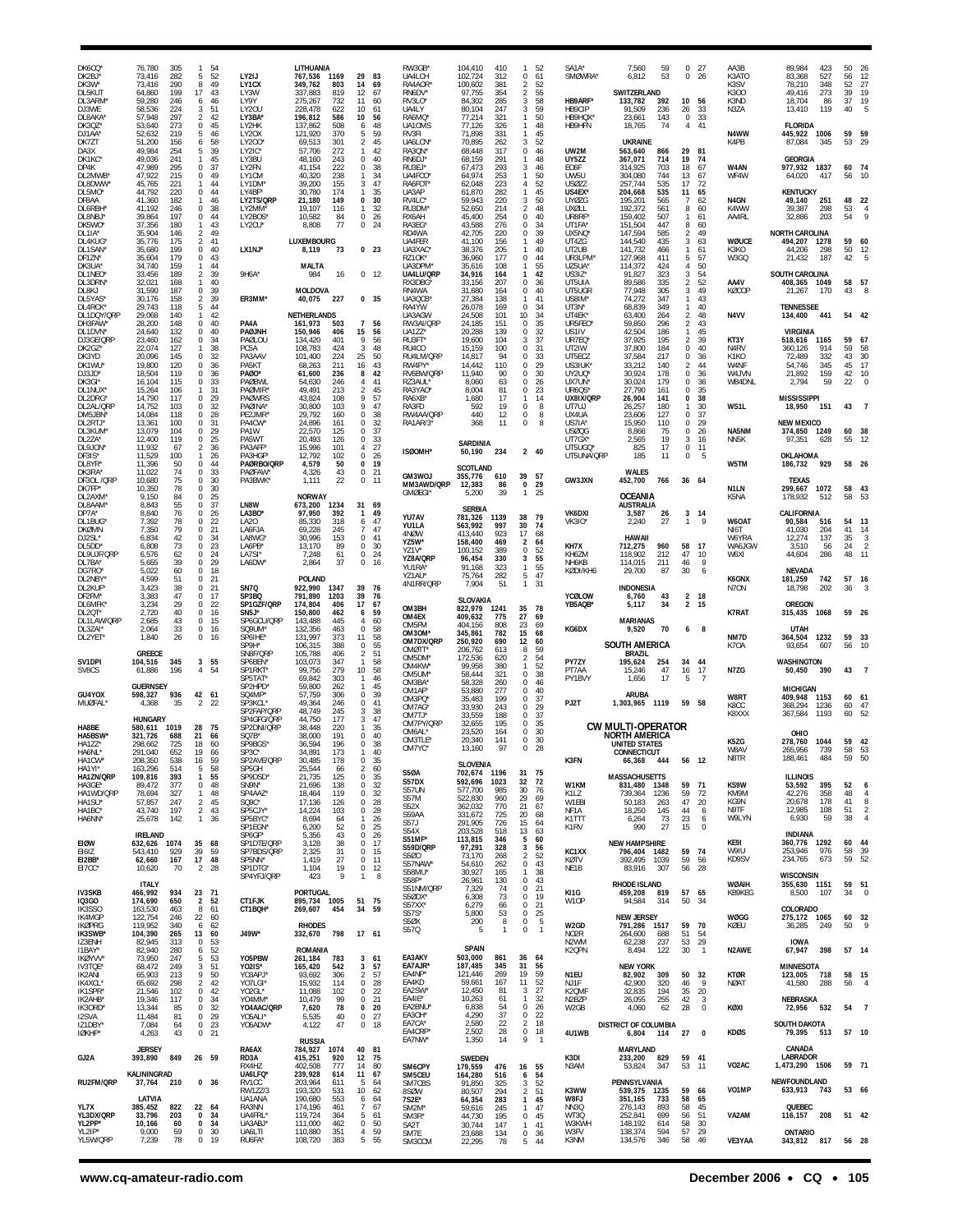| VE6JY                             | <b>ALBERTA</b><br>157,964<br>485                       |                                        | 57 11          | LY7A                                | LITHUANIA<br>393,171<br>899                                                                                          | 18 65                            |                                           | N1NFG*                                          | <b>RHODE ISLAND</b><br>7,564           | 104               | 30                         | - 1                                              | K4RO<br>K4BP*                           | 17.850<br>8,568                    | 150<br>116        | 46<br>32       | 5<br>$\overline{\mathbf{2}}$                            | N8ME/QRP<br>W8IDM*                 | 10,065<br>9,858                   | 136<br>144        | 31<br>31       |                                        |
|-----------------------------------|--------------------------------------------------------|----------------------------------------|----------------|-------------------------------------|----------------------------------------------------------------------------------------------------------------------|----------------------------------|-------------------------------------------|-------------------------------------------------|----------------------------------------|-------------------|----------------------------|--------------------------------------------------|-----------------------------------------|------------------------------------|-------------------|----------------|---------------------------------------------------------|------------------------------------|-----------------------------------|-------------------|----------------|----------------------------------------|
| <b>VE7SV</b>                      | <b>BRITISH COLUMBIA</b><br>325,304<br>832              | 59                                     | 15             | LY2XW                               | 840<br>310,392<br>LUXEMBOURG                                                                                         | $\overline{7}$                   | 65                                        | K1KD                                            | <b>VERMONT</b><br>18,316               | 206               | 36                         | $\overline{2}$                                   | KA4OTB <sup>®</sup><br>W4/AL2F'<br>N4ZZ | 7,752<br>4,524<br>4,472            | 101<br>69<br>80   | 32<br>28<br>26 | $\overline{2}$<br>$\mathbf{1}$<br>$\mathbb O$           | N8XA/QRP<br>WA8RCN'<br>N8IE/QRP    | 8,018<br>7,955<br>5,319           | 102<br>100<br>85  | 37<br>37<br>27 | $\Omega$<br>$\Omega$                   |
| VE7GL                             | 793<br>285,670                                         | 58                                     | 12             | LX7I                                | 938,599 1516<br><b>MACEDONIA</b>                                                                                     | 36 73                            |                                           | W2MF*                                           | <b>NEW JERSEY</b><br>75,140            | 421               | 52                         | 16                                               | WA4GLH<br>W4OGG<br>W4TDB*               | 3,976<br>3,360<br>3,220            | 65<br>55<br>53    | 26<br>26<br>26 | $\overline{2}$<br>$\overline{\mathbf{c}}$<br>$\sqrt{2}$ | K8ME*<br>K8MR<br>N8WS <sup>®</sup> | 3,618<br>2,772<br>2,553           | 57<br>71<br>51    | 25<br>18<br>23 | $\Omega$                               |
| KP2/OK5DX                         | <b>US VIRGIN ISLANDS</b><br>282,436<br>522             | 58                                     | 40             | <b>Z37M</b>                         | 1242<br>748,548                                                                                                      | 28 80                            |                                           | N <sub>2</sub> KPB<br>W2CG                      | 18,192<br>17,550                       | 157<br>153        | 42<br>38                   | 6<br>$\overline{7}$                              | AC4JI*<br>WA40SD                        | 2,970<br>2,000                     | 48<br>47          | 25<br>20       | $\sqrt{2}$<br>$\mathbb O$                               | N8OH <sup>*</sup><br>AF8C*         | 1,320<br>819                      | 30<br>24          | 20<br>13       | $\Omega$                               |
|                                   | AFRICA<br><b>MADEIRA ISLANDS</b>                       |                                        |                | GI3PDN                              | <b>NORTHERN IRELAND</b><br>238,000<br>523                                                                            | 27 53                            |                                           | N <sub>2</sub> N <sub>C</sub><br>K2OWE*<br>W2KP | 14,356<br>9,339<br>5,952               | 163<br>118<br>74  | 32<br>30<br>27             | -5<br>3<br>$\overline{4}$                        | WA4JA                                   | 1,800<br><b>VIRGINIA</b>           | 42                | 20             | $\mathbf 0$                                             | K8V                                | <b>WEST VIRGINIA</b><br>384,705   | 1284              | 58             | 45                                     |
| CT3FN                             | 1,166,368<br>1047                                      |                                        | 48 64          | PI4COM<br><b>PA67</b>               | <b>NETHERLANDS</b><br>656,787<br>1083<br>649.100<br>1146                                                             | 38<br>39                         | - 73<br>61                                | wv2Z0W*<br>WA2BKN*<br>K <sub>2</sub> GN         | 2,718<br>1,230<br>715                  | 71<br>35<br>23    | 18<br>15<br>12             | $\mathbf 0$<br>$\mathbf 0$<br>$\mathbf{1}$       | W4MYA<br>WK4Y<br>N6ZO                   | 160,381<br>55,872<br>32.306        | 947<br>525<br>223 | 55<br>41<br>48 | 18<br>7<br>10                                           | W5GFR<br>N8II<br>N4SEA             | 105,664<br>82,719<br>40,721       | 730<br>571<br>426 | 54<br>52<br>41 | 10<br>11                               |
| <b>RK9CWB</b>                     | ASIA<br><b>ASIATIC RUSSIA</b><br>164,700<br>336        | 0                                      | 54             | PC5M<br>PI4D                        | 448,767<br>807<br>308.210<br>664                                                                                     | 36<br>28                         | 63<br>57                                  |                                                 | <b>NEW YORK</b>                        |                   |                            |                                                  | K4PK<br>N4DWK                           | 26,660<br>22,725                   | 276<br>215        | 38<br>40       | 5<br>5                                                  | K800L                              | 16,317                            | 201               | 35             |                                        |
| RY9C<br>RZ9WXK                    | 245<br>128.744<br>108,800<br>296                       | 0<br>0                                 | 56<br>40       | PA5TT<br>PI4ALK                     | 94,178<br>293<br>279<br>68,894                                                                                       | $\overline{4}$<br>$\overline{4}$ | 58<br>45                                  | WF2W<br>K2XA                                    | 140,346<br>79,931                      | 888<br>498        | 58<br>53                   | - 11<br>14                                       | N4MM<br>KA8Q/4                          | 21,574<br>20,468                   | 141<br>207        | 40<br>39       | 6<br>4                                                  | K9FO                               | <b>ILLINOIS</b><br>34,216         | 296               | 48             |                                        |
| UA9UZZ<br><b>RKØSXF</b><br>RK9XXX | 59,892<br>176<br>6,314<br>41<br>46<br>4.632            | $\mathbb O$<br>$\bf{0}$<br>$\mathbb O$ | 42<br>22<br>12 | PI4VPO                              | 31,382<br>190<br><b>NORWAY</b>                                                                                       | $\mathbb O$                      | 34                                        | WA2JQK<br>NA2M<br>K3QDV                         | 75,264<br>43,264<br>24,764             | 499<br>370<br>259 | 54<br>47<br>38             | 10<br>-5<br>3                                    | N4DJ<br>WD4DDU*<br>W2YE                 | 15,086<br>10,508<br>9,135          | 175<br>127<br>111 | 33<br>34<br>32 | 5<br>3<br>3                                             | K9MMS'<br>W9JXN'<br>W9SWS          | 30,687<br>26,050<br>13,995        | 260<br>229<br>133 | 49<br>47<br>43 |                                        |
|                                   | <b>CYPRUS</b>                                          |                                        |                | LA6YEA                              | 582,022<br>1092                                                                                                      | 26 72                            |                                           | N1EU<br>W2CCC*                                  | 23,966<br>23,280                       | 226<br>201        | 41<br>42                   | 5<br>6                                           | K4RDU<br>N4BCC                          | 8,085<br>7,812                     | 106<br>98         | 31<br>34       | $\sqrt{2}$<br>$\overline{2}$                            | N9LYE*<br>K9RJZ*                   | 13,680<br>8,584                   | 162<br>104        | 37<br>36       |                                        |
| 5B4AIA                            | 1,008,192<br>1072                                      |                                        | 23 73          | SP3KEY                              | POLAND<br>753,494<br>1228                                                                                            | 32                               | 75                                        | KC2NTB/QRP<br>N2EK*                             | 22,860<br>13,260                       | 213<br>170        | 37<br>31                   | 8<br>3                                           | WF1L<br>K4VV                            | 7,616<br>5,258                     | 101<br>109        | 30<br>21       | $\sqrt{2}$<br>1                                         | AA9RT'<br>K9WMS'                   | 8,064<br>7,215                    | 100<br>85         | 35<br>38       |                                        |
| JG7PSJ                            | <b>JAPAN</b><br>5,328<br>66                            | 6                                      | 10             | SP4Z<br>SN <sub>2</sub> K<br>SP9KJT | 250,495<br>551<br>172.575<br>512<br>26,244<br>150                                                                    | 11<br>-5<br>$\mathbf 0$          | 74<br>60<br>36                            | W2GDJ<br>K2ONP<br>N2MTG*                        | 11,000<br>9.568<br>9,280               | 121<br>133<br>124 | 36<br>29<br>30             | $\overline{4}$<br>$\mathbf{3}$<br>$\overline{2}$ | W4YE*<br>W4IFI'<br>KE4S*                | 4,150<br>4.056<br>728              | 73<br>72<br>25    | 24<br>25<br>13 | 1<br>-1<br>$\mathbf 0$                                  | K9JS<br>NØICV*                     | 4,828<br>754                      | 65<br>26          | 33<br>13       | $\Omega$                               |
| <b>JAØZRY</b>                     | 19<br>560                                              | $\mathbf{1}$                           | 6              |                                     | <b>ROMANIA</b>                                                                                                       |                                  |                                           | N2MRI'<br>WB2SIH                                | 6,060<br>4,920                         | 82<br>108         | 28<br>20                   | $\overline{2}$<br>0                              | K4FTO <sup>*</sup>                      | 715                                | 31                | 11             | $\bf 0$                                                 | WT9U*                              | <b>INDIANA</b><br>28,224          | 260               | 46             |                                        |
| OE2S                              | <b>EUROPE</b><br><b>AUSTRIA</b><br>986<br>471,420      |                                        | 22 68          | YR <sub>1</sub> A                   | 754,508<br>1269<br><b>RUSSIA</b>                                                                                     | 31 75                            |                                           | $N211*$<br>KB2DE*<br>NF2L/QRP                   | 1.470<br>676<br>387                    | 39<br>26<br>20    | 14<br>13<br>9              | -1<br>$\mathbf 0$<br>$\Omega$                    | N5YW*                                   | <b>MISSISSIPPI</b><br>330          | 15                | 11             | $\mathbf 0$                                             | W9COD<br>N9LF*<br>W9NU             | 8,208<br>6,014<br>2,691           | 96<br>84<br>54    | 36<br>30<br>23 | 0                                      |
|                                   | <b>BELGIUM</b>                                         |                                        |                | <b>RK4UWR</b><br>RZ6AZZ             | 499,702<br>864<br>429,100<br>811                                                                                     | 19<br>22                         | 79<br>78                                  |                                                 | <b>DISTRICT OF COLUMBIA</b>            |                   |                            |                                                  | AC5ZO                                   | <b>NEW MEXICO</b><br>22,500        | 193               | 45             | 5                                                       | WB9NOO <sup>®</sup><br>KB9YGD'     | 2,496<br>2,231                    | 46<br>44          | 24<br>23       | $\Omega$<br>$\Omega$                   |
| ON4UN<br>ON4IA                    | 1,093,432<br>1419<br>1069<br>651.582                   | 45<br>36                               | 79<br>70       | RU4HP/4<br>RW4PL                    | 374,697<br>733<br>356,040<br>734<br>226,393                                                                          | 22<br>3<br>8                     | 71<br>83                                  | K3VOA'                                          | 8,192<br><b>DELAWARE</b>               | 103               | 29                         | $\overline{3}$                                   | W6TER <sup>®</sup><br>W5GZ'             | 7,098<br>6,405                     | 78<br>80<br>41    | 36<br>32       | $\mathbf{3}$<br>$\sqrt{3}$<br>3                         | KD4ULW <sup>®</sup>                | 1,332<br><b>WISCONSIN</b>         | 34                | 18             |                                        |
| ON4ATW<br>OR6N                    | 1056<br>638,041<br>384<br>97,818                       | 33<br>2                                | 74<br>49       | RK1B<br>RU3AWA<br>RZ4CWW            | 694<br>182,988<br>534<br>84,274<br>301                                                                               | 4<br>$\overline{2}$              | 59<br>65<br>56                            | W3LF*                                           | 5,829                                  | 90                | 28                         | $\overline{1}$                                   | N6ZZ                                    | 2,900<br>OKLAHOMA                  |                   | 26             |                                                         | K9UW<br>WA9TZE                     | 98,642<br>35,340                  | 718<br>276        | 56<br>52       |                                        |
| <b>T98U</b>                       | <b>BOSNIA</b><br>810,216 1333                          |                                        | 34 74          | RW3WWW                              | 13,390<br>110                                                                                                        | $\mathbb O$                      | 26                                        | N3HBX                                           | <b>MARYLAND</b><br>221,195             | 1089              | 58                         | 25                                               | W5PUF*<br>N5TEN <sup>®</sup>            | 9,366<br>308                       | 100<br>14         | 38<br>11       | 4<br>$\bf 0$                                            | KB9LIE<br>WW9R*                    | 10,707<br>8,352                   | 111<br>107        | 42<br>36       | $\Omega$                               |
|                                   | CROATIA                                                |                                        |                | <b>YTØA</b><br>YZ7A                 | <b>SERBIA</b><br>832,019<br>1282<br>648,527<br>1114                                                                  | 34<br>28                         | 79<br>79                                  | N3KS<br>K3ZO<br>W3SO                            | 87.116<br>81.070<br>79,634             | 652<br>498<br>618 | 48<br>51<br>52             | 10<br>16<br>6                                    | AF5Q*                                   | 243<br><b>TEXAS</b>                | 12                | 8              | $\mathbf{1}$                                            | KB9Q<br>K0CD/QRP                   | 7,326<br>70                       | 105<br>-7         | 33<br>5        | $\Omega$                               |
| 9A15DX<br>9A3B<br><b>9A7T</b>     | 822,096<br>1356<br>393,960<br>894<br>345,515<br>671    | 33<br>21<br>22                         | 75<br>63<br>73 | YU7KW                               | 337,840<br>789                                                                                                       | 12                               | 70                                        | W3LL'<br>W3DQ                                   | 40.995<br>37,036                       | 396<br>353        | 38<br>42                   | $\overline{7}$<br>5                              | W5PR<br>K5PTC*                          | 84,672<br>6,612                    | 576<br>74         | 50<br>33       | 13<br>5                                                 | <b>WVØH*</b>                       | COLORADO<br>22,687                | 212               | 47             |                                        |
|                                   | <b>CZECH REPUBLIC</b>                                  |                                        |                | OM7M                                | SLOVAKIA<br>1,143,680 1492                                                                                           | 40 88                            |                                           | W6AAN<br>N3ND                                   | 25,380<br>24,255                       | 235<br>173        | 39<br>47                   | 6<br>8                                           | KC5TA                                   | 336                                | 14                | 12             | $\mathbf 0$                                             | <b>KBØYH</b><br>NØKE               | 22,368<br>10,560                  | 212<br>120        | 45<br>38       | 3                                      |
| OK5W<br>01 1 A                    | 868,224<br>1321<br>654.192<br>1240                     | 39<br>30                               | 73<br>69       | <b>S50C</b>                         | <b>SLOVENIA</b><br>622,648<br>1093                                                                                   | 30                               | - 74                                      | NS3T*<br>W9GE<br>K3TW/QRP                       | 18,685<br>18,500<br>7,130              | 224<br>217<br>100 | 36<br>33<br>29             | $\mathbf{1}$<br>$\overline{4}$<br>$\overline{2}$ | N6AA<br>K6SE                            | CALIFORNIA<br>8,155<br>7,004       | 99<br>87          | 33<br>31       | $\overline{2}$<br>$_{\rm 3}$                            | KØGAS<br>KØUK<br>WØKU <sup>,</sup> | 9,472<br>1,476<br>750             | 139<br>32<br>25   | 30<br>17<br>15 | 2<br>$\Omega$                          |
| OL4A<br>OL5Q<br>OL3A              | 1087<br>596.370<br>545,797<br>995<br>483,500<br>921    | 30<br>38<br>27                         | 73<br>65<br>73 | <b>S52W</b><br>S56A                 | 446,400<br>938<br>829<br>372,621                                                                                     | 23<br>19                         | 67<br>68                                  | N3II*                                           | 2,496                                  | 69                | 16                         | $\mathbf 0$                                      | K6SGH<br>KI6CK                          | 3,675<br>3,638                     | 80<br>94          | 20<br>15       | $\mathbf{1}$<br>$\overline{2}$                          |                                    | <b>IOWA</b>                       |                   |                |                                        |
|                                   | <b>ENGLAND</b>                                         |                                        |                | S59ABC                              | 349,020<br>803<br><b>SPAIN</b>                                                                                       | 18                               | -66                                       | W3BGN<br>W3TS                                   | PENNSYLVANIA<br>179,690<br>151,940     | 809<br>932        | 57<br>57                   | 28<br>14                                         | N6AJR<br>AA6EE'<br>KE6QR                | 3,078<br>2,800<br>1.991            | 81<br>61<br>86    | 17<br>17<br>10 | $\mathbf{1}$<br>3<br>-1                                 | NØNI<br>KØKT<br>KØIO <sup>*</sup>  | 137,350<br>51,743<br>16,779       | 890<br>382<br>159 | 57<br>52<br>46 | 10<br>$\mathbf{1}$                     |
| <b>MØIPX</b>                      | 320,436<br>673<br><b>ESTONIA</b>                       | 29 57                                  |                | EA5BM<br>EA2CLU/P                   | 348,100<br>604<br>641<br>342.160                                                                                     | 30<br>36                         | 70<br>58                                  | W3GH<br>N3RJ                                    | 142,121<br>33,488                      | 734<br>321        | 57<br>42                   | 22<br>$\overline{4}$                             | AD6WL<br>W6RKC                          | 1,394<br>1,170                     | 32<br>29          | 15<br>12       | $\overline{2}$<br>3                                     | <b>KØSRL</b>                       | 3,090                             | 50                | 30             |                                        |
| ES9C<br>ES50X                     | 824,616 1414<br>317,550<br>645                         | 18                                     | 23 81<br>69    | SK7DX                               | <b>SWEDEN</b><br>644,448<br>1198                                                                                     | 28                               | - 70                                      | K4JLD<br>N3YW<br>K3ATO                          | 28,728<br>20,640<br>15,750             | 197<br>291<br>165 | 46<br>31<br>39             | 11<br>$\overline{1}$<br>3                        | N6NF<br>KI6PG*<br>K6III                 | 882<br>495<br>230                  | 30<br>17<br>10    | 13<br>9<br>9   | $\mathbf{1}$<br>$\overline{2}$<br>$\mathbf{1}$          | WØNO<br>WØBH                       | <b>KANSAS</b><br>97,587<br>71,456 | 696<br>555        | 56<br>53       |                                        |
| OH <sub>2U</sub>                  | <b>FINLAND</b><br>969<br>486,669                       | 18                                     | 75             |                                     | SWITZERLAND                                                                                                          |                                  |                                           | NK8Q/QRP<br>K3VED*                              | 14,175<br>11,360                       | 180<br>120        | 33<br>38                   | $\overline{2}$<br>$\overline{2}$                 | W7YS'                                   | 196                                | 11                | 6              | $\mathbf{1}$                                            | KØRH*                              | 30,052                            | 316               | 43             |                                        |
| OH6XX<br>OH4MDY                   | 298,738<br>774<br>142.720<br>423                       | 10<br>$\overline{2}$                   | 64<br>62       | HB9DDO                              | 119,025<br>328                                                                                                       | 8 61                             |                                           | N3GJ*<br>AD8J*                                  | 10,080<br>9,760                        | 135<br>133        | 31<br>31                   | $\mathbf{1}$<br>-1                               | K8IA                                    | ARIZONA<br>20,562                  | 193               | 40             | 6                                                       | KTØR<br>ACØW*                      | MINNESOTA<br>51,699<br>49,678     | 406<br>372        | 53<br>54       |                                        |
| OH6AH                             | 104,830<br>380                                         | 1                                      | 54             | UU7J<br>UT4IYZ                      | <b>UKRAINE</b><br>873,072<br>1203<br>230,115<br>661                                                                  | 42 87<br>6                       | 63                                        | KA3FZN<br>K3SWZ'<br>W3FVT                       | 6,634<br>5,697<br>5,535                | 101<br>89<br>88   | 31<br>26<br>25             | $\Omega$<br>-1<br>$\overline{2}$                 | W7UPF <sup>*</sup>                      | 2,938<br><b>IDAHO</b>              | 52                | 24             | $\overline{2}$                                          | <b>WBØHCH</b><br>K4IU              | 48,060<br>19,964                  | 397<br>199        | 53<br>45       |                                        |
| <b>DK10</b>                       | <b>GERMANY</b><br>743,653<br>1264                      | 38                                     | 75             | UU5A<br>UT4UXW                      | 28,080<br>164<br>576<br>16                                                                                           | $\mathbf{1}$<br>$\mathbf 0$      | 35<br>9                                   | K3SV*<br>N3NR                                   | 4,564<br>3,160                         | 74<br>73          | 28<br>20                   | 0<br>0                                           | KE7RT*                                  | 19,920                             | 172               | 44             | $\overline{4}$                                          | <b>KOKX</b><br>WØMTW/QRP           | 8.112<br>3,584                    | 88<br>58          | 35<br>27       |                                        |
| DQ4W<br><b>DJØMDR</b><br>D.J9KM   | 734,660<br>1323<br>647,350<br>1172<br>594,377<br>1071  | 35<br>33<br>38                         | 74<br>74<br>71 | UT4UYA                              | 270<br>12<br><b>OCEANIA</b>                                                                                          | $\Omega$                         | 6                                         | W3AF<br>W3AG'                                   | 3,006<br>216                           | 73<br>12          | 18<br>9                    | $\Omega$<br>0                                    | W7IZL<br>N7VR*                          | <b>MONTANA</b><br>106,206<br>9,842 | 727<br>112        | 52<br>36       | 10                                                      | <b>NØAT</b><br><b>KAØWQA</b>       | 2,369<br>192                      | 47<br>12          | 23<br>8        | $\Omega$                               |
| <b>DLØAO</b><br>DR5X              | 584,006<br>1066<br>477,180<br>920                      | 30<br>30                               | 77<br>69       | KH6GP                               | HAWAII<br>197<br>83,334                                                                                              | 37                               | -6                                        | KY5R                                            | ALABAMA<br>176,099                     | 983               | 57                         | 20                                               | NW7MT<br>KS7T                           | 9,310<br>4,176                     | 102<br>75         | 33<br>24       | $\mathbf{1}$<br>5<br>$\mathbf 0$                        | KU1CW                              | <b>MISSOURI</b><br>144,072        | 897               | 55<br>37       | 14                                     |
| DJ5IW<br>DL20BO<br><b>DFØSAX</b>  | 475,000<br>987<br>457.758<br>957<br>403,341<br>934     | 27<br>28<br>24                         | 73<br>70<br>69 |                                     | INDONESIA                                                                                                            |                                  |                                           | K4ZGB<br>W4NTI                                  | 26,875<br>5,456                        | 296<br>79         | 39<br>27                   | $\overline{4}$<br>$\overline{4}$                 |                                         | <b>NEVADA</b>                      |                   |                |                                                         | AAØA<br><b>KØDAT*</b><br>WØPC.     | 13,840<br>7,956<br>5,536          | 152<br>99<br>72   | 37<br>30       | $\overline{2}$                         |
| DR1R<br>DK20Y                     | 381,710<br>817<br>330,429<br>701                       | 23<br>26                               | 72<br>67       | YE1ZAT                              | 19<br>1,752                                                                                                          | $1 \t11$                         |                                           | W4JVY                                           | 2,806<br><b>FLORIDA</b>                | 58                | 22                         |                                                  | AE7DX*                                  | 7,136<br>OREGON                    | 98                | 30             | $\overline{2}$                                          | <b>NTØV</b>                        | <b>NORTH DAKOTA</b>               |                   | 51             | 6                                      |
| DKØIW<br>DAØI<br>DP5A             | 316,245<br>795<br>308.850<br>703<br>816                | 22<br>23                               | 65<br>64       | ZL6OH                               | <b>NEW ZEALAND</b><br>141,966<br>276                                                                                 | 40                               | 14                                        | AA4MM<br>KK451                                  | 95,788<br>25.767                       | 478<br>147        | 56<br>41                   | 21<br>10                                         | NW7E<br>W/ACD                           | 17,424<br>9.758                    | 161<br>100        | 41             | $\overline{\mathbf{3}}$                                 |                                    | 40,755<br>NEBRASKA                | 306               |                |                                        |
| DL4MCF<br>DL1WA                   | 308,402<br>284,856<br>647<br>257,564<br>727            | 18<br>22<br>15                         | 64<br>66<br>61 |                                     | <b>CW CHECK LOGS</b><br>Thanks to the following stations for their valu-                                             |                                  |                                           | K4ADR*<br>N4EK<br>K4PB                          | 14,985<br>13,689<br>11,088             | 140<br>153<br>109 | 40<br>33<br>36             | 5<br>6<br>6                                      | W70R*<br>W3CP*<br>K7VIT*                | 4,752<br>1,911<br>64               | 72<br>37<br>8     | 24<br>18<br>4  | 3<br>3<br>$\mathbf 0$                                   | KBØARZ*                            | 7,548                             | 96                | 36             |                                        |
| DKØEE<br>DP5M                     | 241,818<br>611<br>231,822<br>600                       | 18<br>17                               | 64<br>64       | able CW check logs.                 | CT1AGF, DJ9BX, DK4WF, DL1DUO, DL3BUE                                                                                 |                                  |                                           | W4AA'<br>K9HUY                                  | 9,840<br>8,384                         | 102<br>111        | 33<br>24                   | 7<br>8                                           |                                         | UTAH                               |                   |                |                                                         | KØHW*                              | <b>SOUTH DAKOTA</b><br>29,792     | 283               | 49             | $\Omega$                               |
| DL4FAY<br>DL1RG<br><b>DHØGHU</b>  | 185,400<br>548<br>127,800<br>341<br>114,816<br>387     | 11<br>15<br>$\overline{7}$             | 61<br>60<br>57 |                                     | DL7VAF, EA3ALV, G3RWL, G3VQO, HA5AGS<br>IV3RLB, LA4NE, LA8HGA, OH4KZM, OH4MFA<br>OK1AYU, OK2DW, OK2SG, RA3CO, RA6YDX |                                  |                                           | NJ <sub>2</sub> F<br>W7QF<br>K <sub>1</sub> TO* | 5,888<br>5,363                         | -76<br>75         | 27<br>27                   | 5<br>4                                           | $NI7T*$<br>NN7ZZ                        | 24,350<br>24,158                   | 217<br>223        | 46<br>45       | $\overline{4}$<br>$\overline{2}$                        |                                    | CANADA<br>NEWFOUNDLAND            |                   |                |                                        |
| DK3QJ<br>DE3CB                    | 103,526<br>273<br>134<br>81,524                        | 13<br>26                               | 61<br>63       |                                     | RA9UN, RN6FK, RW3DOX, SP6GPJ, SP6M<br>SV1BFW, UAØCA, UA9CL, UT3NF, UU2JQ,                                            |                                  |                                           | W4ZW*<br>W8IM/QRP                               | 4,512<br>2,425<br>140                  | 56<br>44<br>10    | 27<br>23<br>$\overline{7}$ | $\sqrt{5}$<br>$\overline{2}$<br>$\mathbf 0$      | W7UT<br>NS7K <sup>*</sup>               | 16,422<br>15,394                   | 151<br>154        | 40<br>38       | 6<br>5                                                  | VO1HE<br>VO1TA*                    | 36,895<br>603                     | 127<br>11         | 28 19<br>6     |                                        |
| DJ2YA<br><b>DKØPM</b><br>DL5XAT   | 69,784<br>114<br>60,736<br>255<br>57,456<br>261        | 19<br>$\overline{2}$<br>9              | 69<br>50<br>39 |                                     | VE3AWE, W1QC, YO2BS, YO5PCY                                                                                          |                                  |                                           |                                                 | GEORGIA                                |                   |                            |                                                  | K7RL                                    | WASHINGTON<br>72,216               | 497               | 52             | 7                                                       | VE9KAR*                            | <b>NEW BRUNSWICK</b><br>59,094    | 294               | 36             | 6                                      |
| DB6JG<br>DF2LH                    | 46,906<br>219<br>29,565<br>129                         | $\overline{4}$<br>$\mathbf{1}$         | 43<br>44       |                                     | <b>2006 SSB RESULTS</b><br><b>SINGLE OPERATOR</b>                                                                    |                                  |                                           | N4PN<br>WA4TII<br>K4EA                          | 163,944<br>116,144<br>65,107           | 741<br>747<br>360 | 56<br>54<br>52             | 32<br>14<br>19                                   | WA7LT<br>N7LOX*<br>WB7FJG'              | 68,400<br>6,233<br>3,536           | 477<br>106<br>55  | 53<br>20<br>25 | $\overline{7}$<br>$\mathbf 3$<br>$\mathbf{1}$           |                                    | QUEBEC                            |                   |                | $\Omega$                               |
| DL9NDV<br>DL8ZAJ                  | 20,938<br>121<br>78<br>10,830                          | $\boldsymbol{0}$<br>$\mathbf 0$        | 38<br>30       |                                     | <b>NORTH AMERICA</b>                                                                                                 |                                  |                                           | N4NX<br>K4BAI                                   | 33,880<br>22,848                       | 275<br>250        | 49<br>38                   | 6<br>$\overline{4}$                              | K7AWB*<br>WA7NTU*                       | 1,278<br>456                       | 34<br>16          | 18<br>11       | $\,0\,$<br>$\mathbf{1}$                                 | VE2AWR*                            | 3,196<br><b>ONTARIO</b>           | 40                | 17             |                                        |
| <b>DFØCG</b>                      | 25<br>1,605<br><b>HUNGARY</b>                          | $\mathbf 0$                            | 15             | K1IM                                | UNITED STATES<br>CONNECTICUT<br>70,808<br>601                                                                        | 48                               | 5                                         | N4WD*<br>KD4CC*                                 | 8,028<br>4,026                         | 97<br>58          | 32<br>31                   | $\overline{4}$<br>$\frac{2}{2}$                  |                                         | <b>MICHIGAN</b>                    |                   |                |                                                         | VA3YP*<br>VE3PN                    | 225,603<br>156,816                | 738<br>478        | 54<br>49       | 17                                     |
| <b>HA30</b><br>HG8DX              | 1,021,972 1464<br>875,745<br>1231                      | 37                                     | 38 81<br>80    | W1JQ*                               | 3.234<br>66                                                                                                          | 21                               | $\overline{1}$                            | AF4PP                                           | 4,002<br><b>KENTUCKY</b>               | 63                | 27                         |                                                  | KB8U<br><b>W8TF</b><br>N8OL             | 73,710<br>52,380<br>47,628         | 484<br>392<br>444 | 53<br>56<br>48 | 12<br>$\overline{4}$<br>$\mathbf{1}$                    | VE3MGY*<br>VA3DX<br>VE3XN          | 151,670<br>107,880<br>102,872     | 546<br>383<br>383 | 53<br>50<br>49 | 5<br>7                                 |
| HG1S<br>HG8Z                      | 1219<br>727.372<br>297,804<br>732                      | 31<br>15                               | 75<br>63       | K1LZ                                | <b>MASSACHUSETTS</b><br>223,744<br>886<br>59,704                                                                     | 57                               | 35<br>17                                  | KR4BD*<br>K4WW/QRP                              | 21,200<br>3,350                        | 162<br>60         | 45<br>23                   | 8<br>$\overline{2}$                              | <b>WM87</b><br>K8BB*                    | 41.550<br>35,400                   | 375<br>310        | 48<br>45       | $\overline{2}$<br>5                                     | VE3TU<br>VA3XA                     | 91,012<br>74,100                  | 308<br>270        | 53<br>51       | 8<br>6                                 |
| MD4K                              | <b>ISLE OF MAN</b><br>1,194,219 1751                   |                                        | 43 74          | K5ZD<br>W1BYH*<br>W6ZF/1            | 323<br>27,162<br>205<br>22,356<br>198                                                                                | 51<br>47<br>39                   | $\overline{7}$<br>-7                      | NX9T                                            | <b>NORTH CAROLINA</b><br>61,360        | 535               | 46                         | 6                                                | W8DCQ<br>K8MJZ'<br>K9TTT*               | 25,392<br>17,920<br>1,764          | 242<br>229<br>39  | 43<br>34<br>21 | $_{\rm 3}$<br>1<br>0                                    | VE3KZ<br>VE3EJ                     | 72,850<br>67,800                  | 307<br>279        | 47<br>45       |                                        |
|                                   | <b>ITALY</b>                                           |                                        |                | K1EP*<br>N1GKI                      | 215<br>21,210<br>19,824<br>194                                                                                       | 36<br>35                         | 6<br>$\overline{7}$                       | W4TMR/QRP<br>WB4MSG*                            | 34,202<br>24,897                       | 318<br>254        | 44<br>38                   | 5<br>5                                           | K8GT*<br>NF8M*                          | 1,460<br>966                       | 35<br>30          | 20<br>14       | 0<br>$\,0\,$                                            | VE3GLO*<br>VE3NOM*<br>VE3VMP*      | 41,160<br>21,924<br>21,105        | 249<br>132<br>129 | 34<br>35<br>35 | $\Omega$                               |
| <b>IV30WC</b><br>14EAT<br>IK1YDB  | 1,028,526<br>1455<br>954,972<br>1222<br>463,272<br>874 | 40<br>44<br>29                         | 83<br>79<br>68 | N3KCJ<br>N1HTS'<br>N1QN*            | 9,765<br>130<br>104<br>6,989<br>38<br>1,442                                                                          | 27<br>28<br>14                   | $\overline{4}$<br>$\mathbf{1}$<br>$\bf 0$ | KZ2I*<br>KG4NEP*                                | 21,072<br>8,604                        | 196<br>106        | 43<br>33                   | 5<br>3<br>$\overline{4}$                         | K8NWD/QRP                               | 260                                | 13                | 10             | $\bf 0$                                                 | VE3XAT*<br>VF3D7*                  | 19,610<br>12,557                  | 115<br>92         | 36<br>29       | $\Omega$                               |
| <b>IKØYUT</b><br><b>IK4VET</b>    | 430,318<br>801<br>76,041<br>229                        | 27<br>9                                | 71<br>54       |                                     | MAINE                                                                                                                |                                  |                                           | N4HN<br>N4UH<br>W4TME*                          | 6,494<br>6,230<br>2,478                | 81<br>77<br>50    | 30<br>32<br>20             | 3<br>$\overline{1}$                              | NØFW*<br>KQ8RP                          | OHIO<br>112,910<br>43,900          | 695<br>396        | 58<br>46       | 12<br>4                                                 | VE3RZ*<br>VE3ESH'<br>VA3EC*        | 10,612<br>10,071<br>5,654         | 80<br>77<br>55    | 28<br>27<br>22 | 0<br>$\Omega$                          |
| IZ8GCB<br><b>IQØOS/P</b>          | 48,136<br>214<br>29,070<br>126                         | 5<br>$\overline{a}$                    | 39<br>41       | K1JB<br>N1LW*<br>W1CEK/QRP          | 25,476<br>237<br>14,678<br>147<br>2,898<br>51                                                                        | 39<br>36<br>21                   | 5<br>5<br>$\overline{2}$                  | W2DZ0*<br>AE4EC*                                | 2,310<br>1,280                         | 52<br>37          | 20<br>15                   | -1<br>$\overline{1}$                             | K8BL*<br>K8NVR*                         | 41,690<br>33,390                   | 323<br>332        | 49<br>42       | 6<br>$_{3}$                                             | VE3HG*<br>VA3SWG                   | 2,656<br>1,690                    | 35<br>25          | 16<br>12       | $\Omega$                               |
| <b>RK2FWA</b>                     | KALININGRAD<br>1,135,022 1617                          |                                        | 38 81          | $KVIJ*$<br>WB1FTK                   | 1,376<br>37<br>248<br>14                                                                                             | 16<br>8                          | $\mathbf{0}$<br>0                         | AA4V                                            | SOUTH CAROLINA<br>72,354               | 505               | 51 11                      |                                                  | WB8TCT*<br>WB8JUI'<br>K8AB*             | 25,024<br>23,876<br>21,956         | 230<br>217<br>214 | 42<br>42<br>40 | $\overline{4}$<br>5<br>$\overline{4}$                   | VE3SS*<br>VA3NFA*<br>VE3RCN'       | 1,547<br>1,001<br>620             | 25<br>20<br>13    | 12<br>11<br>10 | $\mathbf{1}$<br>$\Omega$<br>$^{\circ}$ |
| UA2FZ                             | 668,400<br>1220<br>LATVIA                              |                                        | 26 74          | AF1T                                | <b>NEW HAMPSHIRE</b>                                                                                                 | 42                               | 14                                        | NC4SC                                           | 10,224                                 | 119               | 32                         | $\overline{4}$                                   | W8GNM <sup>*</sup><br>NA8W*             | 19,305<br>15,884                   | 182<br>160        | 41<br>40       | $\overline{4}$                                          | VE3WG*                             | 544                               | 16                | 8              | 0                                      |
| YL1S                              | 198,445<br>535                                         |                                        | 7 64           | K1HAP<br>WB1EDI'                    | 96,162<br>609<br>78,372<br>521<br>9,485<br>115                                                                       | 50<br>31                         | 13<br>4                                   | K1GU<br>W4PV                                    | <b>TENNESSEE</b><br>118,230<br>110,432 | 735<br>723        | 56<br>57                   | 14<br>11                                         | K8DV*<br>K8VUS <sup>®</sup><br>K8FH*    | 14,749<br>14,350<br>14,238         | 152<br>154<br>156 | 39<br>37<br>40 | $\overline{4}$<br>$\overline{4}$<br>$\overline{2}$      | VE4XC                              | <b>MANITOBA</b><br>16,263         | 90                | 36             |                                        |
| HBØ/T94DX                         | LIECHTENSTEIN<br>1,051,947 1708                        |                                        | 36 75          | N1OZF*<br>WA1ZYX                    | 7,953<br>103<br>5,200<br>86                                                                                          | 29<br>25                         | $\overline{4}$<br>0                       | K4JNY<br>W200                                   | 69,440<br>18,081                       | 499<br>139        | 53<br>41                   | -9<br>8                                          | KC8QAE/QRP<br>KC8IVC                    | 13,260<br>11,240                   | 152<br>118        | 38<br>38       | $\mathbf{1}$<br>$\overline{2}$                          | VE5UF*                             | SASKATCHEWAN<br>22,372            | 101               | 40 7           |                                        |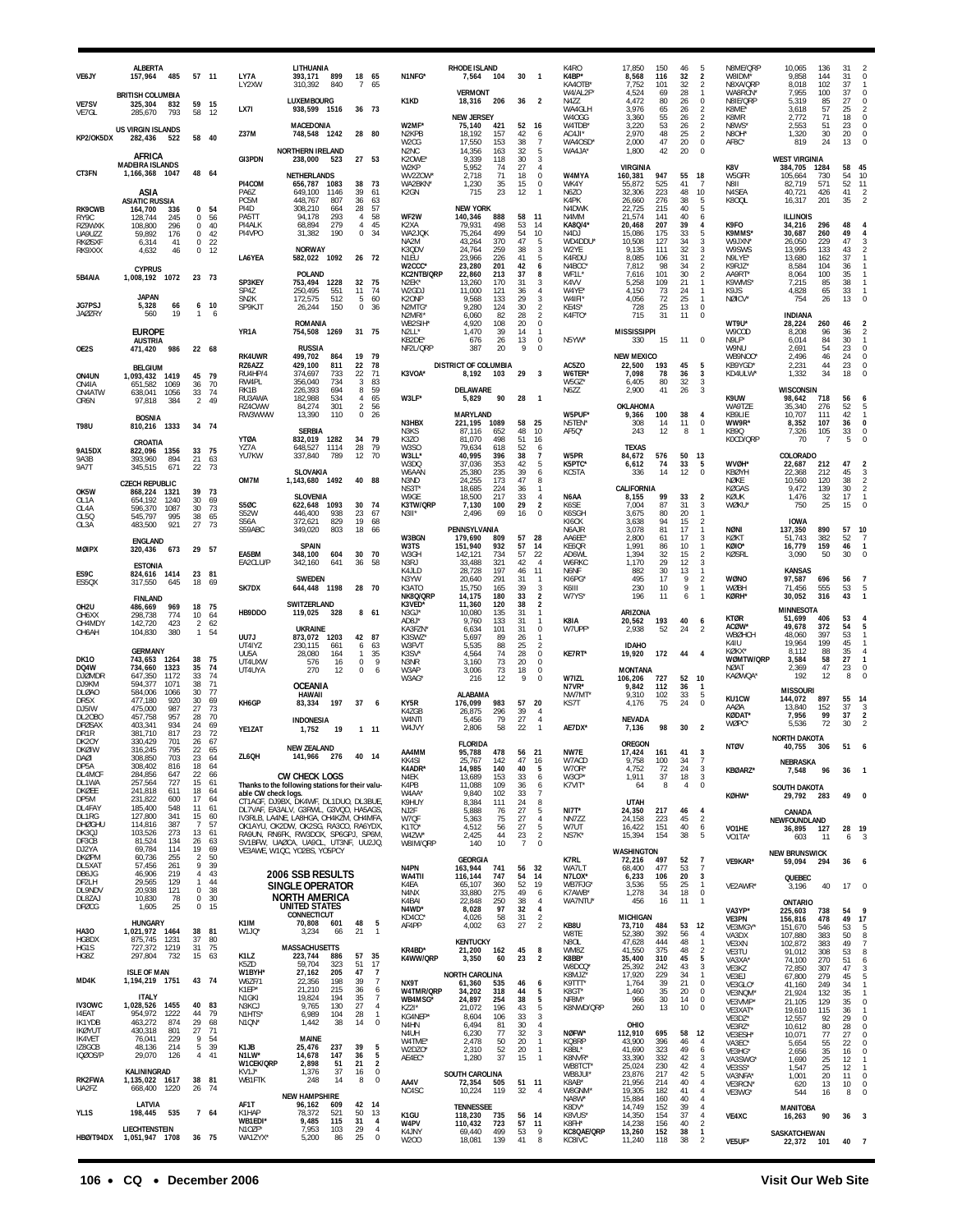| VE6EX/QRP<br>VE6JY                                                                                                                                    | <b>ALBERTA</b><br>25,536<br>141<br>5,373<br>41                                                                                                                                                                                                                                  | 37<br>27                                                                                                                                                        | $\mathbf{1}$<br>$\bf 0$                                                    | DL6RBH*<br>DJ9MH*<br>DL1HSR<br>DM2BPG*              | 14,336<br>13,752<br>13,025<br>12,376           | 126<br>140<br>139<br>98           | $\mathbf 0$<br>28<br>24<br>0<br>$\mathbf 0$<br>25<br>28<br>0                                 | GU6EFB*                                                        | <b>GUERNSEY</b><br>1,100<br><b>HUNGARY</b>       | 20                             | $0$ 11                                                                                                    | ER3HW*                                                  | <b>MOLDOVA</b><br>12,075 104<br>NETHERLANDS   |                               | 0 <sub>23</sub>                                            |                                         | YO3CZW*<br>YO4AAC/QRP                              | 4,454<br>1,232<br><b>RUSSIA</b>                 | $\frac{52}{23}$                        | $\mathbf 0$<br>17<br>0<br>11                                                                             |
|-------------------------------------------------------------------------------------------------------------------------------------------------------|---------------------------------------------------------------------------------------------------------------------------------------------------------------------------------------------------------------------------------------------------------------------------------|-----------------------------------------------------------------------------------------------------------------------------------------------------------------|----------------------------------------------------------------------------|-----------------------------------------------------|------------------------------------------------|-----------------------------------|----------------------------------------------------------------------------------------------|----------------------------------------------------------------|--------------------------------------------------|--------------------------------|-----------------------------------------------------------------------------------------------------------|---------------------------------------------------------|-----------------------------------------------|-------------------------------|------------------------------------------------------------|-----------------------------------------|----------------------------------------------------|-------------------------------------------------|----------------------------------------|----------------------------------------------------------------------------------------------------------|
| VE7NS*<br>VE7KET<br>VA7MJR*                                                                                                                           | <b>BRITISH COLUMBIA</b><br>20,328<br>103<br>6,095<br>53<br>3<br>24                                                                                                                                                                                                              | 39<br>21<br>2                                                                                                                                                   | 3<br>$\frac{2}{0}$                                                         | DK6CQ*<br>DK2ZJ*<br>DL7UMK/QRP<br>DK1FW*<br>DL8NBJ* | 12,285<br>11,940<br>11,400<br>10,200<br>10,192 | 106<br>89<br>105<br>92<br>79      | 27<br>$\,0\,$<br>$\bf{0}$<br>30<br>$\bf{0}$<br>25<br>0<br>25<br>$\bf 0$<br>28                | HG3M<br>HA8BE<br>HA6NL*<br>HA1CW*<br>HA1DAE*                   | 347,440<br>107,600<br>71,760<br>23,018<br>10,368 | 795<br>419<br>309<br>141<br>89 | 21<br>59<br>5<br>45<br>$\overline{2}$<br>44<br>$\bf{0}$<br>34<br>$\mathbf 0$<br>24                        | PAØIJM<br>PC <sub>2</sub> T<br>PI4ZI<br>PA9DD<br>PA3AAV | 57,933<br>41,748<br>33,390<br>17,408<br>8,502 | 282<br>196<br>192<br>98<br>62 | 0<br>$\overline{\mathbf{c}}$<br>$\,0\,$<br>3<br>$\sqrt{2}$ | 41<br>40<br>35<br>31<br>$\frac{24}{22}$ | RU6LA<br>RV1CC<br>UA4FRL*<br>UA3BL*<br>RN3ZC       | 138,287<br>50,102<br>34,524<br>30,625<br>30,514 | 442<br>262<br>168<br>192<br>159        | $\frac{55}{41}$<br>6<br>0<br>$\pmb{0}$<br>$\begin{array}{c} 35 \\ 38 \\ 38 \end{array}$<br>0<br>$\Omega$ |
| <b>KL7RA</b>                                                                                                                                          | ALASKA<br>183<br>39,861                                                                                                                                                                                                                                                         | 38                                                                                                                                                              | 5                                                                          | DK7FP*<br>DL8AKA*<br>DF3IS*                         | 9,776<br>9,177<br>8,650                        | 83<br>109<br>82                   | 0<br>26<br>$\bf 0$<br>21<br>0<br>25                                                          | HA5PT<br>HA8FW*<br>HA1ZN/QRP                                   | 6,720<br>4,360<br>4,335                          | 69<br>$\frac{45}{59}$          | $\mathbf 0$<br>20<br>20<br>$\overline{0}$<br>0 <sub>15</sub>                                              | PAØLOU<br>PAØJNH<br>PE2KP/QRP                           | 6,094<br>5,691<br>1,612                       | 56<br>56<br>26                | $\,0\,$<br>$\bf 0$<br>0                                    | 21<br>13                                | RN4AA<br>UA3DK<br>RK6CK*                           | 27,892<br>27,160<br>22,755                      | 147<br>134<br>128                      | 0<br>$\Omega$<br>0                                                                                       |
| HR2DMR*<br>HR1RTF*                                                                                                                                    | <b>HOHDURAS</b><br>53<br>6,864<br>364<br>10                                                                                                                                                                                                                                     | 20<br>3                                                                                                                                                         | 6<br>$\overline{4}$                                                        | DM9CM*<br>DL2KUF*<br>DL3DRN'<br>DL7UAI*             | 7,964<br>7,450<br>7,153<br>6,575               | 85<br>68<br>69<br>64              | $22\,$<br>$\boldsymbol{0}$<br>$\bf 0$<br>25<br>23<br>$\bf{0}$<br>$\mathbf 0$<br>25           | IZ4DPV                                                         | <b>ITALY</b><br>230,454                          | 755                            | 3 59<br>52                                                                                                | LA6WEA                                                  | <b>NORWAY</b><br>37,224                       | 203                           | 0 <sub>36</sub>                                            |                                         | UA6BQD*<br>RZ3AUL*<br>RX6LP/QRP<br>RV4LC*          | 21,556<br>17,984<br>11,421<br>10,348            | 136<br>118<br>86<br>86                 | 40<br>37<br>34<br>34<br>32<br>27<br>0<br>0<br>0<br>$\frac{26}{26}$<br>0                                  |
| XE2K<br>XE1CWJ*<br>XE1V                                                                                                                               | <b>MEXICO</b><br>258<br>53,046<br>23<br>1,545<br>1,212<br>21                                                                                                                                                                                                                    | 39<br>13<br>8                                                                                                                                                   | 3<br>$\sqrt{2}$<br>$\overline{4}$                                          | DG6OAG <sup>*</sup><br>DL2OBO<br>DK7MCX*<br>DL3LAB  | 4,374<br>4,320<br>3,960<br>3,451               | 57<br>49<br>50<br>52              | $\bf{0}$<br>18<br>$\mathbf 0$<br>20<br>$\bf{0}$<br>18<br>$\bf 0$<br>17                       | <b>IV3IPS</b><br>IV3YIM<br><b>IK4SPB*</b><br>IZ8EDL*<br>IV3BKH | 159,999<br>117,720<br>39,160<br>11,816<br>7,475  | 568<br>432<br>198<br>87<br>62  | 5<br>44<br>10 <sup>10</sup><br>37<br>$\overline{\mathbf{3}}$<br>28<br>$\mathbf 0$<br>22<br>$\overline{1}$ | SP3KEY<br>SP5ZIM*<br>SP3GXH*                            | <b>POLAND</b><br>280,976<br>88,322<br>39,900  | 808<br>419<br>237             | 11<br>0<br>$\mathbb O$                                     | 57<br>43<br>35                          | RX3QDF*<br>RA4CX<br>RU6FA*<br>UA3LHL*<br>RW3AI/QRP | 9,750<br>8,192<br>7,878<br>7,462                | 82<br>47<br>65<br>59                   | 0<br>32<br>$\Omega$<br>26<br>$\Omega$<br>26<br>$\Omega$                                                  |
| WP3C*<br>KØDI/KP4                                                                                                                                     | PUERTO RICO<br>48,880<br>194<br>5,954<br>47                                                                                                                                                                                                                                     | 30<br>21                                                                                                                                                        | 17<br>5                                                                    | DL4RCK*<br>DLOER*<br>DB4SP*<br>DL2VSF*<br>DJ6TK/QRP | 2,310<br>2,112<br>1,500<br>1,079<br>984        | 35<br>$\frac{30}{31}$<br>19<br>20 | $\bf{0}$<br>15<br>$\mathbf 0$<br>16<br>$\bf{0}$<br>12<br>$\mathbf 0$<br>13<br>$\bf{0}$<br>12 | IK8UND*<br>IK3ASM*                                             | 2,196<br>258<br>KALININGRAD                      | 26<br>11                       | $0$ 18<br>$\overline{0}$<br>6                                                                             | SP5CJY*<br>SP1QY<br>SP6IHE*<br>SP4LVK*<br>SQ2EAN*       | 21,318<br>20,064<br>9,541<br>9,175<br>8,556   | 133<br>122<br>63<br>75<br>77  | 0<br>$\mathbb O$<br>0<br>$\bf 0$<br>0                      | 33<br>33<br>29<br>25<br>23              | UA4LU*<br>UA4PN<br>RA1QDP*<br>RU1AB                | 4,427<br>3,762<br>2,760<br>581<br>42            | 49<br>40<br>33<br>21<br>$\overline{4}$ | 19<br>0<br>19<br>$\mathbf 0$<br>15<br>0<br>$\overline{7}$<br>$\mathbb O$<br>0<br>3                       |
| KV4FZ<br>WP2Z                                                                                                                                         | <b>US VIRGIN ISLANDS</b><br>299,026<br>460<br>27,716<br>133<br>AFRICA                                                                                                                                                                                                           | 56<br>33                                                                                                                                                        | 50<br>8                                                                    | DF2FM*<br>DL1AQU/P/QRP<br>DL7BA*                    | 924<br>810<br>10                               | 18<br>24<br>$\overline{2}$        | $\boldsymbol{0}$<br>11<br>$\bf{0}$<br>9<br>$\bf{0}$<br>$\overline{1}$                        | UA2FW<br><b>LY20U</b><br>LY2FN                                 | 62,478<br>LITHUANIA<br>116,242<br>10,275         | 311<br>489<br>83               | 0 <sub>39</sub><br>$0$ 46<br>$\mathbf 0$<br>25                                                            | SP2HXY*<br>SP1DMD*<br>SQ4IXM*<br>SP2HPD*<br>SQ5FLP*     | 7,944<br>7,248<br>2,805<br>1,648              | 70<br>65<br>36<br>23          | $\mathbb O$<br>0<br>$\bf 0$<br>$\mathbb O$                 | $24\,$<br>24<br>17<br>16                | <b>YTØA</b><br>YU1EA*                              | <b>SERBIA</b><br>282,450<br>78,288              | 691<br>318                             | 18 57<br>45<br>$\overline{\mathbf{3}}$<br>37<br>$\mathsf 0$                                              |
| 7XØRY                                                                                                                                                 | <b>ALGERIA</b><br>298<br>139,355                                                                                                                                                                                                                                                | 2 45                                                                                                                                                            |                                                                            | SV8CS<br>SX3Z                                       | <b>GREECE</b><br>159,786<br>52,528             | 478<br>214                        | 9<br>57<br>5<br>44                                                                           | LY1R<br>LY3BA*                                                 | 7,720<br>3,056                                   | 79<br>39                       | $\overline{0}$<br>20<br>$\circ$<br>16                                                                     |                                                         | 1,547<br><b>ROMANIA</b>                       | 25                            | $\,0\,$                                                    | 13                                      | 4NØW*                                              | 35,446<br><b>SLOVAKIA</b>                       | 189                                    |                                                                                                          |
| EA8AH<br>EA8EW                                                                                                                                        | <b>CANARY ISLANDS</b><br>504,450<br>563<br>79,076<br>150                                                                                                                                                                                                                        | 36 54<br>19                                                                                                                                                     | - 34                                                                       | SV1GRD<br>SV1DPP*                                   | 24,140<br>14,010                               | 140<br>93                         | $\mathbf 0$<br>34<br>0 <sub>30</sub>                                                         | LY20M*<br>LY3UV*                                               | 2,496<br>1,664                                   | 33<br>28                       | $\circ$<br>-16<br>$0$ 13                                                                                  | YO9HP<br>YO5OHZ                                         | 32,376<br>16,410                              | 162<br>108                    | 0<br>$\mathbf{1}$                                          | 38<br>29                                | OM4JD*<br>OM7DX/QRP                                | 26,656<br>11,088                                | 156<br>93                              | 0 34<br>$0$ 24                                                                                           |
| <b>UA9ACJ</b><br>UA4LCQ/9*                                                                                                                            | ASIA<br><b>ASIATIC RUSSIA</b><br>33,760<br>112<br>67<br>17,668                                                                                                                                                                                                                  | $\mathbf 0$                                                                                                                                                     | 0 <sub>32</sub><br>28                                                      |                                                     |                                                |                                   |                                                                                              |                                                                |                                                  |                                |                                                                                                           |                                                         |                                               |                               |                                                            |                                         |                                                    |                                                 |                                        |                                                                                                          |
| 9K2HN                                                                                                                                                 | <b>KUWAIT</b><br>25<br>3,055                                                                                                                                                                                                                                                    |                                                                                                                                                                 | $0$ 13                                                                     |                                                     |                                                |                                   |                                                                                              |                                                                |                                                  |                                |                                                                                                           |                                                         |                                               |                               |                                                            |                                         |                                                    |                                                 |                                        |                                                                                                          |
| EX8AA*                                                                                                                                                | KYRGYZSTAN<br>12<br>600                                                                                                                                                                                                                                                         | 0                                                                                                                                                               | 6                                                                          |                                                     |                                                |                                   |                                                                                              |                                                                |                                                  |                                |                                                                                                           |                                                         |                                               |                               |                                                            |                                         |                                                    |                                                 |                                        |                                                                                                          |
| AP2IA*                                                                                                                                                | <b>PAKISTAN</b><br>805<br>13                                                                                                                                                                                                                                                    | 0                                                                                                                                                               | $\overline{7}$                                                             |                                                     |                                                |                                   |                                                                                              |                                                                |                                                  |                                |                                                                                                           |                                                         |                                               |                               |                                                            |                                         |                                                    |                                                 |                                        |                                                                                                          |
| OE9XRV<br>OE1TKW<br>OE1HHB<br>OE6WIG*<br>OE2LCM<br>OE8CCQ*                                                                                            | <b>EUROPE</b><br><b>AUSTRIA</b><br>177,118<br>601<br>14,518<br>78<br>107<br>13,325<br>12,100<br>98<br>78<br>9,800<br>15<br>648                                                                                                                                                  | 8 51<br>$\mathbf{1}$<br>$\mathbf 0$<br>0<br>$\mathbf 0$<br>$\bf 0$                                                                                              | 33<br>$\frac{25}{25}$<br>25<br>9                                           |                                                     |                                                |                                   |                                                                                              |                                                                |                                                  |                                |                                                                                                           |                                                         |                                               |                               |                                                            |                                         |                                                    |                                                 |                                        |                                                                                                          |
| CU2AF                                                                                                                                                 | <b>AZORES</b><br>267<br>139,159                                                                                                                                                                                                                                                 | 27 40                                                                                                                                                           |                                                                            |                                                     |                                                |                                   |                                                                                              |                                                                |                                                  |                                |                                                                                                           |                                                         |                                               |                               |                                                            |                                         |                                                    |                                                 |                                        |                                                                                                          |
| EU3AR                                                                                                                                                 | <b>BELARUS</b><br>62,890 322                                                                                                                                                                                                                                                    |                                                                                                                                                                 | 0 <sup>38</sup>                                                            |                                                     |                                                |                                   |                                                                                              |                                                                |                                                  |                                |                                                                                                           |                                                         |                                               |                               |                                                            |                                         |                                                    |                                                 |                                        |                                                                                                          |
| ON7EQ<br>ON8DB*                                                                                                                                       | <b>BELGIUM</b><br>92,565<br>410<br>2,512<br>32                                                                                                                                                                                                                                  | 1 44                                                                                                                                                            | 0 16                                                                       |                                                     |                                                |                                   |                                                                                              |                                                                |                                                  |                                |                                                                                                           |                                                         |                                               |                               |                                                            |                                         |                                                    |                                                 |                                        |                                                                                                          |
| LZ2DF<br>LZ2UZ*                                                                                                                                       | <b>BULGARIA</b><br>38,924<br>205<br>12,324<br>92                                                                                                                                                                                                                                | 0, 37<br>$0$ 26                                                                                                                                                 |                                                                            |                                                     |                                                |                                   |                                                                                              |                                                                |                                                  |                                |                                                                                                           |                                                         |                                               |                               |                                                            |                                         |                                                    |                                                 |                                        |                                                                                                          |
| 9A6KET*<br>9A6V*<br>9A5MT*                                                                                                                            | CROATIA<br>46,800<br>230<br>24,310<br>141<br>14,168<br>100                                                                                                                                                                                                                      | 1 39<br>0 34<br>$0$ 28                                                                                                                                          |                                                                            |                                                     |                                                |                                   |                                                                                              |                                                                |                                                  |                                |                                                                                                           |                                                         |                                               |                               |                                                            |                                         |                                                    |                                                 |                                        |                                                                                                          |
| OK1ES<br>OK1TP<br>OK1W<br>OK2SAR*<br>OK2BRA*<br>OK1MKU*<br>OK1AY*<br>OK2PWJ'<br>OK1KZ*<br>OK1DVK<br>OK1FIA*                                           | <b>CZECH REPUBLIC</b><br>152,220<br>522<br>124,406<br>494<br>117,992<br>486<br>27,590<br>188<br>23,240<br>180<br>20,510<br>117<br>19,845<br>156<br>102<br>13,717<br>12,038<br>97<br>31<br>5,022<br>2,805<br>36                                                                  | 8 51<br>$\overline{7}$<br>0 31<br>$\mathbf 0$<br>$\overline{a}$<br>0<br>$\mathbf 0$<br>0 31                                                                     | 2 48<br>42<br>28<br>$\frac{33}{27}$<br>29<br>$0 - 26$<br>$0$ 17            |                                                     |                                                |                                   |                                                                                              |                                                                |                                                  |                                |                                                                                                           |                                                         |                                               |                               |                                                            |                                         |                                                    |                                                 |                                        |                                                                                                          |
| G6M<br>G3VAO*<br>2EØPLA*                                                                                                                              | <b>ENGLAND</b><br>82,018<br>361<br>81,538<br>264<br>2,226<br>33                                                                                                                                                                                                                 | 3, 43<br>11 48<br>$0$ 14                                                                                                                                        |                                                                            |                                                     |                                                |                                   |                                                                                              |                                                                |                                                  |                                |                                                                                                           |                                                         |                                               |                               |                                                            |                                         |                                                    |                                                 |                                        |                                                                                                          |
| ES5RW                                                                                                                                                 | <b>ESTONIA</b><br>75,936<br>296                                                                                                                                                                                                                                                 | $1 \quad 47$                                                                                                                                                    |                                                                            |                                                     |                                                |                                   |                                                                                              |                                                                |                                                  |                                |                                                                                                           |                                                         |                                               |                               |                                                            |                                         |                                                    |                                                 |                                        |                                                                                                          |
| TA1CM*                                                                                                                                                | <b>EUROPEAN TURKEY</b><br>27,948<br>157                                                                                                                                                                                                                                         | 0, 34                                                                                                                                                           |                                                                            |                                                     |                                                |                                   |                                                                                              |                                                                |                                                  |                                |                                                                                                           |                                                         |                                               |                               |                                                            |                                         |                                                    |                                                 |                                        |                                                                                                          |
| OH2BO                                                                                                                                                 | <b>FINLAND</b><br>35<br>4,992                                                                                                                                                                                                                                                   |                                                                                                                                                                 | $1\quad25$                                                                 |                                                     |                                                |                                   |                                                                                              |                                                                |                                                  |                                |                                                                                                           |                                                         |                                               |                               |                                                            |                                         |                                                    |                                                 |                                        |                                                                                                          |
| F4DSK<br>F5BBD                                                                                                                                        | <b>FRANCE</b><br>41,495<br>180<br>155<br>31,122                                                                                                                                                                                                                                 | 8<br>6                                                                                                                                                          | 35<br>32                                                                   |                                                     |                                                |                                   |                                                                                              |                                                                |                                                  |                                |                                                                                                           |                                                         |                                               |                               |                                                            |                                         |                                                    |                                                 |                                        |                                                                                                          |
| F5VHN*<br>F5CQ*                                                                                                                                       | 6,302<br>$\frac{55}{5}$<br>135<br><b>GERMANY</b>                                                                                                                                                                                                                                | 0 <sub>23</sub><br>0                                                                                                                                            | -5                                                                         |                                                     |                                                |                                   |                                                                                              |                                                                |                                                  |                                |                                                                                                           |                                                         |                                               |                               |                                                            |                                         |                                                    |                                                 |                                        |                                                                                                          |
| DL1Z*<br>DJ6QT<br>DF2UU<br>DJ8UV*<br>DN2RMC<br>DG5NFF*<br>DL5JS<br>DL6EZ<br>DL4WA<br>DL5KUT<br>DD5FZ<br>DJ9A*<br>DG8NEL<br>DL6MHW<br>DL3APM'<br>DJ1AA | 138,159<br>484<br>127,794<br>504<br>503<br>117,260<br>52,207<br>365<br>48,768<br>211<br>46,410<br>248<br>44,940<br>261<br>40,812<br>269<br>234<br>36,408<br>35,720<br>209<br>220<br>33,740<br>28,305<br>177<br>26,690<br>187<br>21,360<br>169<br>16,368<br>119<br>15,780<br>130 | 14 49<br>10<br>6<br>$\mathbf{1}$<br>12 36<br>$3 - 42$<br>0 38<br>$\mathbf{0}$<br>$\mathbf{1}$<br>$\mathbf{1}$<br>$\bf{0}$<br>$\mathbf 0$<br>$\mathbf 0$<br>0 30 | 49<br>49<br>36<br>4 38<br>37<br>3 35<br>34<br>36<br>34<br>30<br>- 31<br>31 |                                                     |                                                |                                   |                                                                                              |                                                                |                                                  |                                |                                                                                                           |                                                         |                                               |                               |                                                            |                                         |                                                    |                                                 |                                        |                                                                                                          |
| DL3ABL<br>DG2NMF                                                                                                                                      | 14,973<br>107<br>14,670<br>111                                                                                                                                                                                                                                                  | $\mathbf{0}$<br>$\mathbf 0$                                                                                                                                     | 30                                                                         |                                                     |                                                |                                   |                                                                                              |                                                                |                                                  |                                |                                                                                                           |                                                         |                                               |                               |                                                            |                                         |                                                    |                                                 |                                        |                                                                                                          |